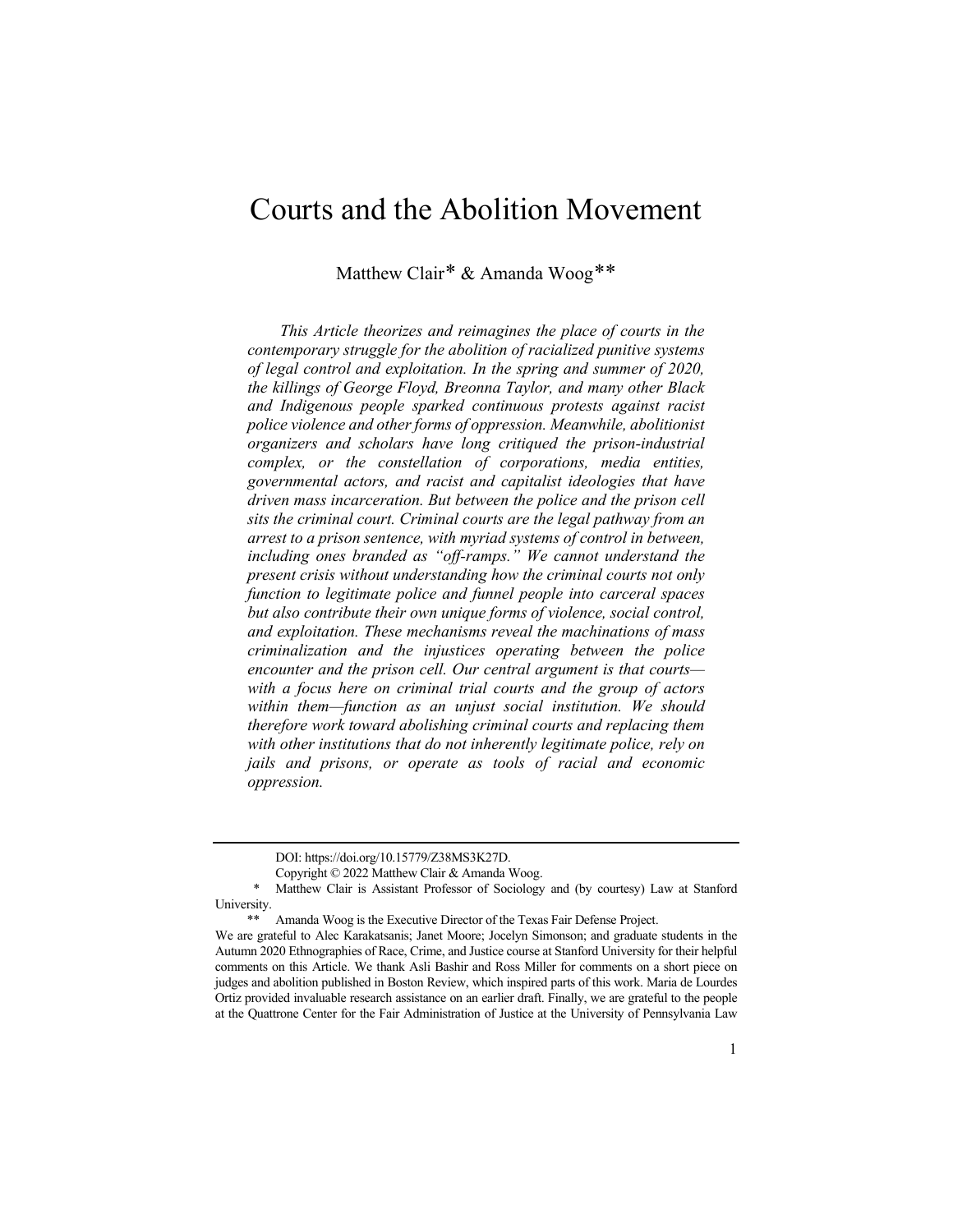*Drawing on legal scholarship and empirical social scientific research, Part I describes injustices perpetrated by criminal courts, detailing their role in the present crisis of mass criminalization through legal doctrine, racialized social control and violence, and economic exploitation. Part II describes the contemporary abolition movement, briefly laying out its genesis and three guiding principles typically considered in relation to policing and prisons: (1) power shifting, (2) defunding and reinvesting, and (3) transformation. Part III explores how these principles could operate in relation to the courts, drawing on analysis of existing grassroots efforts and offering new possibilities. In the short term, non-reformist reforms could make criminal courts a venue to unmask, and therefore aid in dismantling, police and prisons. Such reforms could complement the broader abolition movement and reduce the churn of people through the criminal legal system. Ultimately, the goal is to abolish criminal courts as sites of coercion, violence, and exploitation and to replace them with other social institutions, such as community-based restorative justice and peacemaking programs, while investing in the robust provision of social, political, and economic resources in marginalized communities.*

|  | A. Power Shifting in Relation to Criminal Courts34         |  |
|--|------------------------------------------------------------|--|
|  | B. Defunding Criminal Courts and Reinvesting in            |  |
|  |                                                            |  |
|  | C. Transforming Criminal Courts on the Road to Abolition41 |  |
|  |                                                            |  |

#### **INTRODUCTION**

Just after midnight on March 13, 2020, Breonna Taylor, a 26-year-old Black woman and health care worker, was shot and killed by three Louisville,

School, especially Paul Heaton and John Hollway, for having the foresight to put us in an office together for a year.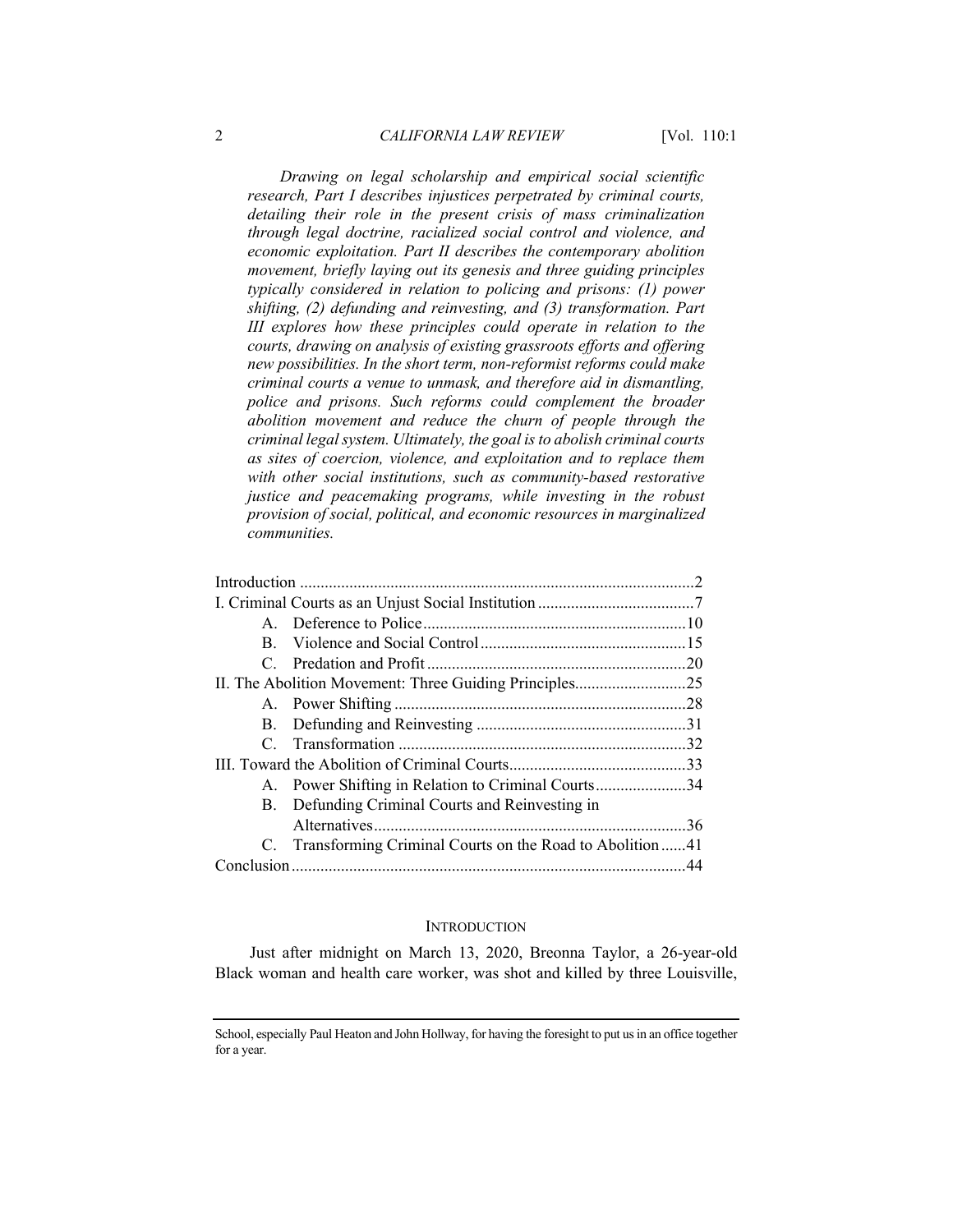Kentucky, police officers who had forced their way into her apartment.<sup>[1](#page-2-0)</sup> When the officers barged through her door that night, Ms. Taylor and her boyfriend, Kenneth Walker, were awoken from their sleep.<sup>[2](#page-2-1)</sup> Afraid they were being robbed, Mr. Walker shot once at the plainclothes officers in self-defense. The officers returned fire with thirty-two bullets.<sup>[3](#page-2-2)</sup> Some of those bullets went through walls of the apartment to neighboring homes, where families with children lay awake, terrified for their lives. Six hit Ms. Taylor, killing her.[4](#page-2-3)

The officers were executing one of several "no-knock" warrants related to a drug trafficking case against Taylor's ex-boyfriend, who lived across town.[5](#page-2-4) Louisville Detective Joshua Jaynes claimed the no-knock warrant, which authorizes police to enter and search a place without announcing themselves, was necessary because it was possible a drug dealer was receiving packages containing drugs or drug proceeds at Ms. Taylor's apartment. Media later reported that Jaynes knew the packages he had suggested might contain drugs were "Amazon or mail."<sup>[6](#page-2-5)</sup> The language in the affidavit supporting the no-knock warrant for Ms. Taylor's apartment was boilerplate and fell far below the legal

<span id="page-2-0"></span><sup>1.</sup> Darcy Costello & Tessa Duvall, *Who Are the Louisville Officers Involved in the Breonna Taylor Shooting? What We Know*, LOUISVILLE COURIER J. (May 16, 2020), https://www.courierjournal.com/story/news/politics/metro-government/2020/05/16/breonna-taylor-shooting-what-weknow-louisville-police-officers-involved/5200879002 [https://perma.cc/AB88-N329].

<span id="page-2-1"></span><sup>2.</sup> *See* Richard A. Oppel Jr., Derrick Bryson Taylor & Nicholas Bogel-Burroughs, *What to Know About Breonna Taylor's Death*, N.Y. TIMES (Apr. 26, 2021), https://www.nytimes.com/article/breonna-taylor-police.html [https://perma.cc/QSM6-D8AW].

<span id="page-2-2"></span><sup>3.</sup> Malachy Browne, Anjali Singhvi, Natalie Reneau & Drew Jordan, *How the Police Killed Breonna Taylor*, N.Y. TIMES (Dec. 28, 2020), https://www.nytimes.com/video/us/100000007348445/breonna-taylor-death-

<span id="page-2-3"></span>cops.html?action=click&module=Top%20Stories&pgtype=Homepage [https://perma.cc/6B5J-VC27]. 4. *Id.*

<sup>5.</sup> *Id.*

<span id="page-2-5"></span><span id="page-2-4"></span><sup>6.</sup> Tessa Duvall & Ben Tobin, *Louisville Detective Who Obtained No-Knock Search Warrant for Breonna Taylor Reassigned*, LOUISVILLE COURIER J. (June 10, 2020), https://www.courierjournal.com/story/news/local/2020/06/10/breonna-taylor-louisville-detective-joshua-jaynes-no-knockwarrant-reassigned/5333604002/?\_ga=2.246644292.1731185841.1597684423-

<sup>767844262.1597684423 [</sup>https://perma.cc/62ZS-ZML6]. Later reporting casts doubt on the officers' claims of suspicious packages, stating "according to newly released transcripts of interviews with Louisville police officers, they knew a month before they invaded Taylor's home that Glover's packages contained neither [narcotics nor proceeds from the sales of narcotics]." Jacob Sullum, *A Month Before Louisville Drug Warriors Killed Breonna Taylor, They Knew the "Suspicious Packages" She Supposedly Was Receiving Came from Amazon*, REASON (Oct. 9, 2020), https://reason.com/2020/10/09/a-month-before-louisville-drug-warriors-killed-breonna-taylor-theyknew-the-suspicious-packages-she-supposedly-was-receiving-came-from-amazon [https://perma.cc/M37L-KB3R].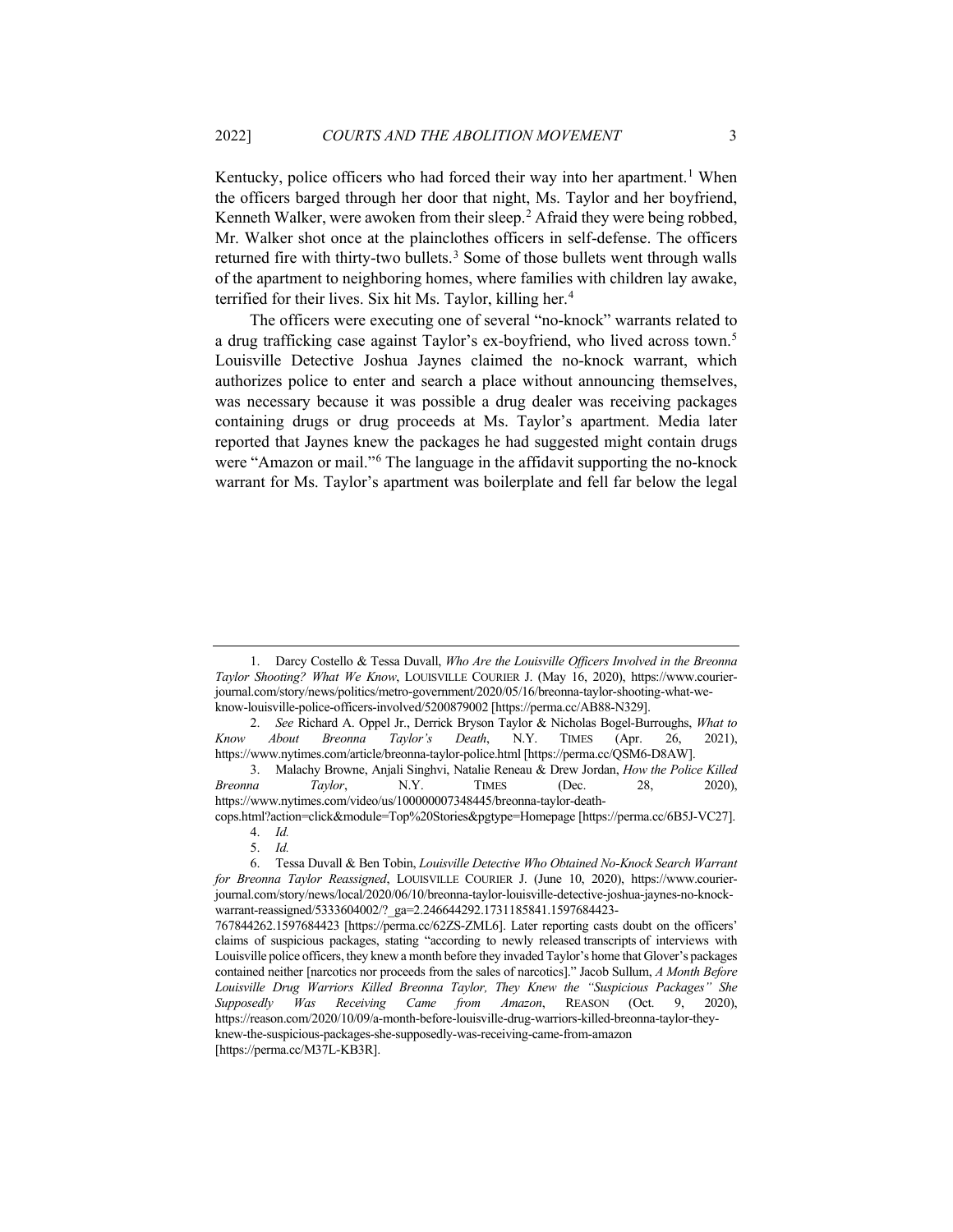<span id="page-3-5"></span>standard actually required for such warrants.[7](#page-3-0) A state circuit court judge signed the five warrants associated with the case in twelve minutes.<sup>[8](#page-3-1)</sup>

Breonna Taylor's killing by police—along with those of so many other Black and Indigenous people in the spring and summer of 2020, including George Floyd, Tony McDade, and Rayshard Brooks—has sparked continuous protests against racist police violence and other forms of oppression on a level not seen in recent years. Protesters from Portland to New York are demanding more than police reform. Many are demanding abolition of the police alongside robust investments in employment, housing, and healthcare in marginalized communities.[9](#page-3-2) A dollar spent on police is a dollar taken from a library.[10](#page-3-3) But the criminal justice crisis extends beyond police.

<span id="page-3-7"></span>As much as Breonna Taylor's death reveals about the crisis of policing, it also reveals the central role judges and other court actors play in sanctioning killings and other forms of state violence and perpetuating and maintaining racial and economic hierarchies. Abolitionist organizers and scholars have long critiqued what has been referred to as the "prison-industrial complex," or the constellation of corporations, media entities, governmental actors, and racist and capitalist ideologies that have driven mass incarceration.<sup>[11](#page-3-4)</sup> Much has been written and said by abolitionists who have scrutinized the tail ends of punitive legal social control—police and prisons. This Article contributes to abolitionist

<span id="page-3-6"></span><span id="page-3-0"></span><sup>7.</sup> *See*Radley Balko, Opinion, *The No-Knock Warrant for Breonna Taylor Was Illegal*, WASH. POST (June 3, 2020) https://www.washingtonpost.com/opinions/2020/06/03/no-knock-warrantbreonna-taylor-was-illegal [https://perma.cc/EW7J-U4PM]; *see also* Richards v. Wisconsin, 520 U.S. 385, 394 (1997) ("[I]t is the duty of a court confronted with the question to determine whether the facts and circumstances of the particular entry justified dispensing with the knock-and-announce requirement.").

<span id="page-3-1"></span><sup>8.</sup> Jacob Sullum, *Was the Search Warrant for the Drug Raid that Killed Breonna Taylor Illegal?*, REASON (June 21, 2020), https://reason.com/2020/06/21/was-the-search-warrant-for-the-drugraid-that-killed-breonna-taylor-illegal [https://perma.cc/9GYX-SM4U].

<span id="page-3-2"></span><sup>9.</sup> *See, e.g.*, Amna A. Akbar, *How Defund and Disband Became the Demands*, N.Y. REV. BOOKS (June 15, 2020) https://www.nybooks.com/daily/2020/06/15/how-defund-and-disband-becamethe-demands [https://perma.cc/KH98-5M3Y] ("Now, more and more, you hear 'care, not cops.' That new slogan embodies the abolitionist horizon, not simply to dismantle prisons and policing, but to build alternate forms of community care and collective provision for all."); Keeanga-Yamahtta Taylor, *We Should Still Defund the Police*, NEW YORKER (Aug. 14, 2020), https://www.newyorker.com/news/ourcolumnists/defund-the-police [https://perma.cc/Z4GT-ZDH5] ("The Floyd uprisings have created new urgency in the struggle for genuine safety in working-class Black communities, highlighting the need for well-resourced public services, good and plentiful jobs, and secure and beautiful housing without the menacing presence of the police.").

<span id="page-3-3"></span><sup>10.</sup> For example, it was reported that after Breonna Taylor's killing, the Louisville City Council voted to increase the "police budget by \$750,000 and to cut \$775,000 from local libraries." Alec Karakatsanis (@equalityAlec), TWITTER (June 29, 2020), https://twitter.com/equalityAlec/status/1277628248768331777 [https://perma.cc/34AJ-335E]; *see* ERIC KLINENBERG, PALACES FOR THE PEOPLE: HOW SOCIAL INFRASTRUCTURE CAN HELP FIGHT INEQUALITY, POLARIZATION, AND THE DECLINE OF CIVIC LIFE 5, 7, 21–24 (2018) (showing how investments in libraries and other forms of "social infrastructure" are critical for social health and wellbeing).

<span id="page-3-4"></span><sup>11.</sup> *See* ANGELA Y. DAVIS, ARE PRISONS OBSOLETE? 84 (2003).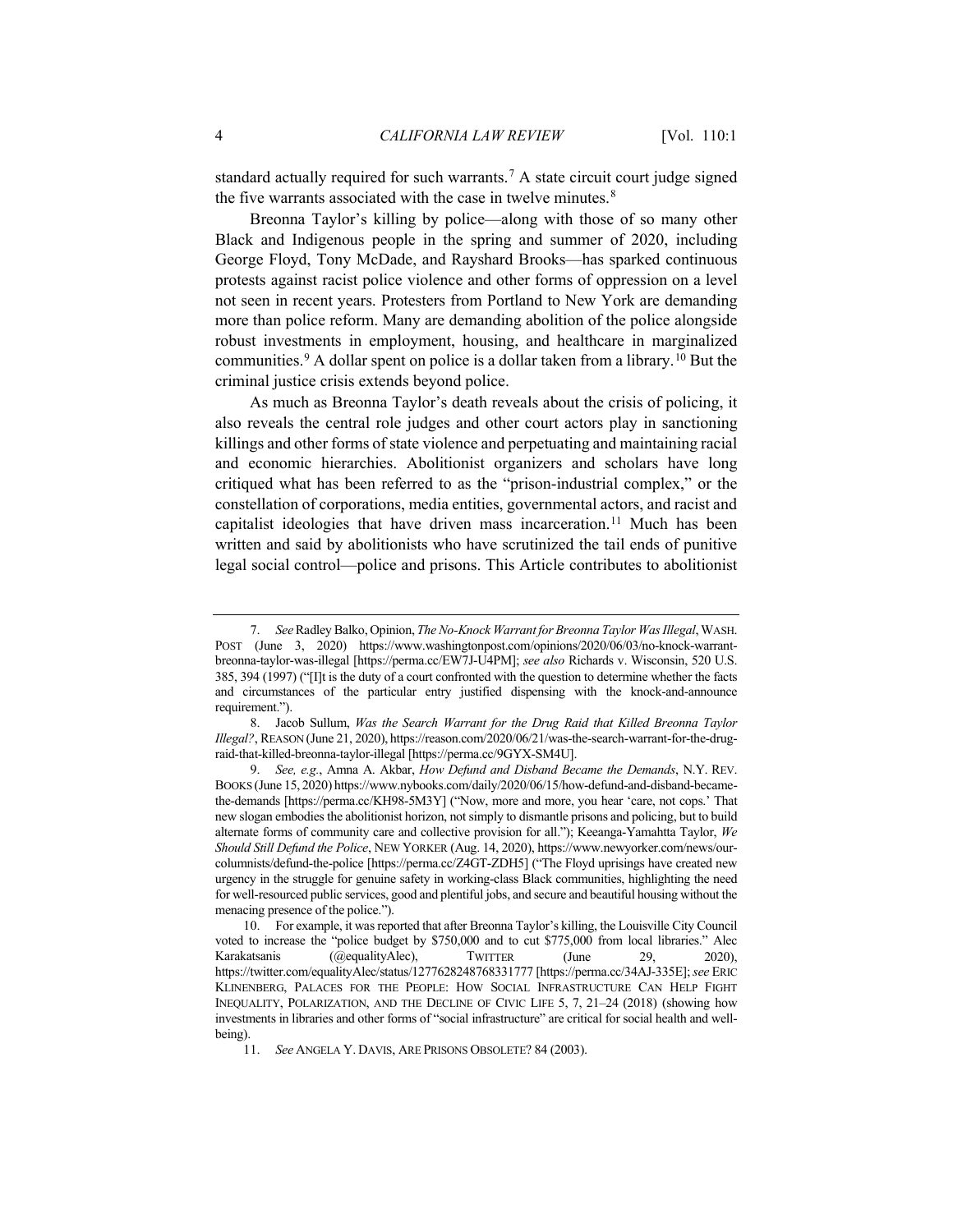<span id="page-4-4"></span>theorizing by dissecting how courts—defined here as the assemblage of legal actors, practices, precedents, and incentives that make up the courtroom workgroup<sup>12</sup>—are an essential component of the carceral state.<sup>[13](#page-4-1)</sup> Courts legitimate the activities of police and prisons, even legalizing violent and otherwise illegal activities through the creation of legal fictions,  $14$  while mythologizing themselves as institutions that afford justice. Moreover, criminal courts contribute to unique forms of state violence, social control, and exploitation, which reveal the mass criminalization and injustice that operate between the police encounter and the prison cell. Much of the recent media and scholarly attention around the abolition movement has focused on police abolition and defunding. But organizers and activists on the ground increasingly scrutinize the courtroom workgroup by questioning prosecutorial practices and court-imposed pretrial detention, fines, and fees, indicting the courts as an unjust institution and, more broadly, working to create the conditions for democratic, community-based power and accountability.[15](#page-4-3)

<span id="page-4-0"></span><sup>12.</sup> Decades of ethnographic research in sociology and criminology has revealed how courtroom workgroups emerge through the relational actions of various courtroom actors and authorities, who are constrained by the broader environment of laws, judicial precedent, and norms. Thus, our reference to "courts" should not be understood as a reference to the actions or preferences of judges alone, but rather to the collaborative outcome resulting from the actions and preferences of myriad legal authorities and court actors, within and beyond the courtroom. For more on the "courtroom workgroup," see generally JAMES EISENSTEIN & HERBERT JACOB, FELONY JUSTICE: AN ORGANIZATIONAL ANALYSIS OF CRIMINAL COURTS (1977).

<span id="page-4-1"></span><sup>13.</sup> The term "carceral state" has been useful to describe the shift of government priorities over the last four decades from a modest mid-twentieth century commitment to social welfare toward an immense commitment to the building up of carceral spaces, sites, and logics in the latter part of the twentieth century and into the twenty-first century. As we describe below, we refer to the crisis as one of "mass criminalization" as a way to more precisely indicate how this build up has operated beyond the prison and how social control and exploitation can operate beyond and alongside "carceral" logics. *See infra* note 34 and accompanying text; *see also* Marie Gottschalk, *Hiding in Plain Sight: American Politics and the Carceral State*, 11 ANN. REV. POL. SCI. 235 (2008) (addressing the rise of the carceral state); Jonathan Simon, *Rise of the Carceral State*, 74 SOC.RSCH. 471 (2007) (same); Vesla M. Weaver & Amy E. Lerman, *Political Consequences of the Carceral State*, 104 AM. POL. SCI. REV. 817 (2010) (same).

<span id="page-4-2"></span><sup>14.</sup> *See, e.g.*, Nathaniel Sobel, *What Is Qualified Immunity, and What Does It Have to Do with Police Reform?*, LAWFARE (June 6, 2020), https://www.lawfareblog.com/what-qualified-immunityand-what-does-it-have-do-police-reform [https://perma.cc/Y9PJ-93RH] ("Qualified immunity is a judicially created doctrine that shields government officials from being held personally liable for constitutional violations—like the right to be free from excessive police force—for money damages under federal law so long as the officials did not violate 'clearly established' law."). Courts have interpreted the requirement that an officer violate "clearly established" law to be held liable for their actions to require the same basic fact patterns in the established law and pertinent case, creating an extremely permissive legal fiction. *Id.*

<span id="page-4-3"></span><sup>15.</sup> *See, e.g.*, *Policy Platform: End the War on Black People*, MOVEMENT FOR BLACK LIVES, https://m4bl.org/policy-platforms/end-pretrial-and-money-bail [https://perma.cc/SF9M-DJN8] (describing part of the platform as seeking an end to "pretrial detention and money bail"); Mariame Kaba, *Summer Heat*, NEW INQUIRY (June 8, 2015), https://thenewinquiry.com/summer-heat/ [https://perma.cc/4PU8-PBZM] (including "ending cash bail" on a list of "intermediate steps to shrink the police force and to restructure our relationships with each other").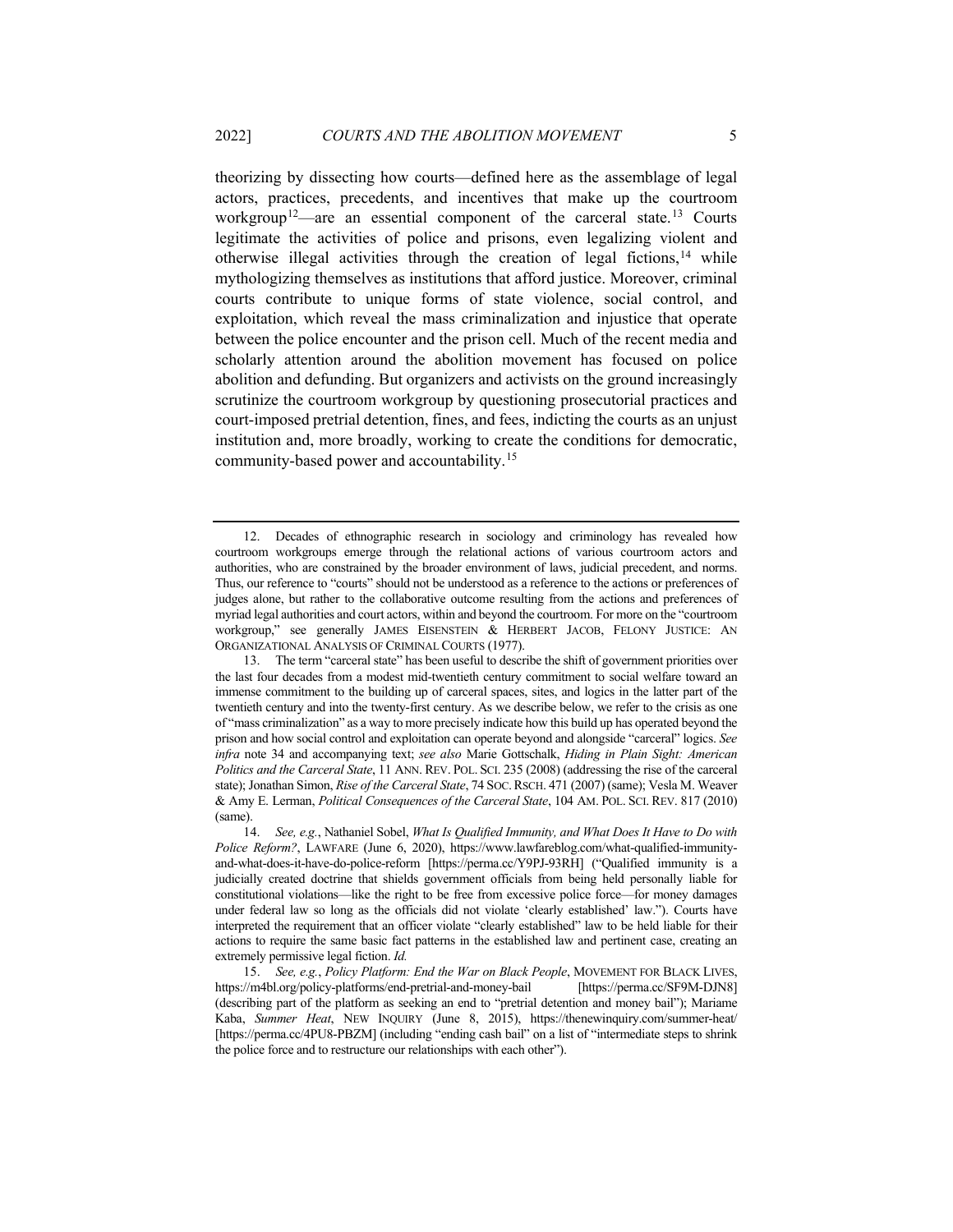Courts are a particularly important institutional component of the prison industrial complex to scrutinize because they are a site that is popularly thought to hold potential for justice. After the police kill a person, protesters and family members often look to the courts for a modicum of justice, demanding accountability through criminal prosecution of police officers or through civil remedies. Turning to the courts is understandable given the few tools available to people seeking justice under our current system and the oft-recited rhetoric of "justice" by powerful court players like prosecutors and judges.<sup>[16](#page-5-0)</sup> But prosecutions of police violence or misconduct are exceedingly rare, and a conviction is even rarer, as recently witnessed in relation to Ms. Taylor's killing.[17](#page-5-1)

Moreover, abolitionists have pointed out a contradiction in advocating for police and prison abolition while demanding the arrest, conviction, and imprisonment of police officers, reiterating that the criminal legal system is no site for justice.[18](#page-5-2) Criminal courts, as we will detail, far more often perpetrate state violence, including by bolstering police legitimacy and enabling police abuse and violence, such as through the issuance of warrants and through deference to police testimony despite persistent patterns of police fabrication.<sup>[19](#page-5-3)</sup> And court actors themselves—prosecutors, probation officers, judges, and even defense attorneys—silence, oppress, surveil, and further criminalize marginalized communities through practices such as cash bail, probation supervision, coercive plea bargaining, inadequate counsel, and harsh sentencing.<sup>[20](#page-5-4)</sup> Thus, in the movement to abolish police and prisons, the courts must also be critiqued using an abolitionist framework, as the court system largely legitimizes and perpetuates the racialized violence and control of police and prisons.

<span id="page-5-0"></span><sup>16.</sup> Browsing local "crime" stories and district attorney websites inevitably turns up appeals to justice from law enforcement. *See, e.g.*, *Philadelphia Man Charged in New Jersey Fatal Shooting*, U.S. NEWS (Nov. 10, 2020), https://www.usnews.com/news/best-states/pennsylvania/articles/2020-11- 10/philadelphia-man-charged-in-new-jersey-fatal-shooting [https://perma.cc/674L-HCB4]; OFF. OF DIST. ATT'Y: HARRIS CNTY., TEX., https://app.dao.hctx.net [https://perma.cc/4MHK-3F2D]; JOSÉ GARZA FOR DISTRICT ATTORNEY, https://www.joseforda.com [https://perma.cc/24BQ-J76W] (promising "a new vision for justice and safety for all"). Note also that institutions and powerful court actors are branded with the word "justice," it being reserved as a title for judges on the highest courts and used in bureaucratic titles like the "Department of Justice."

<span id="page-5-1"></span><sup>17.</sup> The only officer charged in connection with Breonna Taylor's case was "indicted by a grand jury ... on three counts of wanton endangerment because shots he fired entered a neighboring apartment." Nicholas Bogel-Burroughs, *Louisville Officer Who Shot Breonna Taylor Will Be Fired*, N.Y. TIMES (Dec. 29, 2020), https://www.nytimes.com/2020/12/29/us/louisville-officer-fired-jaynesbreonna-taylor.html [https://perma.cc/FN4L-CTQA].

<span id="page-5-4"></span><span id="page-5-3"></span><span id="page-5-2"></span><sup>18.</sup> *See, e.g.*, Mariame Kaba, Opinion, *Prosecuting Cops Does Not Equal Justice*, TRUTHOUT (May 6, 2015), https://truthout.org/articles/prosecuting-cops-does-not-equal-justice [https://perma.cc/2WM7-5RSK].

<sup>19.</sup> *See infra* Part I.A.

<sup>20.</sup> *See infra* Parts I.B–C.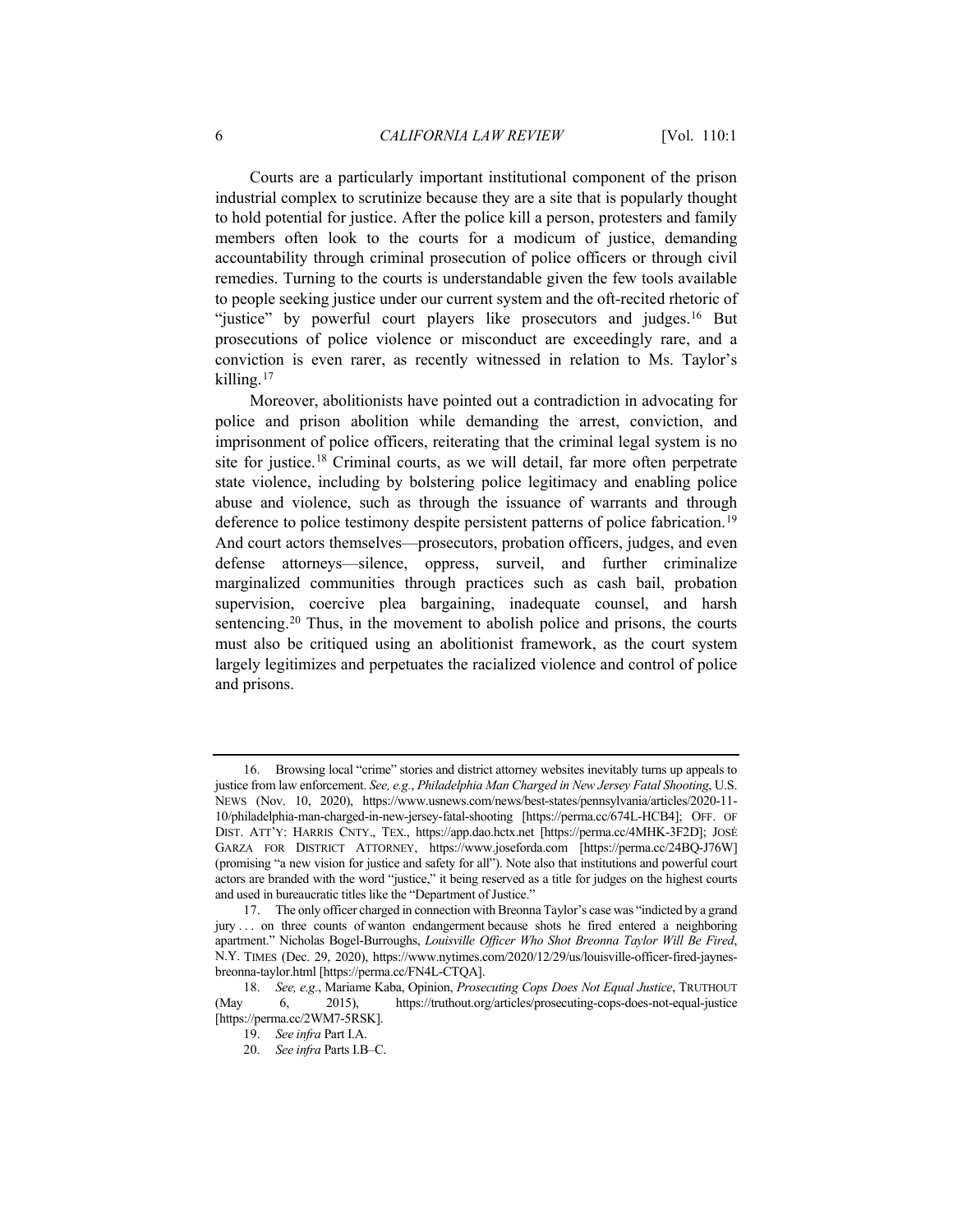This Article reimagines the place of courts in the contemporary struggle for the abolition of racialized punitive systems. Drawing on legal scholarship and empirical social scientific research, Part I details how courts contribute to the present crisis of mass criminalization through legal doctrine, practices of racialized social control and violence, and economic exploitation. Part II describes the contemporary abolition movement, briefly laying out its genesis and three guiding principles that we see as emergent from the movement to abolish police and prisons: (1) power shifting, (2) defunding and reinvesting, and (3) transformation. Part III explores how these principles could operate in relation to the courts, drawing on analysis of existing grassroots efforts as well as new possibilities. Ultimately, this Article underscores the necessity of abolishing criminal courts as sites of coercion, violence, and exploitation and replacing them with other social institutions, such as community-based restorative justice and peacemaking programs, while investing in the robust provision of social, political, and economic resources in marginalized communities.

# CRIMINAL COURTS AS AN UNJUST SOCIAL INSTITUTION

Much research and activism has focused on the twin crises of policing and prisons, which lie on the front end and back end of the criminal legal system, respectively. Police in the United States fatally shoot about 1,000 people each year[21](#page-6-0) and kill even more through physical force or negligence that does not involve firearms.<sup>[22](#page-6-1)</sup> The victims of police violence are disproportionately Black, Indigenous, and Latinx.[23](#page-6-2) Beyond killings, police officers physically and sexually assault countless more people, especially marginalized women of color.[24](#page-6-3) And even beyond these extreme, though all too common, abuses, the

<span id="page-6-0"></span><sup>21.</sup> *See* Mark Berman, John Sullivan, Julie Tate & Jennifer Jenkins, *Protests Spread over Police Shootings. Police Promised Reforms. Every Year, They Still Shoot and Kill Nearly 1,000 People*, WASH. POST (June 8, 2020), https://www.washingtonpost.com/investigations/protests-spread-over-policeshootings-police-promised-reforms-every-year-they-still-shoot-nearly-1000 people/2020/06/08/5c204f0c-a67c-11ea-b473-04905b1af82b\_story.html [https://perma.cc/2CDS-

<sup>2</sup>KZJ].

<span id="page-6-1"></span><sup>22.</sup> In 2016, the Guardian recorded 1,093 people killed by the police while the Washington Post recorded 962 shot and killed by the police that same year. The Guardian dataset includes killings not by shooting; for example, their methodology would include George Floyd's murder from a knee held to his neck for over eight minutes or Eric Garner's killing by chokehold. *The Counted: People Killed in 2016*, GUARDIAN, https://www.theguardian.com/us-news/ng-interactive/2015/jun/01/the-counted-policekillings-us-database [https://perma.cc/83K2-YXGK]; *Fatal Force*, WASH. POST, https://www.washingtonpost.com/graphics/national/police-shootings-2016/ [https://perma.cc/5SV7- ZYDT].

<span id="page-6-2"></span><sup>23.</sup> Frank Edwards, Hedwig Lee & Michael Esposito, *Risk of Being Killed by Police Use of Force in the United States by Age, Race–Ethnicity, and Sex*, 116 PROC.NAT'L ACAD.SCI. 16793, 16794 (2019).

<span id="page-6-3"></span><sup>24.</sup> *See, e.g.*, ANDREA J. RITCHIE, INVISIBLE NO MORE: POLICE VIOLENCE AGAINST BLACK WOMEN AND WOMEN OF COLOR 109 (2017) ("The widespread, systemic, and almost routine nature of police sexual violence remains largely invisible to the public eye, though it chronically festers on the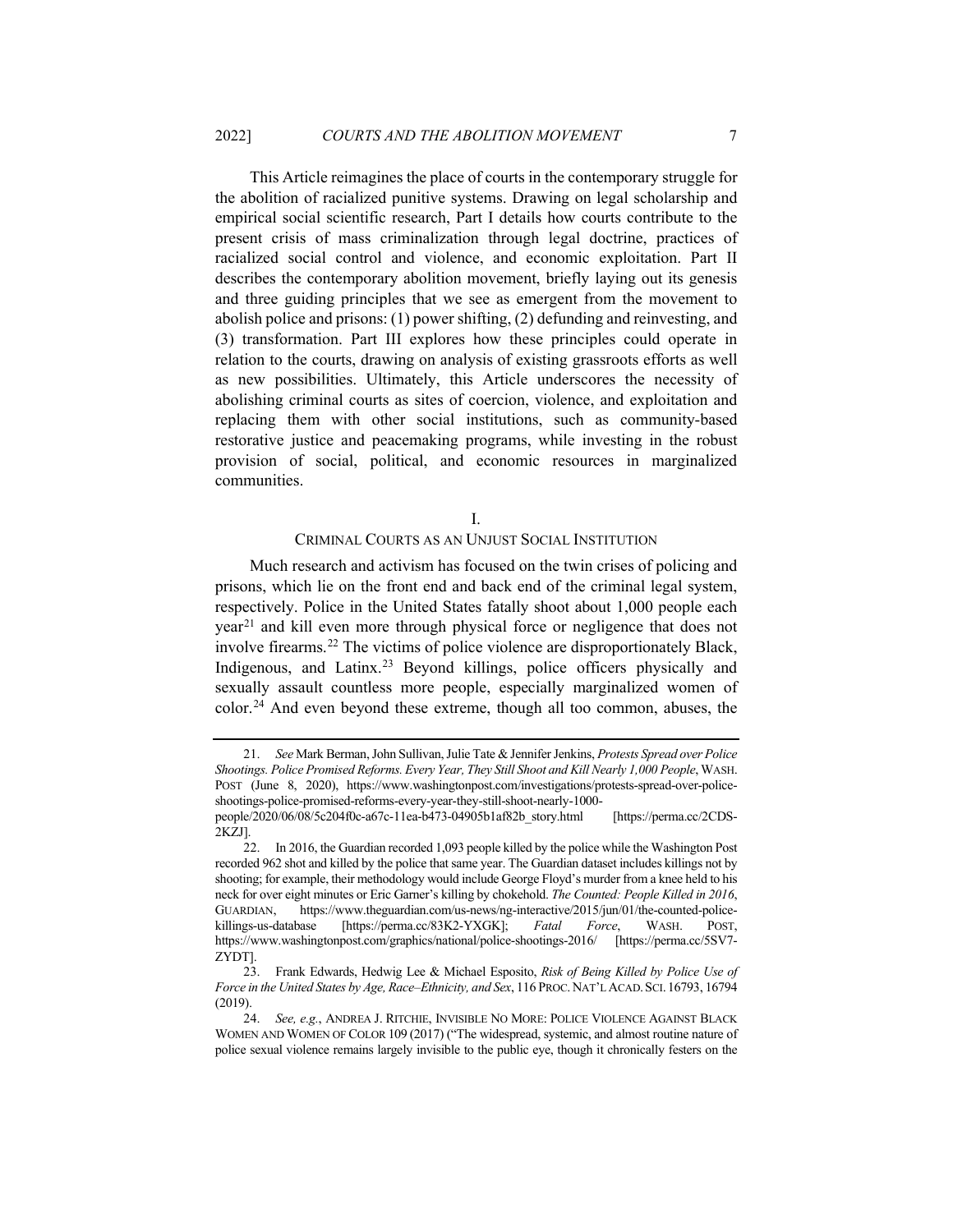<span id="page-7-6"></span>most banal law enforcement activities are predatory, racialized, and targeted toward marginalized communities, whether one considers traffic stops,  $25$  the execution of outstanding warrants,  $^{26}$  $^{26}$  $^{26}$  civil asset forfeitures,  $^{27}$  $^{27}$  $^{27}$  or who is funneled into jail.[28](#page-7-3) Meanwhile, on the other end of the criminal legal process, the prison system similarly reveals itself as a system of racial control. The sheer number of people incarcerated over the past several decades constitutes a crisis of mass incarceration.[29](#page-7-4) At the peak of mass incarceration in 2008, about 2.3 million people were incarcerated in jails, prisons, and immigrant detention centers  $30$ —a

streets and in alleys, squad cars, and police lockups. A 2015 investigative report by the *Buffalo News* cataloguing more than seven hundred cases concluded, 'In the past decade, a law enforcement official was caught in a case of sexual abuse or misconduct at least every five days.'"); Michelle S. Jacobs, *The Violent State: Black Women's Invisible Struggle Against Police Violence*, 24 WM. & MARY J. WOMEN & L. 39, 41 (2017) ("Black women are murdered by the police. They are assaulted and injured by the police. They are arrested unlawfully by the police; and finally they are tried, convicted and incarcerated for defending themselves against nonpolice violence."); Shannon Malone Gonzalez, *Black Girls and the Talk? Policing, Parenting, and the Politics of Protection*, SOC. PROBS. (Sept. 8, 2020), https://doi.org/10.1093/socpro/spaa032 [https://perma.cc/CM4S-EMT4]. ("Black girls are more likely than boys to report having interactions with police at night; they are among the fastest growing incarcerated population, signifying increasing rates of criminal justice contact, and are increasingly subjected to sexual harassment and assault from police officers . . . .").

<span id="page-7-0"></span><sup>25.</sup> *See* JENNIFER L. EBERHARDT, BIASED: UNCOVERING THE HIDDEN PREJUDICE THAT SHAPES WHAT WE SEE, THINK, AND DO 73–74 (2019); Emma Pierson, Camelia Simoiu, Jan Overgoor, Sam Corbett-Davies, Daniel Jenson, Amy Shoemaker, Vignesh Ramachandran, Phoebe Barghouty, Cheryl Phillips, Ravi Shroff & Sharad Goel, *A Large-Scale Analysis of Racial Disparities in Police Stops Across the United States*, 4 NATURE HUM. BEHAV. 736, 737–40 (2020); Rob Voigt, Nicholas P. Camp, Vinodkumar Prabhakaran, William L. Hamilton, Rebecca C. Hetey, Camilla M. Griffiths, David Jurgens, Dan Jurafsky & Jennifer L. Eberhardt, *Language from Police Body Camera Footage Shows Racial Disparities in Officer Respect*, 114 PROC. NAT'L ACAD. SCI. 6521, 6522–24 (2017).

<span id="page-7-1"></span><sup>26.</sup> *See, e.g.*, Shytierra Gaston, *Producing Race Disparities: A Study of Drug Arrests Across Place and Race*, 57 CRIMINOLOGY 424, 439–40 (2019) (showing how police use outstanding warrants in ways that disproportionately impact Black people).

<span id="page-7-2"></span><sup>27.</sup> *See* Christopher Ingraham, *Law Enforcement Took More Stuff from People than Burglars Did Last Year*, WASH. POST (Nov. 23, 2015), https://www.washingtonpost.com/news/wonk/wp/2015/11/23/cops-took-more-stuff-from-people-thanburglars-did-last-year [https://perma.cc/JUS9-C2LW].

<span id="page-7-3"></span><sup>28.</sup> *See* DEP'T OF JUST.,JAIL INMATES IN 2019, at 1 (2021) ("At midyear 2019, there were 224 persons incarcerated in jail per 100,000 U.S. residents. Blacks were incarcerated at a rate (600 per 100,000) more than three times the rate for whites (184 per 100,000).").

<span id="page-7-4"></span><sup>29.</sup> *See generally* Lawrence D. Bobo & Victor Thompson, *Racialized Mass Incarceration: Poverty, Prejudice, and Punishment*, *in* DOING RACE: 21 ESSAYS FOR THE 21ST CENTURY 322 (Hazel Rose Markus & Paula M.L. Moya eds., 2010); MASS IMPRISONMENT: SOCIAL CAUSES AND CONSEQUENCES (David Garland ed., 2001).

<span id="page-7-5"></span><sup>30.</sup> DANIELLE KAEBLE & LAUREN GLAZE, DEP'T OF JUST., CORRECTIONAL POPULATIONS IN THE UNITED STATES, 2015, at 2 tbl. 1 (2016).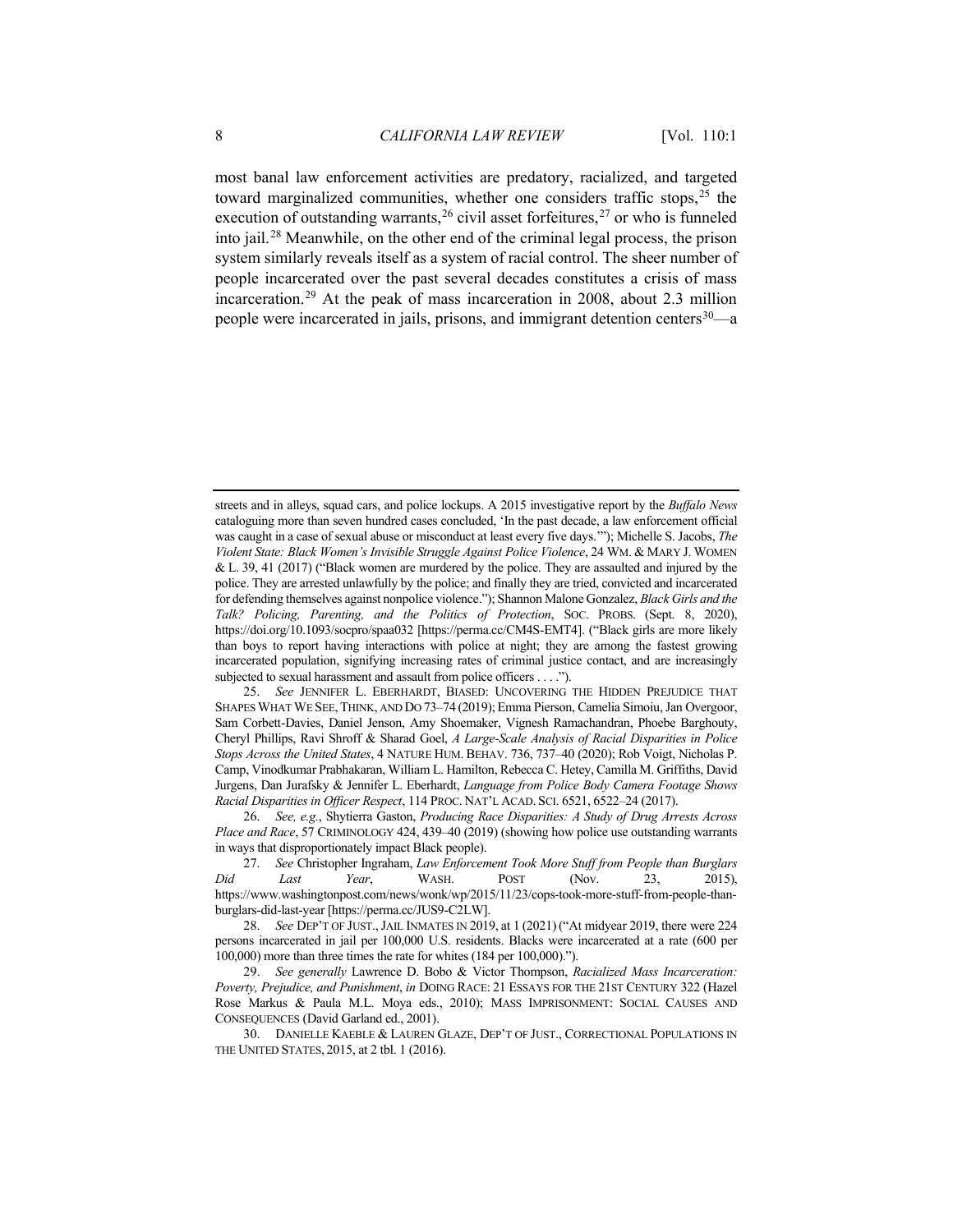sharp increase from the late 1970s.<sup>[31](#page-8-0)</sup> Like policing, mass incarceration targets young men of color, particularly those with low levels of education.<sup>[32](#page-8-1)</sup>

Between the police and the prison cell sits the criminal court. Criminal courts are the legal pathway from an arrest to a prison sentence, with myriad systems of control in between. They are sites where the cruel minutiae of the carceral system is perpetrated and legalized, allowing the millions of stops, searches, and arrests by police each year to become 2.3 million people imprisoned and separated from their families and more than 4.5 million people on probation and parole.<sup>[33](#page-8-2)</sup> Thus, we cannot understand the present crisis without understanding how the criminal courts function to legitimate police while funneling people into carceral spaces and other systems of state violence and control.

In this Part I, we detail how criminal courts operate as an unjust social institution through their legitimation and use of police, jails, and prisons as well as through their own unique techniques of violence and mass criminalization. *Mass criminalization* speaks to the way the legal system as a whole entraps millions of Americans through coercive social control. The term may be useful as a unifying concept, and it illustrates why all the various points in the criminal legal process should be scrutinized in an abolitionist project.<sup>[34](#page-8-3)</sup> Defined as the

<span id="page-8-4"></span><span id="page-8-0"></span><sup>31.</sup> In 1978, 131 of every 100,000 residents in the country were incarcerated in state or federal prisons, compared to 450 per 100,000 in 2016. *Corrections Statistical Analysis Tool (CSAT) - Prisoners*, BUREAU OF JUST. STAT., http://www.bjs.gov/index.cfm?ty=nps [https://perma.cc/78L3-Q8DU] (follow "Quick Tables" hyperlink; then select "1987–2019" under the "Imprisonment rates" subsection). These rates include only individuals sentenced to a year or more of incarceration.

<span id="page-8-1"></span><sup>32.</sup> In 2005, the White incarceration rate was 412 per 100,000 residents, which was far lower than the incarceration rates of Black people and Hispanic people. Their rates were 2,290 per 100,000 and 742 per 100,000, respectively. MARC MAUER & RYAN S. KING, THE SENT'G PROJECT, UNEVEN JUSTICE: STATE RATES OF INCARCERATION BY RACE AND ETHNICITY 4 (2007). The likelihood of incarceration is highest among people of color with lower levels of education. For example, among Black men born in the 1970s, the cumulative risk of incarceration by their mid-thirties was 68 percent for high school dropouts, but only 6.6 percent for Black men with some college education. Bruce Western & Becky Pettit, *Incarceration & Social Inequality*, DÆDALUS, Summer 2010, at 8, 11 tbl. 1.

<sup>33.</sup> *See* KAEBLE & GLAZE,*supra* not[e 30,](#page-7-6) at 2 tbl. 1.

<span id="page-8-3"></span><span id="page-8-2"></span><sup>34.</sup> *See* Matthew Kevin Clair, Privilege and Punishment: Unequal Experiences of Criminal Justice 10 (Apr. 2018) (Ph.D. dissertation, Harvard University), http://nrs.harvard.edu/urn-3:HUL.InstRepos:41128495 [https://perma.cc/JT9X-CCCR] (comparing the use of the term "mass criminalization" to the term "mass incarceration"); *see also* Deborah Small, *Cause for Trepidation: Libertarians' Newfound Concern for Prison Reform*, SALON (Mar. 22, 2014) https://www.salon.com/2014/03/22/cause for trepidation libertarians newfound concern for prison \_reform [https://perma.cc/GH5A-4PSQ] (same). The use of the modifier "mass" in the term "mass criminalization" indicates a normative critique of the unjust power dynamics that are a part of the massive scale of criminalization. *See* Benjamin Levin, *The Consensus Myth in Criminal Justice Reform*, 117 MICH.L.REV. 259, 263 (2018) ("The mass frame, on the other hand, focuses on the criminal system as a sociocultural phenomenon. The issue is not a miscalibration; rather, it is that criminal law is doing ill by marginalizing populations and exacerbating troubling power dynamics and distributional inequities."). In addition, the term "mass criminalization" speaks to the expansion of punishment beyond the criminal legal system, as techniques of punitive social control have infused into other institutions supposedly unrelated to the criminal legal system, such as schools and social welfare agencies. *See* Subini Ancy Annamma, Yolanda Anyon, Nicole M. Joseph, Jordan Farrar, Eldridge Greer, Barbara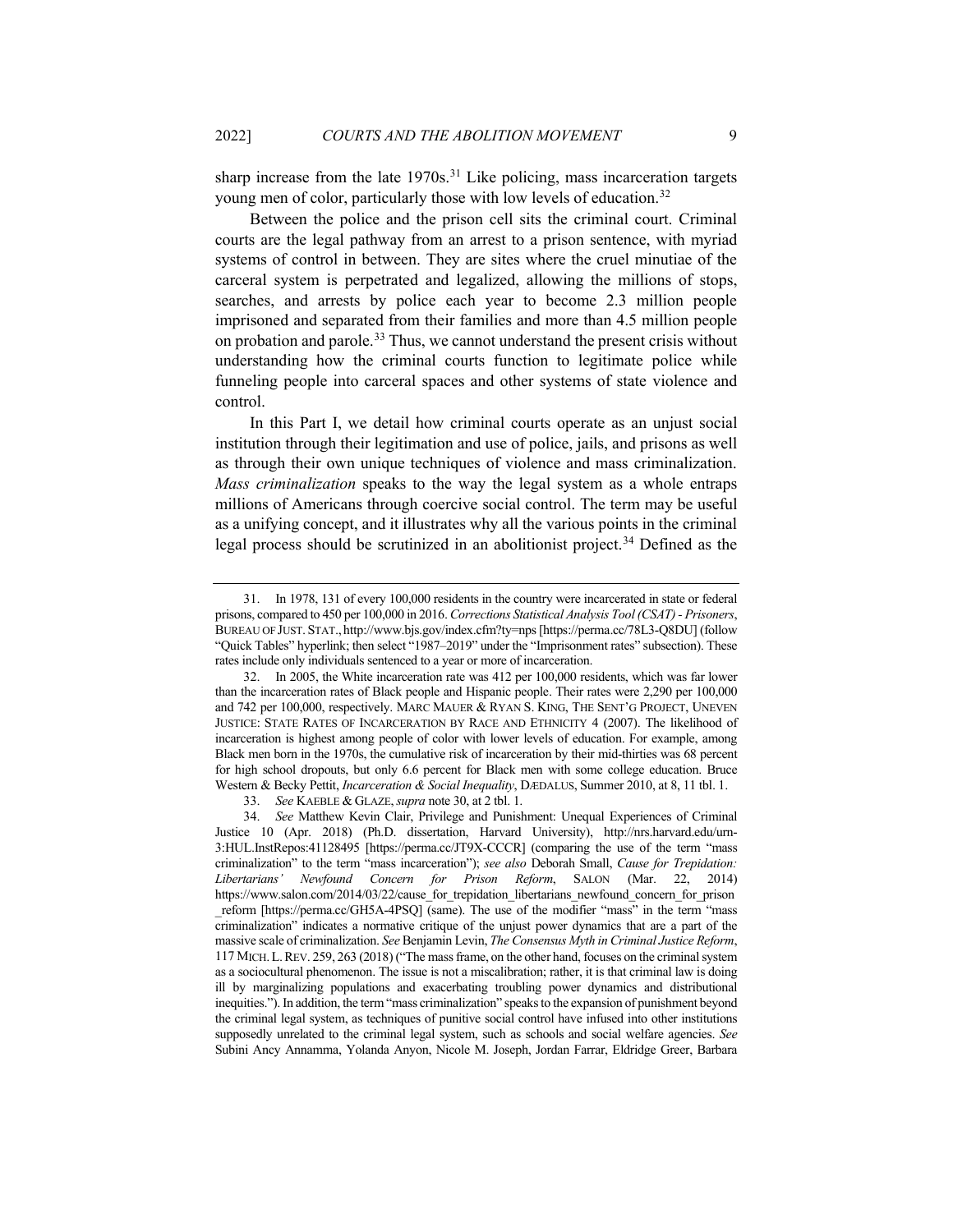<span id="page-9-3"></span>historically unprecedented "use of an array of punitive legal techniques and institutions,"[35](#page-9-0) mass criminalization includes the court-mandated tools of probation conditions, fines, and fees, which enable social control and exploitation of marginalized populations.

Part I.A details how legal doctrine and court practices contribute to mass criminalization by legitimating police through judicial deference to police searches and testimony and by creating barriers to accountability through judicial and prosecutorial practices. Courts are therefore complicit not only in granting police largely unchecked authority, but also in actively protecting and legitimizing policing as an institution. Parts I.B and I.C draw on social scientific research, historical analysis, and legal scholarship to show how the courts through the laws, norms, and actions of courtroom workgroups—create their own abusive conditions and actively perpetrate unique forms of state violence. Part I.B describes how criminal courts control marginalized groups and enact violence through normalized legal acts. Part I.C shows how criminal courts financially exploit marginalized communities through cash bail, "user-pay" schemes, fines, and fees. In sum, criminal courts operate as a social institution that picks up the mantle to worsen racial and class-based injustices in American society.

# *A. Deference to Police*

Judges defer to police accounts and actions through legal doctrine and court practices. Legal doctrine, or judge-made law that creates a framework for future decision-making,<sup>[36](#page-9-1)</sup> overwhelmingly favors not just police but also law enforcement $37$  actors more generally, like prosecutors and correctional officers, over people who are criminalized. Here, we focus on how courts defer to police

Downing & John Simmons, *Black Girls and School Discipline: The Complexities of Being Overrepresented and Understudied*, 54 URB. EDUC. 211, 213 (2019) (addressing racism and criminalization in schools); Francis A. Pearman II, F. Chris Curran, Benjamin Fisher & Joseph Gardella, *Are Achievement Gaps Related to Discipline Gaps? Evidence from National Data*, AERA OPEN (Oct. 15, 2019), https://journals.sagepub.com/doi/pdf/10.1177/2332858419875440 [https://perma.cc/K6DS-A4BN] (same). Alec Karakatsanis has used the term "punishment bureaucracy" to describe the way the criminal legal system functions: "If the function of the modern punishment system is to preserve racial and economic hierarchy through brutality and control, then its bureaucracy is performing well." ALEC KARAKATSANIS, USUAL CRUELTY: THE COMPLICITY OF LAWYERS IN THE CRIMINAL INJUSTICE SYSTEM 16 (2019).

<span id="page-9-0"></span><sup>35.</sup> MATTHEW CLAIR, PRIVILEGE AND PUNISHMENT: HOW RACE AND CLASS MATTER IN CRIMINAL COURT 10 (2020).

<span id="page-9-1"></span><sup>36.</sup> Emerson H. Tiller & Frank B. Cross, *What Is Legal Doctrine?*, 100 NW. U. L. REV. 517 (2006).

<span id="page-9-2"></span><sup>37.</sup> The term law enforcement could be placed in scare quotes because when White college students are not policed for their drug use, but poor Black people are sentenced to life in prison for it, it is not the law that is being enforced, but rather existing race, class, and other social hierarchies. See, for example, A. RAFIK MOHAMED & ERIK D. FRITSVOLD, DORM ROOM DEALERS: DRUGS AND THE PRIVILEGES OF RACE AND CLASS (2010), for a discussion of the non-policing of White college student drug dealers.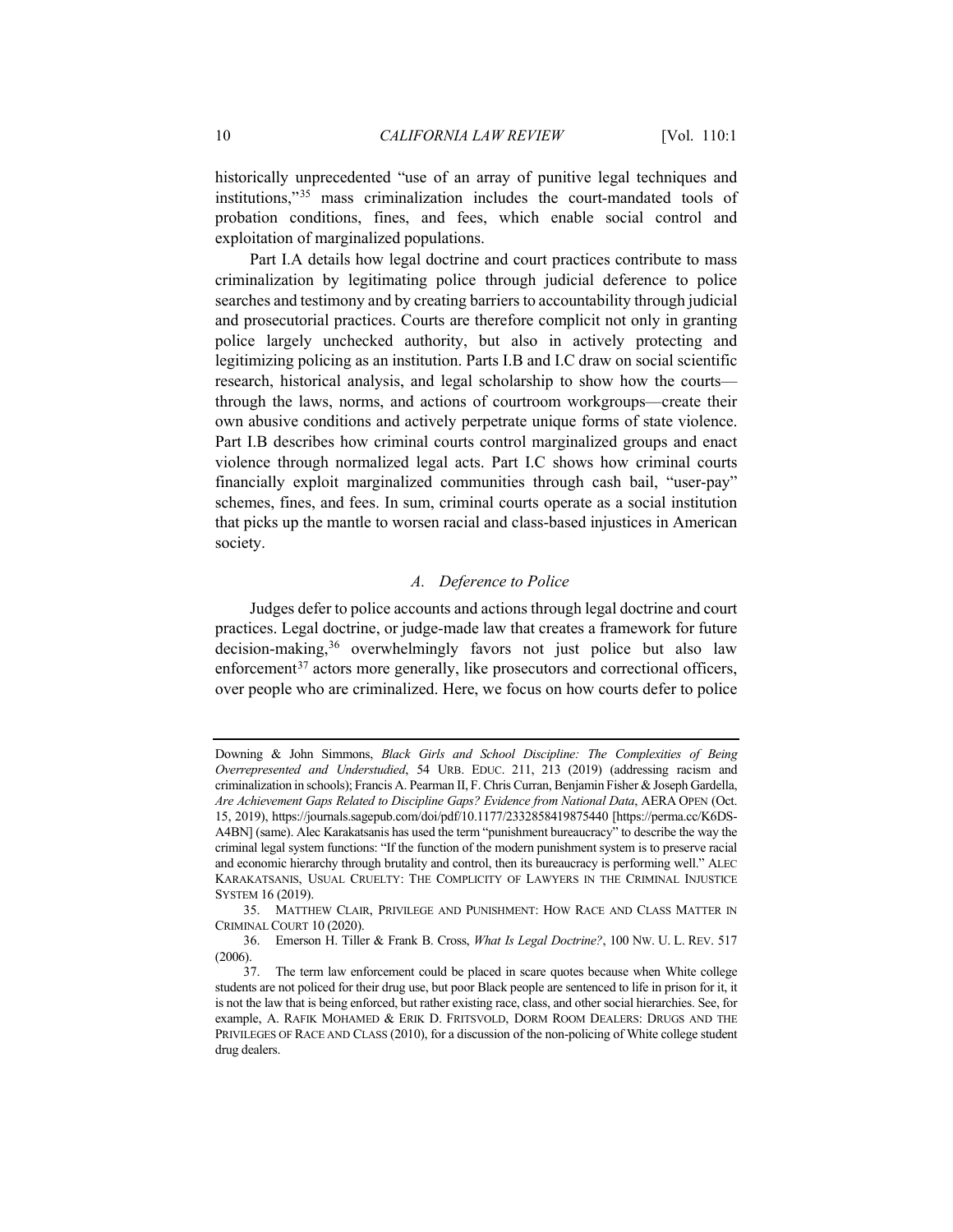in ways that allow for immeasurable police-perpetrated harm in marginalized communities and prop up mass criminalization.

For example, courts have crafted Fourth Amendment jurisprudence to defer to police interpretations of reasonableness and acceptable conduct. The Fourth Amendment ostensibly protects people from unreasonable searches and seizures as well as from the use of evidence obtained through illegal search and seizure practices.[38](#page-10-0) Yet, the Supreme Court has granted police broad authority and discretion in its interpretation of what counts as a reasonable search. In the seminal case *Terry v. Ohio*, the Court approved the controversial and racially discriminatory practice of "stop and frisk" and affirmed police authority to frisk two Black men<sup>[39](#page-10-1)</sup> because a police officer said he thought they were planning to shoplift.<sup>[40](#page-10-2)</sup> Even though the officer did not have probable cause to arrest Terry and his companion, the Court upheld the search of the two men as "necessarily swift action predicated upon the on-the-spot observations of the officer on the beat."[41](#page-10-3) In other words, the Court determined what was "reasonable" by deferring to the officer's account and not, for instance, the perspective of the people subject to the search or bystanders. This deference greatly expanded police power to intervene in individuals' lives and precluded analysis of the racial biases that are inevitably imbued in police judgments around suspicion both at the individual and department level; this lack of analysis can result in the criminalization of entire classes of residents.[42](#page-10-4)

<span id="page-10-6"></span>Devon Carbado argued that Fourth Amendment jurisprudence de facto legalized racial profiling.[43](#page-10-5) Courts mostly develop Fourth Amendment doctrine through individual challenges of searches and not through class actions. In these cases, courts virtually never consider whether a person was racially profiled, limiting analysis to the isolated search and deferring to police accounts. This leaves one of the most invidious aspects of policing beyond legal scrutiny and

<span id="page-10-0"></span><sup>38.</sup> *See* Mapp v. Ohio, 367 U.S. 643, 660 (1961) (holding that evidence obtained in violation of the Fourth Amendment is inadmissible in state court).

<span id="page-10-1"></span><sup>39.</sup> Terry v. Ohio, 392 U.S. 1, 30 (1968). Notably, no opinion written in *Terry*—including the majority, dissent, and concurring opinions—mentioned that Terry and his companion were Black. This fact was included on the first substantive page of the petitioner's brief, and it was centered in the amicus brief filed by the NAACP Legal Defense and Educational Fund. *See* Brief for Petitioner at 4, *Terry*, 392 U.S. 1 (No. 67), 1967 WL 93600 ("After observing these two colored males ...); Brief for the N.A.A.C.P Legal Defense and Educational Fund, Inc., as Amicus Curiae at 1–2, *Terry*, 392 U.S. 1 (No. 67), 1967 WL 113672 (introducing brief with two quotes about racial profiling). The Court's whitewashing of the central issue in the case set the stage for decades of disproportionate harm and trauma to millions of Black people through stop and frisk programs.

<sup>40.</sup> *Terry*, 392 U.S. at 5–6.

<sup>41.</sup> *Id.* at 20.

<span id="page-10-4"></span><span id="page-10-3"></span><span id="page-10-2"></span><sup>42.</sup> Tracey L. Meares, *Programming Errors: Understanding the Constitutionality of Stop-and-Frisk as a Program, Not an Incident*, 82 U. CHI. L. REV. 159 (2015).

<span id="page-10-5"></span><sup>43.</sup> Devon W. Carbado, *From Stopping Black People to Killing Black People: The Fourth Amendment Pathways to Police Violence*, 105 CALIF. L. REV. 125 (2017).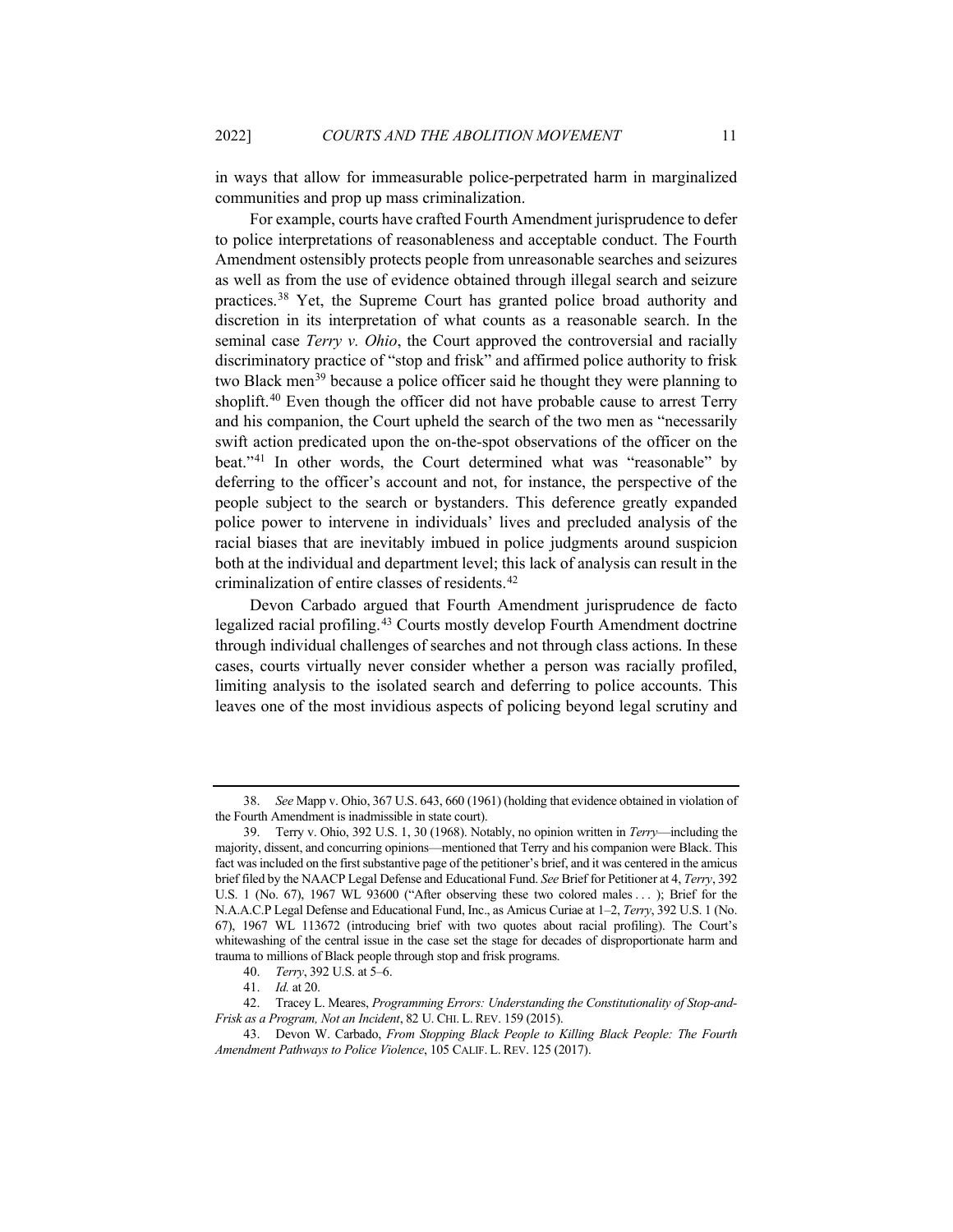outside doctrinal development.[44](#page-11-0) In the decades following *Terry*, police departments across the country used "stop and frisk" practices to harass and assault mostly Black and brown residents. The New York City Police Department (NYPD) is a notorious offender. In 2011 alone, the NYPD made close to  $700,000$  stops,  $45$  which included stopping children: "[t]hough they account for only 4.7 percent of the city's population, [B]lack and Latino males between the ages of 14 and 24 accounted for 41.6 percent of stops in 2011."[46](#page-11-2) As this example shows, the consequence of Fourth Amendment jurisprudence is not just that these police actions evade legal scrutiny retrospectively. Rather, the jurisprudence shapes police behavior, creating the very conditions for police violence towards Black people.[47](#page-11-3)

This doctrinal deference to police is reinforced through everyday court practices. Anna Lvovsky described a "judicial presumption of police expertise": a presumption that police officers have greater insight into crime and are therefore reliable authorities to whom judges should generally defer as expert witnesses. This presumption includes officers' evaluations of probable cause and their criminological knowledge about how vague statutes, such as loitering laws, should be interpreted and enforced on the ground.<sup>[48](#page-11-4)</sup> What the average police officer may understand as reasonable could stand in sharp contrast to what the average defendant, or the average resident, considers reasonable.<sup>[49](#page-11-5)</sup> This is especially true given the pressure to make arrest and ticketing quotas, which likely incentivizes officers to be liberal in their searching practices,  $50$  and the widely documented racial bias imbued in almost all aspects of policing. In routine cases in trial courts, judges defer to officers' sworn testimony, taking

<span id="page-11-0"></span><sup>44.</sup> *See id.* at 132–49 (presenting a series of hypotheticals showing how Fourth Amendment jurisprudence legalizes racial profiling).

<span id="page-11-1"></span><sup>45.</sup> N.Y.C.L. UNION, STOP-AND-FRISK 2011 3 (2012), https://www.nyclu.org/sites/default/files/publications/NYCLU\_2011\_Stop-and-Frisk\_Report.pdf [https://perma.cc/H8MZ-MA4A].

<span id="page-11-2"></span><sup>46.</sup> New York City's stop and frisk policy was found unconstitutional in 2013. Floyd v. City of New York, 959 F. Supp. 2d 540, 562 (S.D.N.Y. 2013). After this decision, public pressure, and an administration change, the number of stops decreased significantly—by 98 percent—but still numbered in the tens of thousands each year, continuing in every precinct and with similar racial disparities. N.Y.C.L. UNION, STOP-AND-FRISK IN THE DE BLASIO ERA 4 (2019), https://www.nyclu.org/sites/default/files/field\_documents/20190314\_nyclu\_stopfrisk\_singles.pdf [https://perma.cc/M2CL-D2H4].

<span id="page-11-3"></span><sup>47.</sup> Carbado, *supra* not[e 43,](#page-10-6) at 131–32, 138–39, 158, 163–64 (describing the evolution of Fourth Amendment jurisprudence as a way of facilitating police violence against Black people).

<span id="page-11-4"></span><sup>48.</sup> Anna Lvovsky, *The Judicial Presumption of Police Expertise*, 130 HARV. L. REV. 1995, 2036–38 (2017).

<span id="page-11-5"></span><sup>49.</sup> *See* Richard H. McAdams, Dhammika Dharmapala & Nuno Garoupa, *The Law of Police*, 82 U. CHI. L. REV. 135, 135–58 (2015) (discussing the likely "lower threshold of doubt" that police, compared to the average person, have in relation to probable cause and reasonable suspicion and the need to have greater scrutiny for police interpretations of reasonableness).

<span id="page-11-6"></span><sup>50.</sup> Police officers admit quotas exist in their departments, even though they are against the law. Joel Rose, *Despite Laws and Lawsuits, Quota-Based Policing Lingers*, NPR (Apr. 4, 2015), https://www.npr.org/2015/04/04/395061810/despite-laws-and-lawsuits-quota-based-policing-lingers [https://perma.cc/8RRP-A7TR].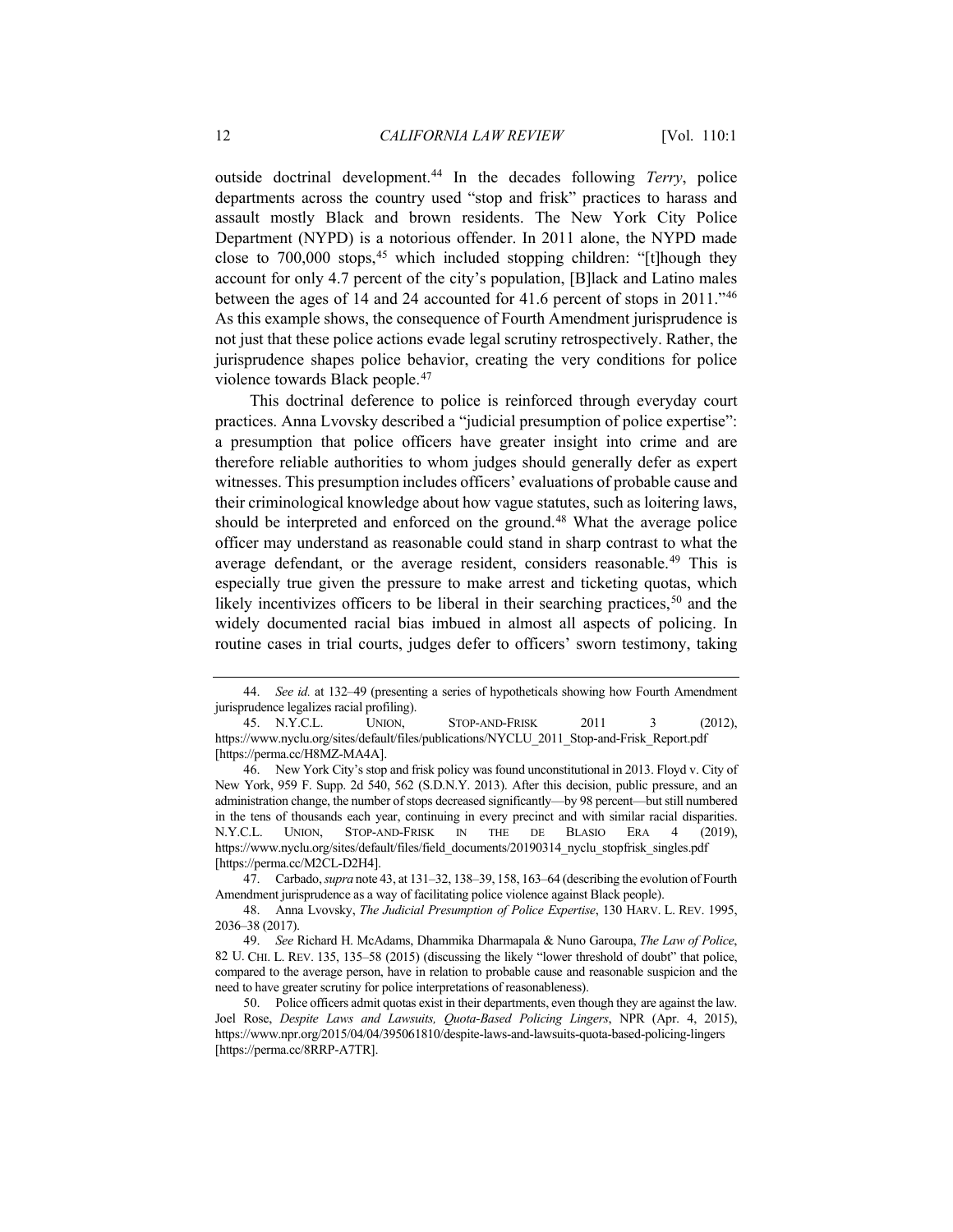<span id="page-12-10"></span>officers at their word despite the well-known practice of officers "testilying."[51](#page-12-1) Courtroom deference also extends to evidence gathered by police. Courts are extremely deferential in admitting scientific evidence from prosecutors, derived from police investigations,  $52$  despite serious questions about the scientific validity of some collection methods and thus the reliability of such evidence, including bite marks<sup>[53](#page-12-3)</sup> and fingerprints.<sup>[54](#page-12-4)</sup> Defense attorneys, given their oftenscant resources and the power of police in criminal courtrooms, frequently do not pursue suppression hearings.<sup>[55](#page-12-5)</sup> And when they do, they rarely prevail.<sup>[56](#page-12-6)</sup>

Courts extend this deference beyond the day-to-day activities of police to situations in which police officers are accused of serious misconduct. When people harmed by police abuse turn to courts for accountability, they rarely find their desired outcomes because police are shielded by legal doctrine and other protective scaffolding. Prosecutors and judges defer to officers' accounts of fearing for their lives, rarely challenging an officer's self-defense claim. Doing so effectively shields police from criminal prosecution. Recent examples of this include high-profile police killings where prosecutors argue that officers' accounts constitute a "reasonable" use of force in the face of officers' claimed fear for safety.[57](#page-12-7) Beyond doctrine, prosecutors find themselves in a co-dependent institutional relationship with police, whereby they share "norms, resources, and goals."[58](#page-12-8) Thus, prosecutors are "unwilling to jeopardize the flow of criminal cases and helpful testimony that police officers provide, proactively deploy[ing] their legal discretion and extralegal power to cover for police" through charge manipulation, withholding evidence, and political lobbying.<sup>[59](#page-12-9)</sup> This codependence makes it professionally costly for prosecutors to bring charges

<span id="page-12-3"></span>53. *Id.* at 176 ("No scientific studies support [the assessment that] bite marks can demonstrate sufficient detail for positive identification.").

<span id="page-12-1"></span><span id="page-12-0"></span><sup>51.</sup> Joseph Goldstein, *'Testilying' by Police: A Stubborn Problem*, N.Y.TIMES (Mar. 18, 2018), https://www.nytimes.com/2018/03/18/nyregion/testilying-police-perjury-new-york.html

<sup>[</sup>https://perma.cc/7UAW-N2UY]; *see* Eve L. Ewing, *Blue Bloods: America's Brotherhood of Police Officers*, VANITY FAIR, (Aug. 25, 2020), https://www.vanityfair.com/culture/2020/08/americasbrotherhood-of-police-officers [https://perma.cc/T8JV-G4VK] (describing ways that police protect themselves above and beyond their duty and obligation to serve and protect the public).

<span id="page-12-2"></span><sup>52.</sup> NAT'L ACAD. OF SCI., STRENGTHENING FORENSIC SCIENCE IN THE UNITED STATES: A PATH FORWARD 11 (2009) ("[T]rial judges rarely exclude or restrict expert testimony offered by prosecutors . . . ."). The report specifically disavowed that judges are able to be effective gatekeepers for junk science, putting the onus on the forensic scientific community to improve itself. *Id.* at 110.

<sup>54.</sup> *Id.* at 136–45.

<sup>55.</sup> CLAIR, *supra* not[e 35,](#page-9-3) at 190.

<span id="page-12-6"></span><span id="page-12-5"></span><span id="page-12-4"></span><sup>56.</sup> Nancy Leong, *Making Rights*, 92 B.U. L. REV. 405, 435 (2012) ("Because in suppression hearings virtually everyone is guilty of possessing contraband—or at least of possessing incriminating evidence—judges will likely come to view police searches as accurate and likely to yield evidence.").

<span id="page-12-7"></span><sup>57.</sup> Rick Rojas & Richard Fausset, *Police Killings Prompt Reassessment of Laws Allowing Deadly Force*, N.Y. TIMES (June 14, 2020), https://www.nytimes.com/2020/06/14/us/rayshard-brooks-Garrett-Rolfe-atlanta.html [https://perma.cc/U2YF-5WPL].

<span id="page-12-9"></span><span id="page-12-8"></span><sup>58.</sup> Somil Trivedi & Nicole Gonzalez Van Cleve, *To Serve and Protect Each Other: How Police-Prosecutor Codependence Enables Police Misconduct*, 100 B.U. L. REV. 895, 900–01 (2020); *see* David Sklansky, *The Problems with Prosecutors*, 1 ANN. REV. CRIMINOLOGY 451 (2018).

<sup>59.</sup> Trivedi & Gonzalez Van Cleve, *supra* not[e 58,](#page-12-0) at 901.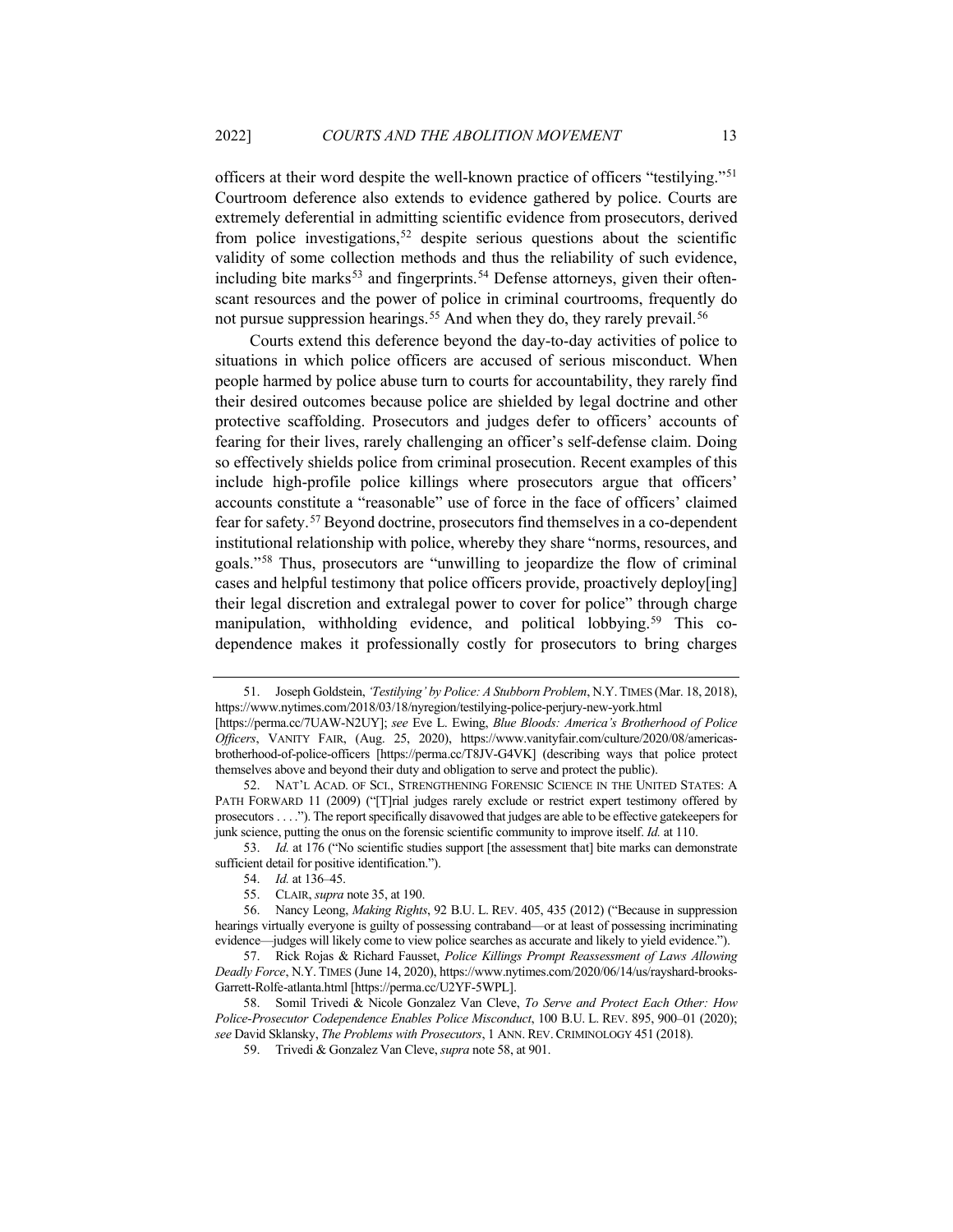<span id="page-13-5"></span>against police. And even when they do, judges often rely on the same reasonableness standard to acquit officers—a standard that, again, defers to police officers' subjective beliefs about fear, danger, and justified use of force.<sup>[60](#page-13-0)</sup> Meanwhile, in civil cases, police are rarely held accountable for their actions because of "qualified immunity," a court-created legal protection for government officials that shields most officers from civil liability for their violent acts.[61](#page-13-1) Attorney fees in civil rights cases are typically paid only in a winning case, through fee shifting,  $62$  making it difficult to even bring a case with such a prohibitive legal standard and narrowing the field of cases not only for possible remuneration, but also for legal interpretation. And even if a case is filed and a court finds that an officer engaged in wrongdoing, insurers and municipalities are more likely to compensate harmed parties with little effect on police budgets.<sup>[63](#page-13-3)</sup>

The "deference" we have described should not be understood as passive. In fact, courts affirm police activities through legal action. Courts have been shown to sign home search warrants without scrutinizing the probable cause affidavits submitted in support;<sup>[64](#page-13-4)</sup> they create legal doctrine to protect police officers and

<span id="page-13-0"></span><sup>60.</sup> *See, e.g.*, Jennifer Carlson, *Police Warriors and Police Guardians: Race, Masculinity, and the Construction of Gun Violence*, 67 SOC. PROBS. 399 (2020) (discussing the centrality of danger and fear in the everyday work of police); Michael Sierra-Arévalo, *American Policing and the Danger Imperative*, 55 LAW & SOC'Y REV. 70 (2021) (same); Seth Stoughton, *Law Enforcement's "Warrior" Problem*, 128 HARV. L. REV. F. 225 (2015) (same); *see also* Rick Trinkner, Erin M. Kerrison & Phillip Atiba Goff, *The Force of Fear: Police Stereotype Threat, Self-Legitimacy, and Support for Excessive Force*, 43 LAW & HUM. BEHAV. 421 (2019) (demonstrating how police officers who fear appearing racist show greater support for abusive policing techniques and less support for restrictions on their use of force).

<span id="page-13-1"></span><sup>61.</sup> For example, the doctrine has been used to shield from liability police officers who tased a seven-months-pregnant woman in three different parts of her body, in front of her child, after she was pulled over for a traffic ticket; police officers who shot seventeen times and killed a mentally impaired person riding a bike and carrying a toy gun, who did not match the description of the suspect being sought; and government officials who conspired to hold people in solitary confinement based on their race, religion, and national origin. Amir H. Ali & Emily Clark, *Qualified Immunity: Explained*, APPEAL (June 19, 2019), https://theappeal.org/qualified-immunity-explained [https://perma.cc/EM9J-XM8T]. Qualified immunity was also used recently to shield from liability officers who shot a person with an electrified taser after the person had doused himself in gasoline and an officer on the scene said, "If we tase him, he is going to light on fire." The person died from the fire ignited by the taser. Ramirez v. Guadarrama, 3 F.4th 129, 132 (5th Cir. 2021); *see* William Baude, *Is Qualified Immunity Unlawful?*, 106 CALIF. L. REV. 45, 46 (2018) ("The doctrine of qualified immunity prevents government agents from being held personally liable for constitutional violations unless the violation was of 'clearly established law.'").

<span id="page-13-2"></span><sup>62.</sup> *See* Thomas A. Eaton & Michael L. Wells, *Attorney's Fees, Nominal Damages, and Section 1983 Litigation*, 24 WM. & MARY BILL RTS.J. 829, 836 (2016).

<span id="page-13-4"></span><span id="page-13-3"></span><sup>63.</sup> *E.g.*, John Rappaport, *An Insurance-Based Typology of Police Misconduct*, 2016 U. CHI. LEGAL F. 369 (explaining liability insurance covering a range of police misconduct claims); Joanna C. Schwartz, *How Governments Pay: Lawsuits, Budgets, and Police Reform*, 63 UCLA L. REV. 1144 (2016) (studying the source of funds used by governments to satisfy suits brought against law enforcement).

<sup>64.</sup> *See* Balko, *supra* not[e 7.](#page-3-5)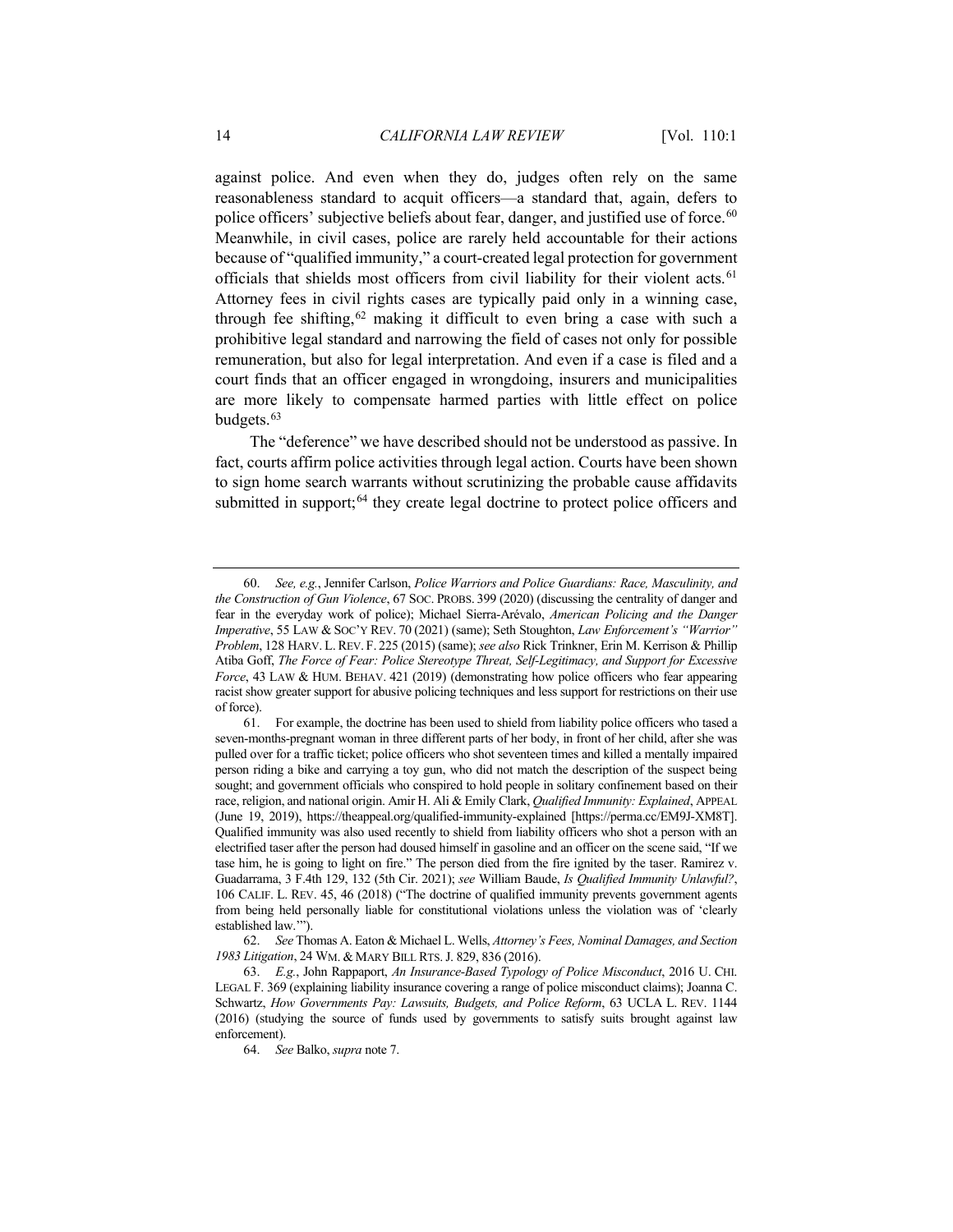other members of the executive branch, such as qualified immunity;<sup>[65](#page-14-0)</sup> and they do not carefully consider the limitations of forensic evidence against defendants.[66](#page-14-1) Each of these examples is an opportunity for courts to act as a check on executive power; instead, courts become arms of the executive, using their coequal status to actively concentrate governmental power, legitimizing state violence against marginalized communities.

## *B. Violence and Social Control*

Beyond legitimizing police, criminal courts themselves function as institutions of punitive social control, both in their everyday courtroom practices and in "the violence of legal acts."[67](#page-14-2) In his seminal article *Violence and the Word*, Robert Cover described how the act of legal interpretation and decision-making is itself a form of violence that generates "credible threats and actual deeds."[68](#page-14-3) He wrote:

Legal interpretive acts signal and occasion the imposition of violence upon others: A judge articulates her understanding of a text, and as a result, somebody loses his freedom, his property, his children, even his life. Interpretations in law also constitute justifications for violence which has already occurred or which is about to occur. When interpreters have finished their work, they frequently leave behind victims whose lives have been torn apart by these organized, social practices of violence.[69](#page-14-4)

Moreover, daily courtroom acts that have become normalized to many court professionals are forms of routinized state violence. For instance, the routine of being brought into court from jail often involves handcuffing, shackling,<sup>[70](#page-14-5)</sup> and wearing jumpsuits that mark a person as a criminal rather than as a person who should be presumed innocent by law, even though the majority of people brought into court from jail have not been convicted of a crime.<sup>[71](#page-14-6)</sup> Armed court officers, ready to subdue defendants, watch and surround them. Defendants are forced to sit facing forward and to abide by formalities with a judge and attorneys who are deciding whether to cage them and separate them

<sup>65.</sup> *See* Ali & Clark, *supra* not[e 61.](#page-13-5)

<sup>66.</sup> *See* NAT'L ACAD. OF SCI.,*supra* not[e 52.](#page-12-10)

<span id="page-14-3"></span><span id="page-14-2"></span><span id="page-14-1"></span><span id="page-14-0"></span><sup>67.</sup> Robert M. Cover, *Violence and the Word*, 95 YALE L.J. 1601, 1601 (1986) ("Legal interpretation takes place in a field of pain and death.").

<sup>68.</sup> *Id.* at 1610.

<sup>69.</sup> *Id.* at 1601.

<span id="page-14-5"></span><span id="page-14-4"></span><sup>70.</sup> Even children are shackled in courtrooms. Alec Karakatsanis (@equalityAlec), TWITTER (Mar. 9, 2021), https://twitter.com/equalityAlec/status/1369327224256663564 [https://perma.cc/4SSA-VDN5]. ("A few years ago, I saw cops bring a 9-year-old into court in metal waist, hand, and foot restraints. Then another child with an intellectual disability. And another. I was told no one had objected to child-shackling in DC in years. It was normal, and it still is across the U.S.").

<span id="page-14-6"></span><sup>71.</sup> *See* Wendy Sawyer & Peter Wagner, *Mass Incarceration: The Whole Pie 2020*, PRISON POL'Y INITIATIVE (Mar. 24, 2020), https://www.prisonpolicy.org/reports/pie2020.html#slideshows/slideshow1/2 [https://perma.cc/4DAJ-KR7Y] ("74% of people held by jails are not convicted of any crime.").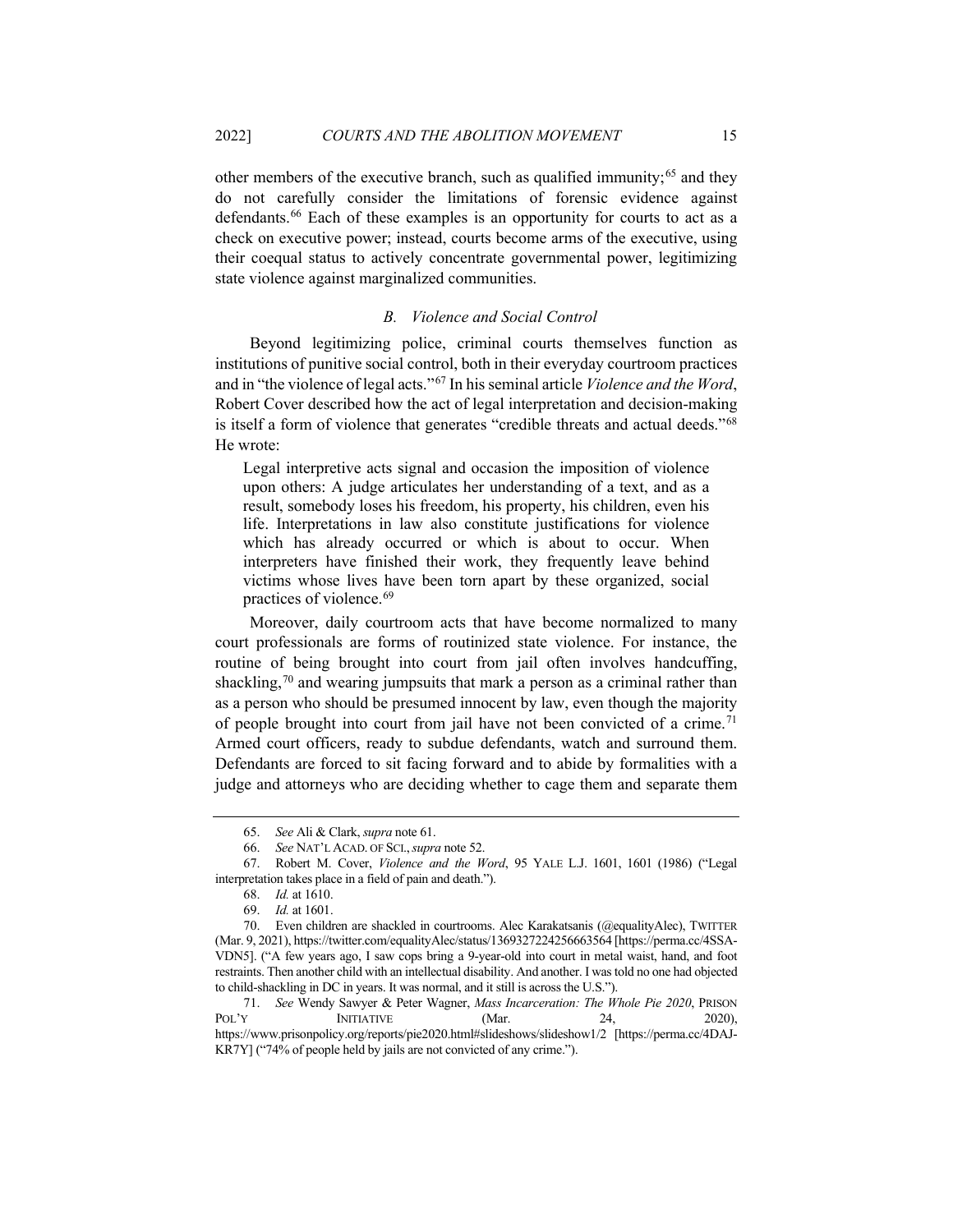from their families; they risk further punishment when they do not abide by court norms.<sup>[72](#page-15-1)</sup> Judges address people charged with crimes in near soliloquy, reading off admonishments or choosing bail amounts based on a chart and rarely providing a defendant with a meaningful opportunity to speak. Family members are required to sit silently as their loved ones' fates are decided.[73](#page-15-2) The coercion inherent in these routine acts forces traumatic, Kafkaesque choices on people charged with crimes. For instance, Amanda Woog, in her role as Executive Director of the Texas Fair Defense Project, recently witnessed a person in Travis County, Texas, break down crying as the judge asked him why he would choose jail time over a probation offer in a criminal plea. The person responded that the costs associated with probation would have made him unable to afford his wife's medical treatment for cancer.

<span id="page-15-0"></span>White supremacy is foundational to criminal courts' violence and social control function. After the Civil War, Black people were routinely denied due process rights, especially in Southern courtrooms, where they were tortured to compel self-incriminating testimony, sentenced to death *en masse* on frivolous charges, and excluded from serving on juries.<sup>74</sup> Although the Supreme Court eventually intervened in extreme cases of Jim Crow injustices, the Court's decisions had only a modest, and in some ways legitimizing, impact invalidating the most egregious instances of racism but authorizing more routine practices that produced racially disparate outcomes and further entrenched existing racial hierarchies.<sup>[75](#page-15-4)</sup> In the 1940s, federal efforts to standardize criminal rules and procedures further entrenched racist procedural norms through a cloak of race-neutrality. Ion Meyn showed how reformers, many of whom were

<span id="page-15-1"></span><sup>72.</sup> For example, a magistrate judge in Harris County was recorded on video increasing a person's bond by \$1,000 when she responded "yeah" instead of "yes." Meagan Flynn, *Harris County Judge Says Arrests of Poor People Good for Job Security*, HOUS. PRESS (Nov. 16, 2016), https://www.houstonpress.com/news/harris-county-judge-says-arrests-of-poor-people-good-for-jobsecurity-8950616 [https://perma.cc/S3ZC-TM35].

<span id="page-15-2"></span><sup>73.</sup> After the charges were dismissed against the officer who killed his sister, Rekia Boyd, Martinez Sutton shouted in court, "You want me to be quiet? This motherfucker killed my sister!" and was "dragged out of the proceedings by deputies." Mariame Kaba, *Four Years Since a Chicago Police Officer Killed Rekia Boyd, Justice Still Hasn't Been Served*, IN THESE TIMES (Mar. 21, 2016), https://inthesetimes.com/article/four-years-since-the-shooting-of-rekia-boyd [https://perma.cc/RVF7- K3C2].

<span id="page-15-3"></span><sup>74.</sup> *See, e.g.*, MICHELLE ALEXANDER, THE NEW JIM CROW: MASS INCARCERATION IN THE AGE OF COLORBLINDNESS 28–59 (2012); W. E. B. DU BOIS, THE PHILADELPHIA NEGRO: A SOCIAL STUDY (Univ. Pa. Press 1996) (1899) (studying and reporting the problems surrounding Black integration into American society in the 1890s); NEIL R. MCMILLEN, DARK JOURNEY: BLACK MISSISSIPPIANS IN THE AGE OF JIM CROW (1989); Michael J. Klarman, *The Racial Origins of Modern Criminal Procedure*, 99 MICH. L. REV. 48 (2000).

<span id="page-15-4"></span><sup>75.</sup> Klarman, *supra* note [74;](#page-15-0) *see* Shaun Ossei-Owusu, *The Sixth Amendment Façade: The Racial Evolution of the Right to Counsel*, 167 U. PA. L. REV. 1161 (2019) (arguing that race and racism were central to the expansion of indigent defense systems); SARA MAYEUX, FREE JUSTICE: A HISTORY OF THE PUBLIC DEFENDER IN TWENTIETH-CENTURY AMERICA (2020) (arguing that the expansion of the right to counsel in the mid- and late-twentieth century was largely symbolic and broadly functioned to legitimate material inequalities under the criminal law).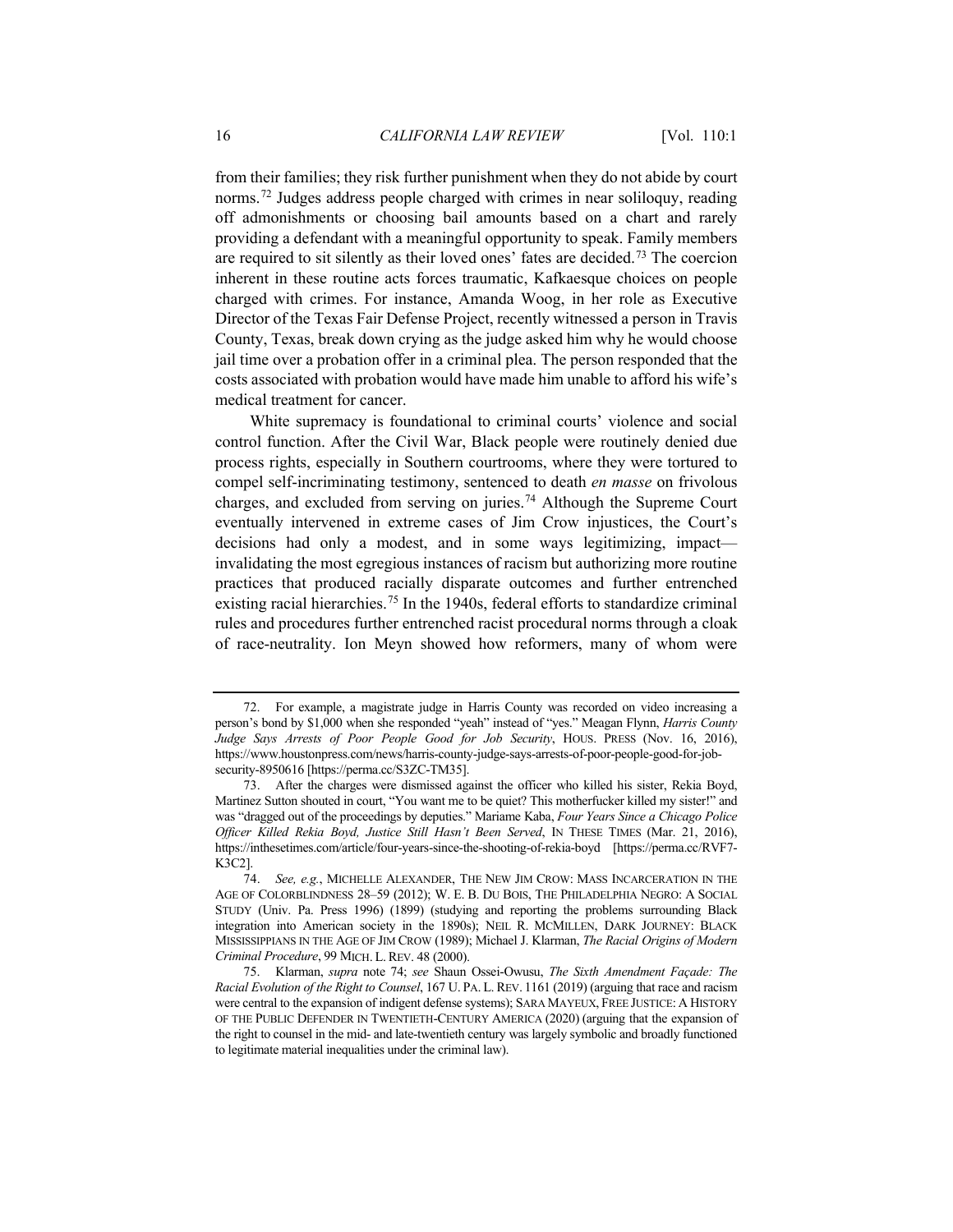explicitly racist, adopted separate rules for criminal courts and civil courts. In civil courts, where litigants were disproportionately White, reformers expanded the ability to participate in the legal process, discover information, and interrogate witnesses. In criminal courts, where defendants were disproportionately Black and poor, reformers implemented rules that expanded state power and diminished defendants' rights, thereby reinforcing "the racial ordering of the period within the criminal law arena."[76](#page-16-0)

<span id="page-16-6"></span>In the middle of the twentieth century, social scientists began collecting data on state-level criminal courts, offering systematic evidence of routine, and often unwritten, court practices[.77](#page-16-1) Today, social scientists have shown how twenty-first century criminal court practices operate to control poor people and marginalized racial groups, all the while maintaining a veneer of racial neutrality.[78](#page-16-2) In *Misdemeanorland: Criminal Courts and Social Control in an Age of Broken Windows Policing*, Issa Kohler-Hausmann documented how legal officials in New York City misdemeanor courts used various techniques to mark, test, and monitor the defendants before them, such as keeping cases open to see if a defendant would comply with court mandates to return to monthly hearings or requiring various performances with drug programs to demonstrate compliance.[79](#page-16-3) These practices constitute a new, managerial model of control, whereby officials seek to determine not whether a defendant is innocent or guilty but whether the defendant is "a manageable person."[80](#page-16-4)

These techniques emerged from a particularly racialized phenomenon: the rise of Broken Windows policing in New York City in the 1990s. Under police commissioner William Bratton, police criminalized mostly poor people of color by stopping, citing, and arresting them for "quality-of-life" offenses, such as noise complaints, double parking, and panhandling. Today, Broken Windows policing continues to be an "institutionalized feature of New York City's law enforcement"<sup>[81](#page-16-5)</sup> and has spilled into the courts, where lawyers and judges must manage an influx of low-level cases the police have left at their doorstep. As

<span id="page-16-0"></span><sup>76.</sup> Ion Meyn, *Constructing Separate and Unequal Courtrooms*, 63 ARIZ. L. REV. 1, 4 (2021); *see* Ion Meyn, *Why Civil and Criminal Procedure Are So Different: A Forgotten History*, 86 FORDHAM L. REV. 697, 706–07 (2017).

<span id="page-16-1"></span><sup>77.</sup> *See, e.g.*, ABRAHAM S. BLUMBERG, CRIMINAL JUSTICE (1967); EISENSTEIN & JACOB, *supra* note [12;](#page-4-4) MALCOLM M. FEELEY, THE PROCESS IS THE PUNISHMENT: HANDLING CASES IN A LOWER CRIMINAL COURT (1979).

<span id="page-16-2"></span><sup>78.</sup> *See* MONA LYNCH, HARD BARGAINS:THE COERCIVE POWER OF DRUG LAWS IN FEDERAL COURT (2016) (explaining how federal drug laws shifted the use of power in our legal system with disproportionate implications for people of color and the poor); *see also* AMY BACH, ORDINARY INJUSTICE: HOW AMERICA HOLDS COURT (2009); KARAKATSANIS, *supra* not[e 34.](#page-8-4)

<span id="page-16-5"></span><span id="page-16-4"></span><span id="page-16-3"></span><sup>79.</sup> ISSA KOHLER-HAUSMANN, MISDEMEANORLAND: CRIMINAL COURTS AND SOCIAL CONTROL IN AN AGE OF BROKEN WINDOWS POLICING 79–82 (2018).

<sup>80.</sup> *Id.* at 72.

<sup>81.</sup> *Id.* at 26.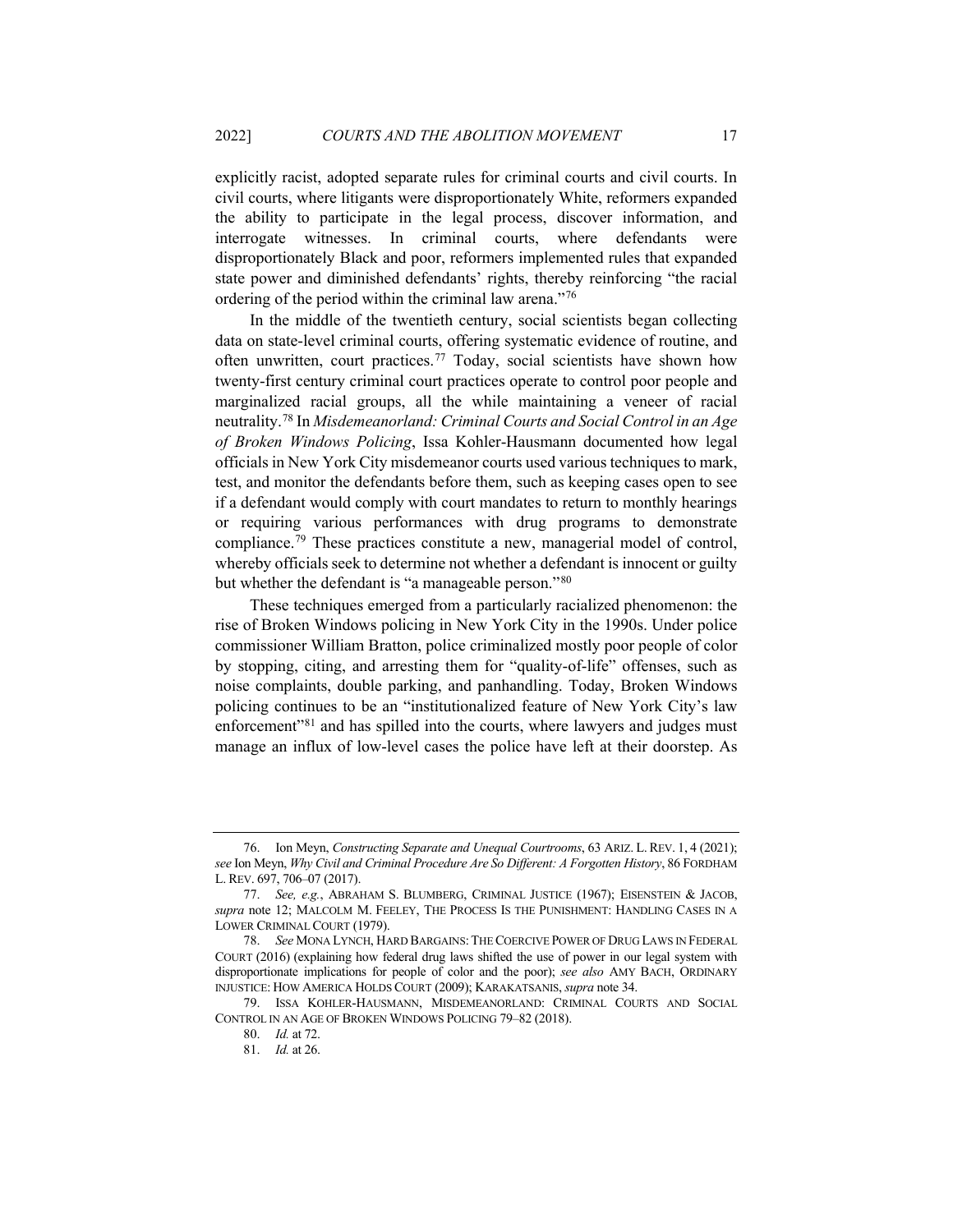with policing, the misdemeanor courts' techniques of social control fall disproportionately on communities of color.[82](#page-17-0)

<span id="page-17-6"></span>Other research has shown how routine court practices apply control and violence differentially along race and class lines,<sup>[83](#page-17-1)</sup> complementing statistical analyses showing that a meaningful proportion of such disparities emerge during court processing rather than simply as a result of differential sorting into the courts.[84](#page-17-2) In *Crook County: Racism and Injustice in America's Largest Criminal Court*, Nicole Gonzalez Van Cleve showed how judges, prosecutors, and defense attorneys in the Cook County, Illinois, court system code "racial difference as moral difference."[85](#page-17-3) Racialized moral labels become ingrained into court routines, such that defendants of color—stereotyped as "degenerate, lazy, and undeserving"—are not afforded due process protections.[86](#page-17-4) In *Privilege and Punishment: How Race and Class Matter in Criminal Court*, Matthew Clair documented how the attorney-client relationship at once constitutes and reproduces racial and class-based injustices in the Boston courts.[87](#page-17-5) Workingclass defendants of color and poor defendants are rarely able to establish trusting relationships with their lawyers, making these defendants more susceptible to coercion, shaming, and silencing from judges and defense attorneys and decreasing their likelihood of receiving opportunities for rehabilitation and future legal assistance. Because the quality of the attorney-client relationship is rooted in inequalities, such as racist police practices and the lack of resources afforded to court-appointed defense attorneys, the consequences of the relationship "can be understood as a covert, and often unintentional, form of racial and class discrimination" within courtrooms—a kind of discrimination

<span id="page-17-0"></span><sup>82.</sup> *Id.* at 267; *see* ALEXANDRA NATAPOFF, PUNISHMENT WITHOUT CRIME: HOW OUR MISDEMEANOR SYSTEM TRAPS THE INNOCENT AND MAKES AMERICA MORE UNEQUAL 149–70 (2018).

<span id="page-17-1"></span><sup>83.</sup> *E.g.*, Matthew Clair & Alix S. Winter, *How Judges Think About Racial Disparities: Situational Decision Making in the Criminal Justice System*, 54 CRIMINOLOGY 332 (2016); Jeffrey J. Rachlinski, Sheri Lynn Johnson, Andrew J. Wistrich & Chris Guthrie, *Does Unconscious Racial Bias Affect Trial Judges?*, 84 NOTRE DAME L. REV. 1195 (2009); Jonathan A. Rapping, *Implicitly Unjust: How Defenders Can Affect Systemic Racist Assumptions*, 16 N.Y.U.J.LEGIS.&PUB. POL'Y 999 (2013); L. Song Richardson & Phillip Atiba Goff, *Implicit Racial Bias in Public Defender Triage*, 122 YALE L.J. 2626 (2013).

<span id="page-17-2"></span><sup>84.</sup> *E.g.*, Eric P. Baumer, *Reassessing and Redirecting Research on Race and Sentencing*, 30 JUST. Q. 231, 235–37 (2013); Ojmarrh Mitchell, *A Meta-analysis of Race and Sentencing Research: Explaining the Inconsistencies*, 21 J. QUANTITATIVE CRIMINOLOGY 439, 462–64 (2005); Cassia C. Spohn, *Thirty Years of Sentencing Reform: The Quest for a Racially Neutral Sentencing Process*, 3 CRIM.JUST. 427, 428 (2000).

<span id="page-17-3"></span><sup>85.</sup> NICOLE GONZALEZ VAN CLEVE, CROOK COUNTY: RACISM AND INJUSTICE IN AMERICA'S LARGEST CRIMINAL COURT 4 (2016).

<sup>86.</sup> *Id.* at 65.

<span id="page-17-5"></span><span id="page-17-4"></span><sup>87.</sup> CLAIR, *supra* note [35;](#page-9-3) *see* Matthew Clair, *Being a Disadvantaged Criminal Defendant: Mistrust and Resistance in Attorney-Client Interactions*, 100 SOC. FORCES 194 (2021) (discussing the results of a study that documented how criminal defendants in the Boston area interacted with their attorneys).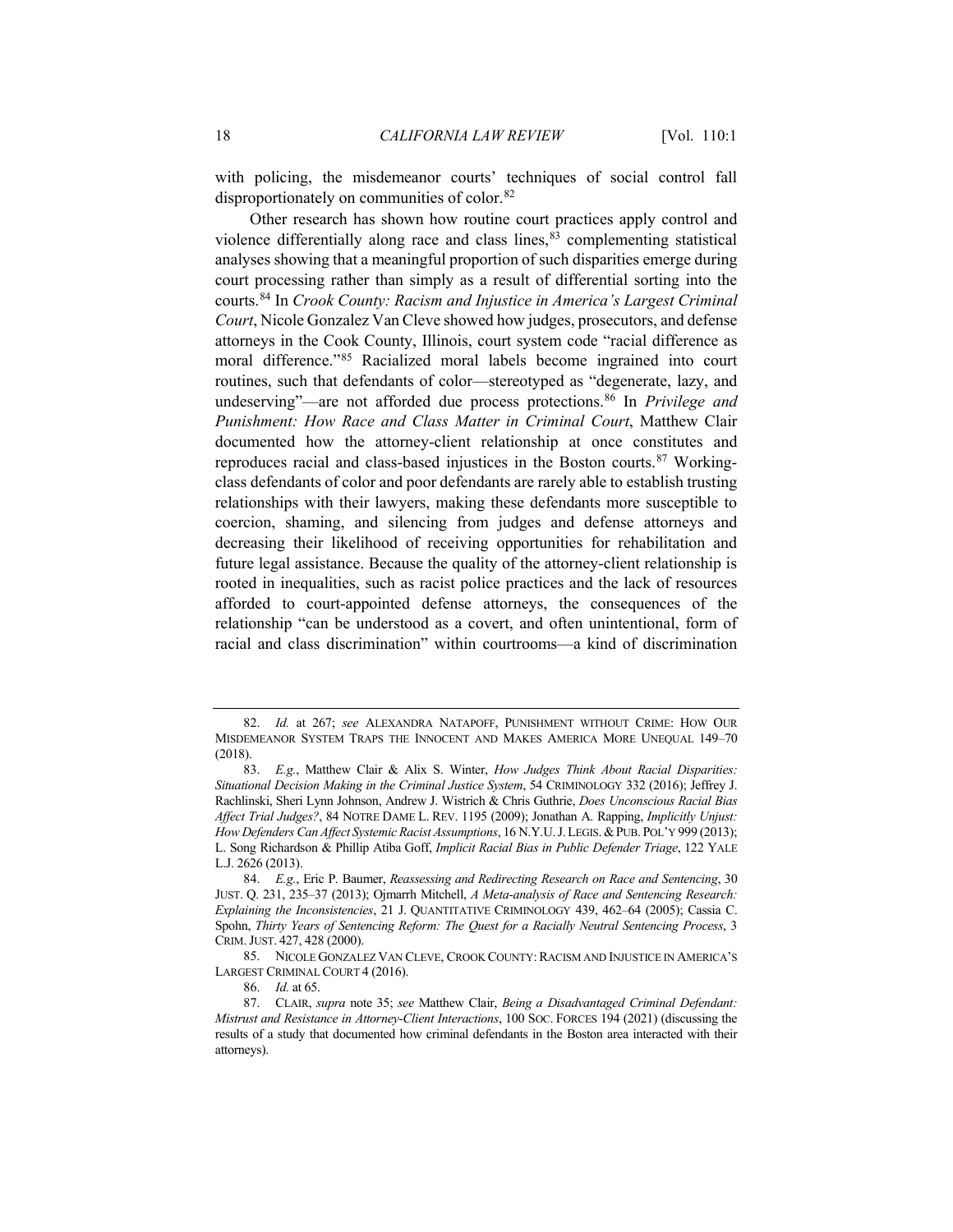that most legal authorities do not view as problematic.<sup>[88](#page-18-0)</sup> Clair concluded that these unequal dynamics should be understood as an injustice, or an unfair set of social relations that could be remedied through institutional and societal change.

Court-ordered social control tools severely constrict defendants' lives outside of the court, with disproportionately harmful implications for poor people of color.[89](#page-18-1) While awaiting trial, various restrictions on liberty can be attached to a defendant through their bail conditions. Pretrial incarceration, GPS monitoring, mandatory drug testing, and stay-away orders severely constrain the freedom of people charged with crimes despite their formal designation as being presumed innocent under the law[.90](#page-18-2) If convicted, a person may face incarceration. If returned to the community, they may be forced to abide by terms of probation. Probation conditions can include requirements similar to bail conditions, with implications for widening the number of people under supervision whose likelihood of revocation is racially and socioeconomically disparate.<sup>[91](#page-18-3)</sup> Release on parole similarly triggers punishing restrictions on freedom. And once a person has served their time, various attendant consequences can impact their lives—from housing and employment discrimination to voter disenfranchisement and jury exclusion.<sup>[92](#page-18-4)</sup> Sarah Brayne documented how people who have had contact with the criminal legal system avoid other surveilling systems, including medical, financial, and educational institutions.[93](#page-18-5) These consequences affect the lives of not only individuals who have had direct experiences with the criminal legal system, but also their families, friends, and neighbors, who may experience the spillover effects.<sup>[94](#page-18-6)</sup>

<span id="page-18-0"></span><sup>88.</sup> CLAIR, *supra* not[e 35,](#page-9-3) at 141; *see* Alexis Hoag, *Black on Black Representation*, 96 N.Y.U. L. REV. 1494, 1535–38 (2021).

<span id="page-18-1"></span><sup>89.</sup> *See generally* MAYA SCHENWAR & VICTORIA LAW, PRISON BY ANY OTHER NAME: THE HARMFUL CONSEQUENCES OF POPULAR REFORMS (2020) (detailing state tools of social control that are branded as alternatives to incarceration).

<span id="page-18-2"></span><sup>90.</sup> Alix S. Winter & Matthew Clair, Between Punishment and Welfare: Liminal Guilt and Social Control in the Bail Process 3 (May 2021) (unpublished manuscript) (on file with author).

<span id="page-18-3"></span><sup>91.</sup> Michelle S. Phelps, *Mass Probation and Inequality: Race, Class, and Gender Disparities in Supervision and Revocation*, *in* HANDBOOK ON PUNISHMENT DECISIONS: LOCATIONS OF DISPARITY 43,49 (Jeffery T. Ulmer & Mindy S. Bradley eds., 2017);Michelle S. Phelps, *The Paradox of Probation: Community Supervision in the Age of Mass Incarceration*, 35 LAW POL'Y 51 (2013).

<span id="page-18-4"></span><sup>92.</sup> *E.g.*, David S. Kirk & Sara Wakefield, *Collateral Consequences of Punishment: A Critical Review and Path Forward*, 1 ANN.REV. CRIMINOLOGY 171, 175–76 (2018); Brian M. Murray, *Beyond the Right to Counsel: Increasing Notice of Collateral Consequences*, 49 U. RICH. L. REV. 1139, 1147– 58 (2015).

<span id="page-18-5"></span><sup>93.</sup> Sarah Brayne, *Surveillance and System Avoidance: Criminal Justice Contact and Institutional Attachment*, 79 AM. SOCIO. REV. 367, 385 (2014).

<span id="page-18-6"></span><sup>94.</sup> *See generally* John Hagan & Ronit Dinovitzer, *Collateral Consequences of Imprisonment for Children, Communities, and Prisoners*, 26 CRIME & JUST. 121 (1999); Dina R. Rose & Todd R. Clear, *Incarceration, Social Capital, and Crime: Implications for Social Disorganization Theory*, 36 CRIMINOLOGY 441 (1998) (examining the unintended consequences of incarceration).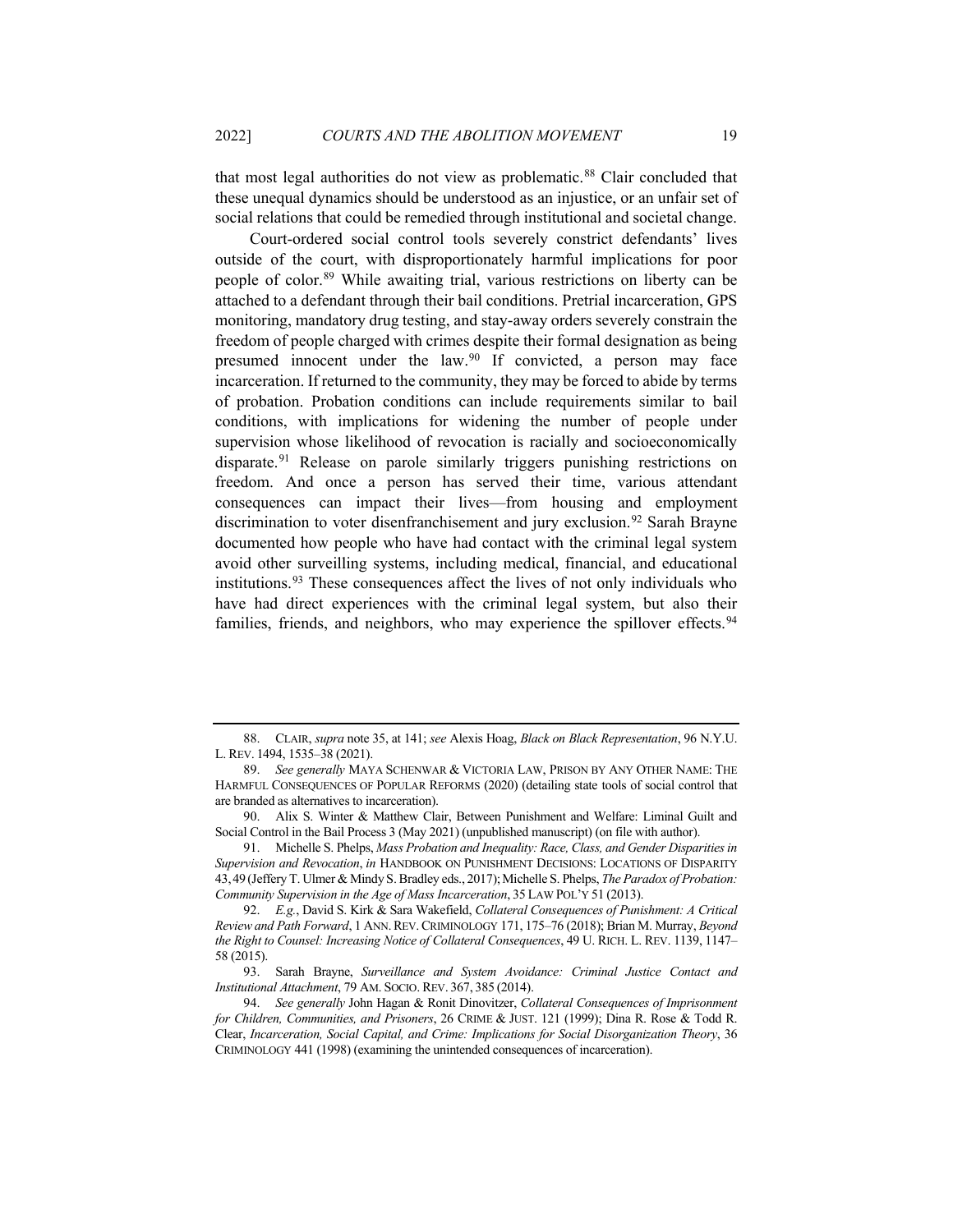Such so-called collateral consequences and their spillover effects disproportionately harm Black, Latinx, and Indigenous people.<sup>[95](#page-19-1)</sup>

#### <span id="page-19-0"></span>*C. Predation and Profit*

In addition to controlling marginalized groups, criminal courts also impose sanctions that exploit and profit from these groups.<sup>[96](#page-19-2)</sup> The for-profit bail industry and legal financial obligations (such as court fines and fees) are state-sanctioned forms of predatory extraction that uniquely target poor and other marginalized communities. Social scientific research has confirmed various ways the criminal courts profit from poor communities of color in unconstitutional and unjust ways.

Criminal courts impose legal financial obligations (LFOs) on defendants that provide revenue to local and state governments and profits to businesses: "fines and fees can be seen not just as burdens imposed as sanctions but as elements of a variegated palette of extractive relations and practices associated with the criminal justice system . . . . convert[ing] the needs, vulnerabilities, and aspirations of subjugated populations into revenue opportunities for state and market actors."<sup>[97](#page-19-3)</sup> LFOs include "fines, fees, surcharges, [and] restitution" that courts directly impose as punishment for an offense, such as a traffic violation; restoration of an alleged harm or violation, such as payment to victims; or requested payment for services provided by the court, such as fees for court-appointed legal representation.<sup>[98](#page-19-4)</sup> LFOs disproportionately burden communities of color, given racialized police practices such as traffic stops and arrests,<sup>[99](#page-19-5)</sup> and court practices that uniquely punish the poor, such as late fees, payment plan

<span id="page-19-1"></span><sup>95.</sup> Asad L. Asad & Matthew Clair, *Racialized Legal Status as a Social Determinant of Health*, 199 SOC. SCI. & MED. 19, 21 (2018).

<span id="page-19-2"></span><sup>96.</sup> *See generally* Alexandra Natapoff, *Misdemeanor Decriminalization*, 68 VAND. L. REV 1055, 1099 (2015) (describing how "lower criminal courts are being reconceptualized and repurposed as revenue sources"); Armando Lara-Millan, *Theorizing Financial Extraction: The Curious Case of Telephone Profits in the Los Angeles County Jails*, 23 PUNISHMENT & SOC'Y 107 (2021) (addressing exploitation and criminal justice contact); Joshua Page, Victoria Piehowski & Joe Soss, *A Debt of Care: Commercial Bail and the Gendered Logic of Criminal Justice Predation*, 5 RSF: RUSSELL SAGE FOUND. J. SOC. SCIS. 150 (2019) (same); Sandra Susan Smith & Jonathan Simon, *Exclusion and Extraction: Criminal Justice Contact and the Reallocation of Labor*, 6 RSF: RUSSELL SAGE FOUND.J. SOC. SCIS*.* 1 (2020) (same).

<span id="page-19-3"></span><sup>97.</sup> Page et al., *supra* not[e 96,](#page-19-0) at 152; *see* Lara-Millan, *supra* not[e 96,](#page-19-0) at 111 (contrasting social control functions with exploitation and profiteering functions).

<span id="page-19-4"></span><sup>98.</sup> Karin D. Martin, Bryan L. Sykes, Sarah Shannon, Frank Edwards & Alexes Harris, *Monetary Sanctions: Legal Financial Obligations in US Systems of Justice*, 1 ANN.REV.CRIMINOLOGY 471, 471 (2018).

<span id="page-19-5"></span><sup>99.</sup> *See, e.g.*, CHARLES R. EPP, STEVEN MAYNARD-MOODY & DONALD HAIDER-MARKEL, PULLED OVER: HOW POLICE STOPS DEFINE RACE AND CITIZENSHIP (2014); Allison P. Harris, Elliott Ash & Jeffrey Fagan, *Fiscal Pressures and Discriminatory Policing: Evidence from Traffic Stops in Missouri*, 5 J. RACE, ETHNICITY & POL. 450, 461 (2020); Brenden Beck & Adam Goldstein, *Governing Through Police? Housing Market Reliance, Welfare Retrenchment, and Police Budgeting in an Era of Declining Crime*, 96 SOC. FORCES 1183 (2018).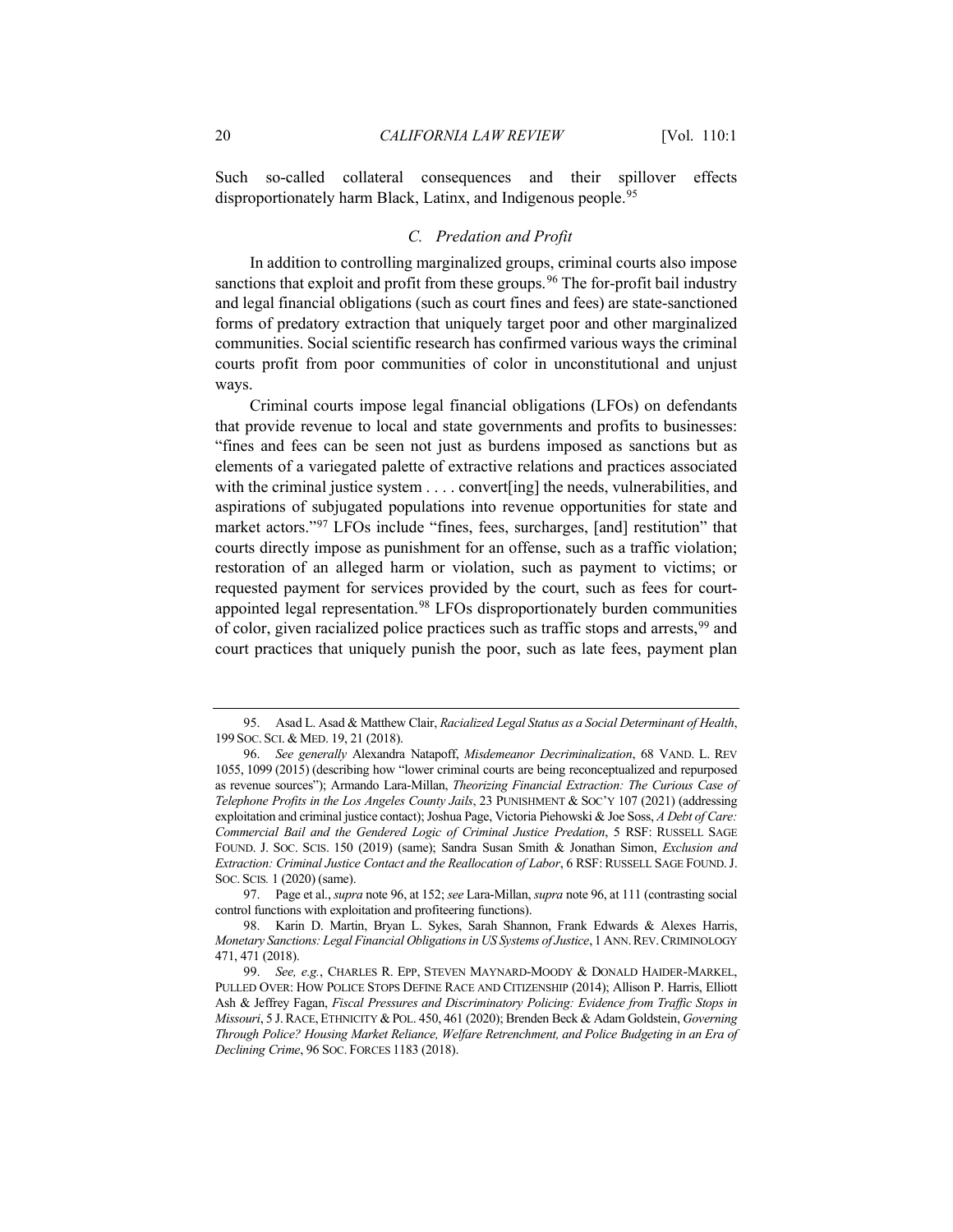fees, and warrants issued for nonpayment.[100](#page-20-1) In theory, low-income people have constitutional protections to keep courts from enforcing obligations that a person cannot afford. In reality, judges rarely waive LFO debt, and it is common practice for judges to issue warrants and keep people in jail because they are unable to pay.[101](#page-20-2)

<span id="page-20-0"></span>When a person cannot pay their LFOs, courts use the punitive tools of the state, such as warrants and incarceration, to coerce payment or punish people for nonpayment, routinely violating the constitutional rights of poor people charged with crimes.<sup>[102](#page-20-3)</sup> Despite the Supreme Court having long held that "the State . . . may not . . . imprison a person solely because he lacked the resources to pay [a fine or restitution],"<sup>[103](#page-20-4)</sup> courts across the country jail people every day if they cannot pay a traffic ticket or other court fine or fee,<sup>[104](#page-20-5)</sup> forcing families to skip rent or meals to come up with payment or have their loved one languish in jail. A person who cannot pay might find an attorney to represent them free of cost, but this is rare. Most courts do not provide lawyers to people charged with "fine-only" crimes even if the court jails the person for not paying.<sup>[105](#page-20-6)</sup>

<span id="page-20-3"></span>102. *See* KARAKATSANIS, *supra* note [34,](#page-8-4) at 15 (observing that constitutional violations of poor people's rights in criminal courts "are simultaneously illegal and the norm"); *see also* Justin Murray, *Policing Procedural Errors in the Lower Criminal Courts*, 89 FORDHAM L.REV. 1411, 1412–13 (2021) (describing how lower courts allowed routine shackling of people charged with crimes, despite the requirement of individualized circumstances).

103. Bearden v. Georgia, 461 U.S. 660, 667–68 (1983).

<span id="page-20-5"></span><span id="page-20-4"></span>104. U.S. COMM'N ON C.R., TARGETED FINES AND FEES AGAINST COMMUNITIES OF COLOR 38–39 (2017), https://www.usccr.gov/files/pubs/docs/Statutory\_Enforcement\_Report2017.pdf [https://perma.cc/F5P6-AQUZ] ("A 2014 survey conducted by National Public Radio (NPR), Brennan Center, and the National Center for State Courts (NCSC) found that in Benton County, Washington, 25 percent of the people in jail for misdemeanors on a typical day were there for nonpayment of fines and court fees. In Rhode Island, 18 percent of all defendants jailed between 2005 and 2007 were incarcerated because of court debt; in 2005 and 2006, that amounted to twenty-four people per day.").

<span id="page-20-6"></span>105. In *Scott v. Illinois*, the Supreme Court held that a person is entitled to counsel in a criminal case where imprisonment is imposed as a sentence. 440 U.S. 367, 374 (1979). The Court's focus on the statutorily authorized imposed sentence for determining right to counsel has largely meant that people charged with "fine-only" offenses are not appointed counsel, since imprisonment is not authorized as punishment for those offenses. *See* Lisa Foster, *Judicial Responsibility for Justice in Criminal Courts*, 46 HOSTRA L. REV. 21, 32 (2017) ("When courts are assessing fines and fees, and especially when they are attempting to enforce collection, counsel are almost entirely lacking."). However, this legal lineage ignores the fact that even though incarceration is not authorized as punishment for these offenses under statute, courts still incarcerate people if they cannot pay the fine. "For example, in Texas, '15 percent of all convictions for fine-only offenses, where jail is not an [initial] option for punishment, were [satisfied] through jail, while only 3 percent were satisfied through community service options, and less than 1 percent were waived due to indigence.'" U.S. COMM'N ON C.R.,*supra* note [104,](#page-20-0) at 39 (quoting David Slayton, Admin. Director, Tex. Off. of Ct. Admin., Written Statement for the U.S. Comm'n on Civil Rights 2 (Mar. 17, 2017)).

<span id="page-20-1"></span><sup>100.</sup> TEX. APPLESEED & TEX. FAIR DEF. PROJECT, PAY OR STAY: THE HIGH COST OF JAILING TEXANS FOR FINES  $\&$  FEES 4 (2017), https://www.texasappleseed.org/sites/default/files/PayorStay\_Report\_final\_Feb2017.pdf [https://perma.cc/SQL4-XXBN].

<span id="page-20-2"></span><sup>101.</sup> *Id.* at 9; *see* MONEY AND PUNISHMENT, CIRCA 2020 (Anna VanCleave, Brian Highsmith, Judith Resnik, Jeff Selbin & Lisa Foster eds., 2020).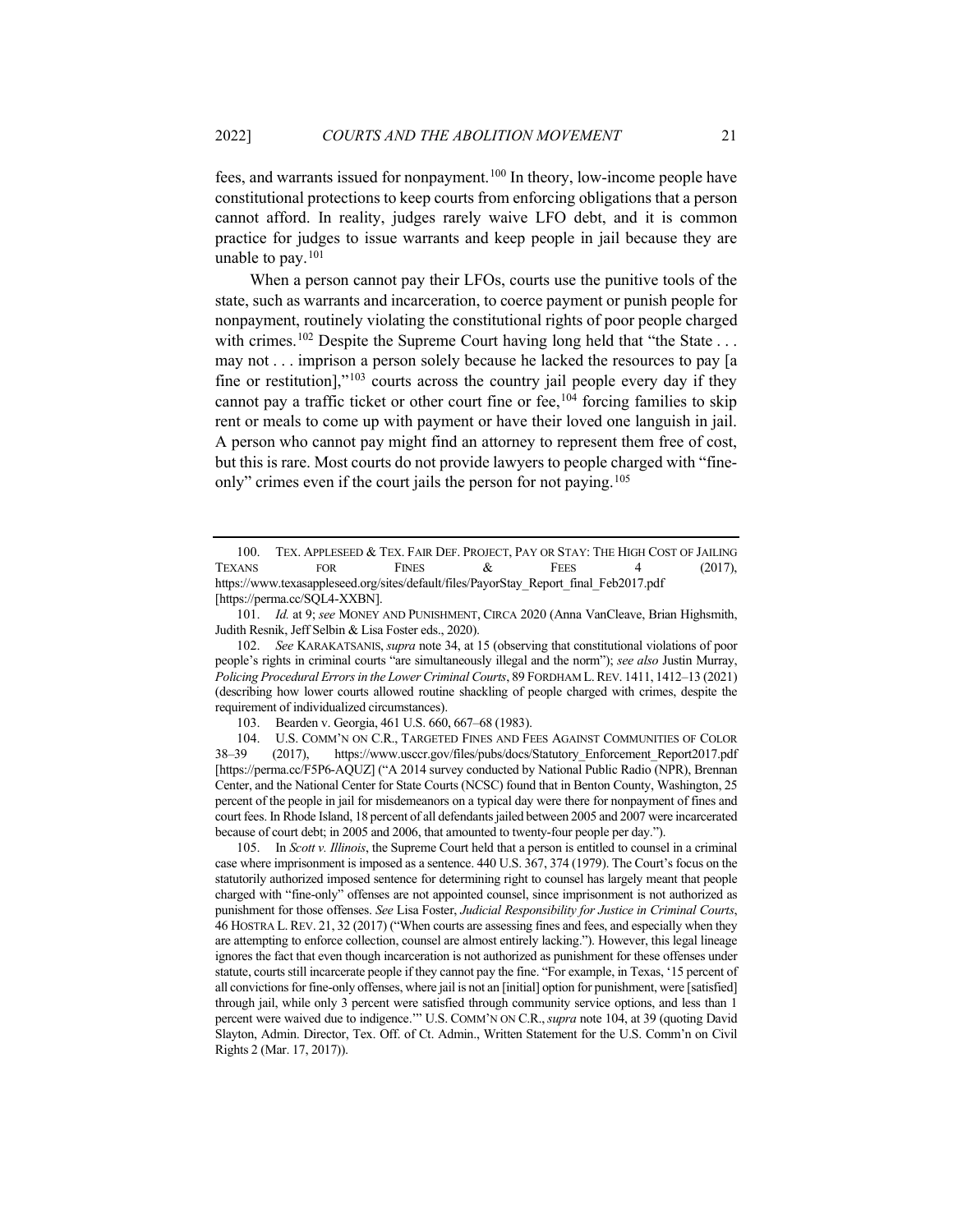<span id="page-21-0"></span>State and local governments, including court systems, have used LFOs to boost revenue. In the wake of the police killing of Michael Brown in 2014 in Ferguson, Missouri, and the subsequent protests and unrest, the Department of Justice (DOJ) investigated the city's courts and police. The DOJ investigation concluded that "Ferguson's law enforcement practices are shaped by the City's focus on revenue rather than by public safety needs."[106](#page-21-1) City officials explicitly asked police to increase ticket enforcement to make up for tax shortfalls. Moreover, the city's municipal court routinely issued arrest warrants for failures to pay fines related to minor offenses, such as traffic violations. A separate report by ArchCity Defenders found that in one year, the Ferguson municipal courts disposed of three warrants per household.[107](#page-21-2) People were routinely jailed for failing to pay fines and fees. These practices overwhelmingly targeted Black residents. The DOJ reported:

African Americans are 68% less likely than others to have their cases dismissed by the court, and are more likely to have their cases last longer and result in more required court encounters. African Americans are at least 50% more likely to have their cases lead to an arrest warrant, and accounted for 92% of cases in which an arrest warrant was issued by the Ferguson Municipal Court in 2013.[108](#page-21-3)

The DOJ report therefore suggests that judges, prosecutors, and other legal actors in Ferguson had discretion to reduce the harms of fines and fees but did not wield that discretion equally. In New Orleans, fines and fees issued and enforced by courts in turn feed and prop up the courts, funding 99 percent of the traffic court budget.[109](#page-21-4) These exploitative and punitive practices target these cities' Black residents.[110](#page-21-5) Moreover, they are hardly unique to these jurisdictions: in 2018, Texas courts issued 1.5 million warrants for unresolved Class C misdemeanors, mostly traffic tickets, and more than 500,000 people used jail time to resolve their tickets.<sup>[111](#page-21-6)</sup>

<span id="page-21-1"></span><sup>106.</sup> U.S. DEPT. OF JUST., C.R. DIV., INVESTIGATION OF THE FERGUSON POLICE DEPARTMENT 2 (2015), https://www.justice.gov/sites/default/files/opa/pressreleases/attachments/2015/03/04/ferguson\_police\_department\_report.pdf [https://perma.cc/EZ9H-9CJ6].

<span id="page-21-2"></span><sup>107.</sup> THOMAS HARVEY,JOHN MCANNAR, MICHAEL-JOHN VOSS, MEGAN CONN, SEAN JANDA & SOPHIA KESKEY, ARCHCITY DEFENDERS: MUNICIPAL COURTS WHITE PAPER 35 (2014), https://www.archcitydefenders.org/wp-content/uploads/2019/03/ArchCity-Defenders-Municipal-Courts-Whitepaper.pdf [https://perma.cc/KDN2-6EDC].

<sup>108.</sup> U.S. DEPT. OF JUST.,*supra* not[e 106,](#page-21-0) at 5.

<span id="page-21-4"></span><span id="page-21-3"></span><sup>109.</sup> MATHILDE LAISNE, JON WOOL & CHRISTINA HENRICHSON, VERA INST. OF JUST., PAST DUE: EXAMINING THE COSTS AND CONSEQUENCES OF CHARGING FOR JUSTICE IN NEW ORLEANS 26 (2017), https://www.vera.org/downloads/publications/past-due-costs-consequences-charging-forjustice-new-orleans.pdf [https://perma.cc/4UDR-DDKT].

<sup>110.</sup> *Id.* at 18–22.

<span id="page-21-6"></span><span id="page-21-5"></span><sup>111.</sup> Jacob Rosenberg, *Texas Asked Judges to Stop Throwing People in Jail for Unpaid Parking Tickets. They Didn't Listen.*, MOTHER JONES (Apr. 11, 2019), https://www.motherjones.com/crimejustice/2019/04/texas-asked-judges-to-stop-throwing-people-in-jail-for-unpaid-parking-tickets-theydidnt-listen [https://perma.cc/ SG4U-MRA5].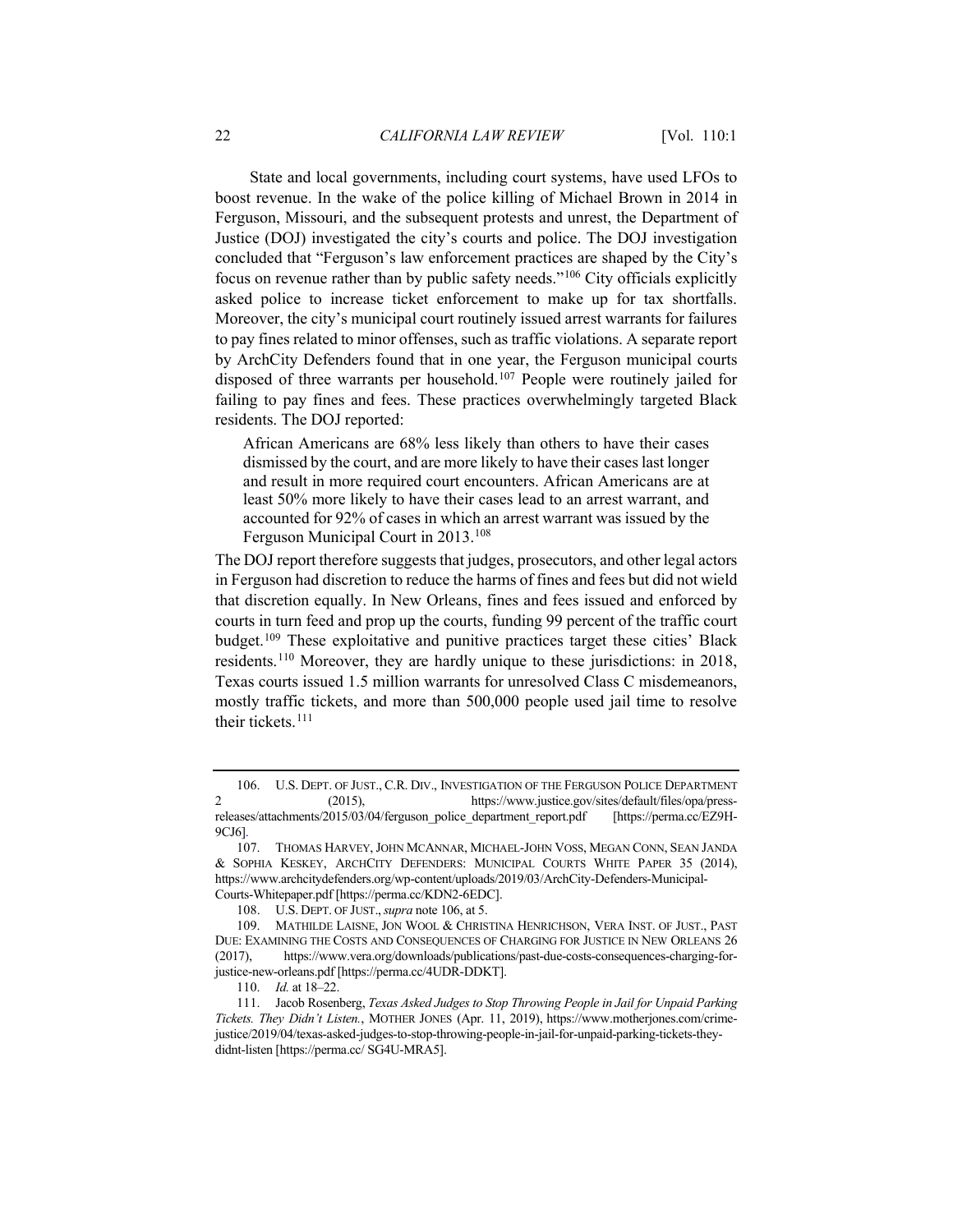Reports from Ferguson, New Orleans, and Texas reveal how courts have chosen to collaborate with police to facilitate, rather than hinder or at least serve as an institutional check against, the extraction of wealth from communities of color. As evidenced by the DOJ Report, judges, prosecutors, and even court clerks have broad discretion to dismiss charges and to collect fines and fees. This discretion is wielded in racially disparate ways.

Courts' facilitation of extraction from poor people of color through fines and fees has a long, racially exploitative history. Following emancipation, Southern planters relied on the criminal surety system to exploit the labor of newly freed Black people and poor people. Through the criminal surety system, planters would pay arrested people's court fines under the condition that they would work off their debt as agricultural laborers.<sup>[112](#page-22-0)</sup> This system benefitted both private employers and courts: "Surplus from these payments padded public coffers (as well as the pockets of court officials), and when workers' debt records were subsequently 'lost' or there was an allegation of breach, surety contracts were extended and workers became further indebted to local planters and merchants."<sup>[113](#page-22-1)</sup>

Bail practices within courts, and the for-profit bail industry that depends on such practices, are another notable example of courts' extraction from poor and marginalized communities. Whether operating in jurisdictions using bail schedules or in jurisdictions using enumerated statutory factors to guide bail decisions, judges across the country carry significant discretion in setting bail, and routinely set bail amounts above what defendants can afford to pay.<sup>[114](#page-22-2)</sup> Scholars have described bail hearings as a "messy affair,"[115](#page-22-3) commonly lasting only a few minutes, in which bail is set without regard for what a person is able to afford. As a result, hundreds of thousands of people languish in local jails because they cannot pay their way out.[116](#page-22-4) Cash bail creates a three-tiered, wealthbased system. In Tier One, the wealthy pay the full bail amount for their freedom, which is held by the court and returned to them after making the required court appearances. In Tier Two, those who can gather money for a bail bondsman fee pay for their release. The fee, which is typically around 10 percent of the bail amount, is nonrefundable, and the bail bondsman keeps the fee as profit.<sup>[117](#page-22-5)</sup> In

<span id="page-22-0"></span><sup>112.</sup> Christopher Muller & Daniel Schrage, *The Political Economy of Incarceration in the Cotton South, 1910–1925*, at 13 (Inst. for Rsch. on Lab. & Emp., Working Paper No. 105-19, 2021).

<sup>113.</sup> Tamar R. Birckhead, *The New Peonage*, 72 WASH. & LEE L. REV. 1595, 1606 (2015).

<span id="page-22-2"></span><span id="page-22-1"></span><sup>114.</sup> Megan Stevenson & Sandra G. Mayson, *Pretrial Detention and Bail*, *in* 3 ACAD. FOR JUST., REFORMING CRIMINAL JUSTICE 21, 25–26 (Erik Luna ed., 2017).

<sup>115.</sup> *Id.* at 25.

<span id="page-22-5"></span><span id="page-22-4"></span><span id="page-22-3"></span><sup>116.</sup> Wendy Sawyer & Peter Wagner, *Mass Incarceration: The Whole Pie 2020*, PRISON POL'Y INITIATIVE (Mar. 24, 2020), https://www.prisonpolicy.org/reports/pie2020.html [https://perma.cc/ MQU6-SVE2].

<sup>117.</sup> Rauby & Kopf describe:

<sup>&</sup>quot;Surety" options allow defendants to pay a portion of the bail bond amount as a nonrefundable fee to a bail bondsman or agency. The fee is typically 10%, although it can be more or less than that. Even if the defendant shows up for all of his court dates, he will not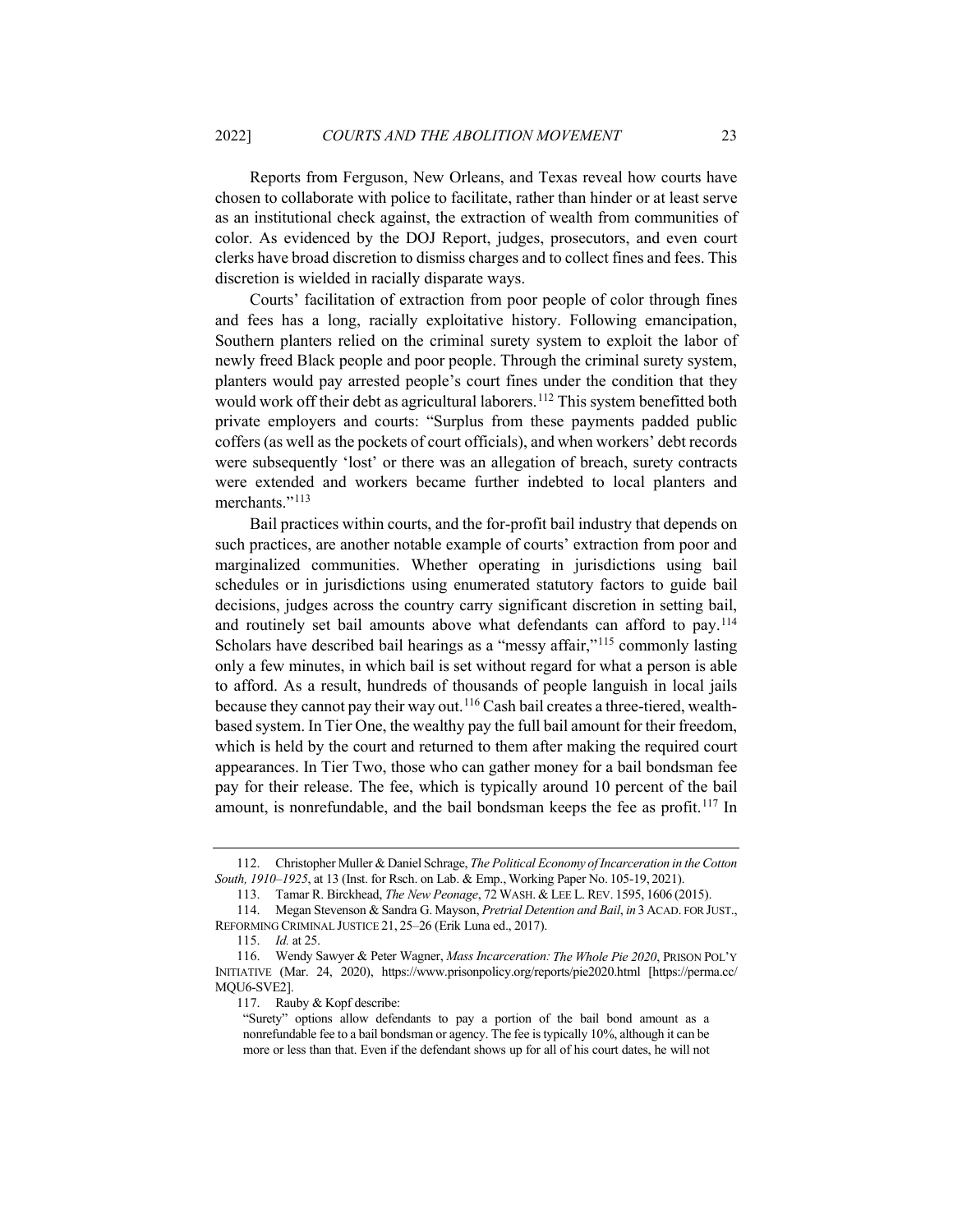Tier Three are those who cannot afford to pay the bondsman fee. They remain in jail simply because of their inability to access cash. With the median felony bail amount at \$10,000[118](#page-23-0) and close to half of Americans without access to \$400 in an emergency,  $119$  the price judges charge for pretrial freedom is inaccessible to most. Even if a person does have access to the cash to pay a bondsman fee, it results in the extraction of enormous amounts of money from marginalized communities. People charged with crimes and their families across the country pay more than \$1 billion to the for-profit bail industry every year.<sup>120</sup>

Finally, as noted in Part I.B, judges apply conditions of release beyond monetary bail amounts, such as requiring drug-testing, regular check-ins with court officers, or alcohol-monitoring devices, which typically involve additional fees, invasive surveillance, and intrusive supervision. Some jurisdictions use forprofit probation services that "allow probation companies to profit by extracting fees directly from probationers, and then fail to exercise the kind of oversight needed to protect probationers from abusive and extortionate practices."[121](#page-23-3) Industries have begun to take advantage of this growing demand, with bail bondsmen and for-profit probation services maneuvering their businesses to profit off of people involved in the criminal legal system.[122](#page-23-4) Private informationmanagement companies have also profited from the growth of court caseloads and the collection of criminal record data by charging courts for record management, charging employers and landlords for background checks, and charging system-impacted people seeking to clear their names by removing inaccurate records or records that were supposed to be sealed.<sup>[123](#page-23-5)</sup>

get the fee back.

BERNARDETTE RABUY & DANIEL KOPF, PRISON POL'Y INITIATIVE, DETAINING THE POOR: HOW MONEY BAIL PERPETUATES AN ENDLESS CYCLE OF POVERTY AND JAIL TIME 3 (2016), https://www.prisonpolicy.org/reports/DetainingThePoor.pdf [https://perma.cc/WSV6-ML2T]. *See generally* CHRISTINE S. SCOTT-HAYWARD & HENRY F. FRADELLA, PUNISHING POVERTY: HOW BAIL AND PRETRIAL DETENTION FUEL INEQUALITIES IN THE CRIMINAL JUSTICE SYSTEM (2019).

<span id="page-23-0"></span><sup>118.</sup> Stephanie Wykstra, *Bail Reform, Which Could Save Millions of Unconvicted People from Jail, Explained*, VOX: FUTURE PERFECT (Oct. 17, 2018), https://www.vox.com/futureperfect/2018/10/17/17955306/bail-reform-criminal-justice-inequality [https://perma.cc/ZY56-864J].

<span id="page-23-1"></span><sup>119.</sup> Neal Gabler, *The Secret Shame of Middle-Class Americans*, ATLANTIC (May 2016), https://www.theatlantic.com/magazine/archive/2016/05/my-secret-shame/476415 [https://perma.cc/MB6G-FBRS].

<span id="page-23-2"></span><sup>120.</sup> JUST. POL'Y INST., THE HIGH PRICE OF BAIL, https://web.archive.org/web/20210909193539/http://www.justicepolicy.org/uploads/justicepolicy/doc uments/high\_price\_of\_bail - final.pdf.

<span id="page-23-3"></span><sup>121.</sup> HUM. RTS. WATCH, PROFITING FROM PROBATION: AMERICA'S "OFFENDER-FUNDED" PROBATION INDUSTRY 1 (2014), https://www.hrw.org/sites/default/files/reports/us0214\_ForUpload\_0.pdf [https://perma.cc/7GGD-Q674].

<span id="page-23-4"></span><sup>122.</sup> For example, bail bondsmen in Hays County, Texas, recently submitted a proposal to the County to run their "pretrial services" office. Roger Moore, Att'y, Bail Agents Consulting, Inc., Hays County Pre-Trial Supervision Proposal (on file with authors).

<span id="page-23-5"></span><sup>123.</sup> SARAH ESTHER LAGESON, DIGITAL PUNISHMENT: PRIVACY, STIGMA, AND THE HARMS OF DATA-DRIVEN CRIMINAL JUSTICE 67–91 (2020).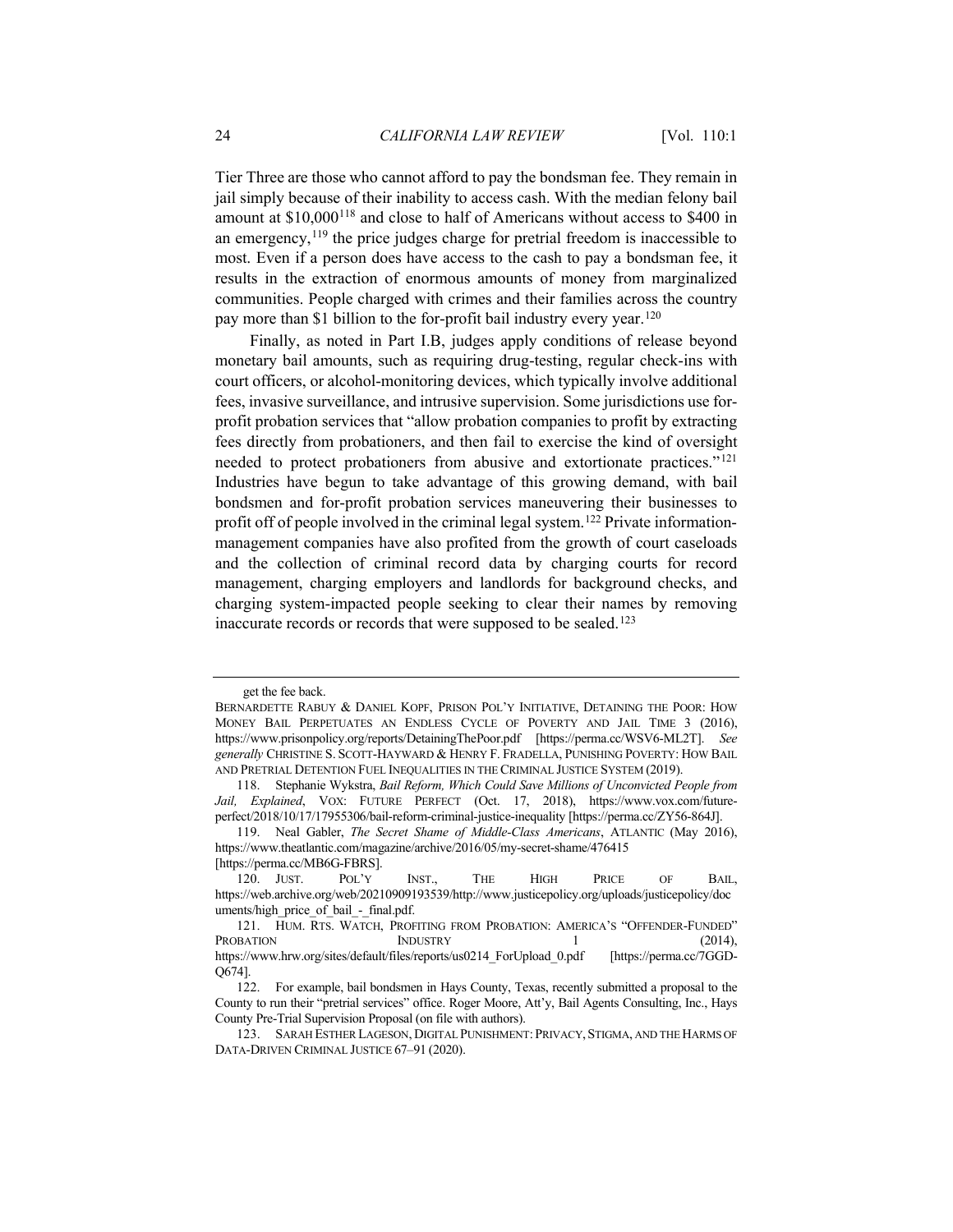The infrastructures described in this Section, in which courts extract wealth from marginalized communities and punish them when they cannot pay, are largely court-created and entirely court-perpetrated.

#### <span id="page-24-2"></span>II.

# THE ABOLITION MOVEMENT: THREE GUIDING PRINCIPLES

Criminal courts are central to the crisis of mass criminalization, yet there has been far more analysis of police and prisons in abolitionist theorizing than there has been of criminal courts.[124](#page-24-0) Meanwhile, court reformers over the last few decades have proposed various, and sometimes contradictory, reformist solutions to make the courts more equitable: mandatory sentencing guidelines, advisory sentencing guidelines, mandatory minimum sentences, greater resources to indigent defense systems, implicit bias training among judges and prosecutors, cash bail reform, drug and veterans courts. The list is long, but the results have been modest: criminal courts continue to control and exploit millions of people, suggesting that such problematic features are better understood as core functions.

In Part II, we briefly overview the current movement to abolish police and prisons, identifying three core principles we see in organizers' demands principles that could guide legal scholars, social scientists, policymakers, advocates, and others who are seeking to engage with abolitionist theorizing and striving to reimagine the courts. We view this scholarly analysis as an exercise in "movement law," whereby we "take seriously the epistemological universe of today's left social movements, their imaginations, experiments, tactics, and strategies for legal and social change."<sup>125</sup> In doing so, we identify three guiding principles as central to the police and prison abolitionist movement: (1) power shifting; (2) defunding and reinvesting; and (3) transformation.

Abolition constitutes a theory and a practice that strives toward a society where racialized punitive systems of legal control and exploitation are no longer a component of the way we deal with criminalized social harms and problems, such as substance use disorders, mental illness, theft, assault, and even murder. For decades, scholars and activists have articulated and organized around abolitionist principles, focusing mostly on either the police, prisons, or both as specific institutional components to be dismantled. In the 1960s, the Black Panther Party articulated abolitionist demands rooted in a broader critique of capitalism. Points seven and eight of Huey P. Newton and Bobby Seale's Ten-

<span id="page-24-0"></span><sup>124.</sup> *But see* Matthew Clair, *Getting Judges on the Side of Abolition*, BOS. REV*.* (July 1, 2020), http://bostonreview.net/law-justice/matthew-clair-getting-judges-side-abolition

<sup>[</sup>https://perma.cc/982Z-LV64] (exploring how getting judges to transform their trial court practices could be a non-reformist reform); Dorothy E. Roberts, *Foreword: Abolition Constitutionalism*, 133 HARV. L. REV. 1 (2019) (discussing various forms of abolition, including how to interpret the Constitution with an abolitionist framework).

<span id="page-24-1"></span><sup>125.</sup> Amna A. Akbar, Sameer M. Ashar & Jocelyn Simonson, *Movement Law*, 73 STAN. L.REV. 821, 825 (2021).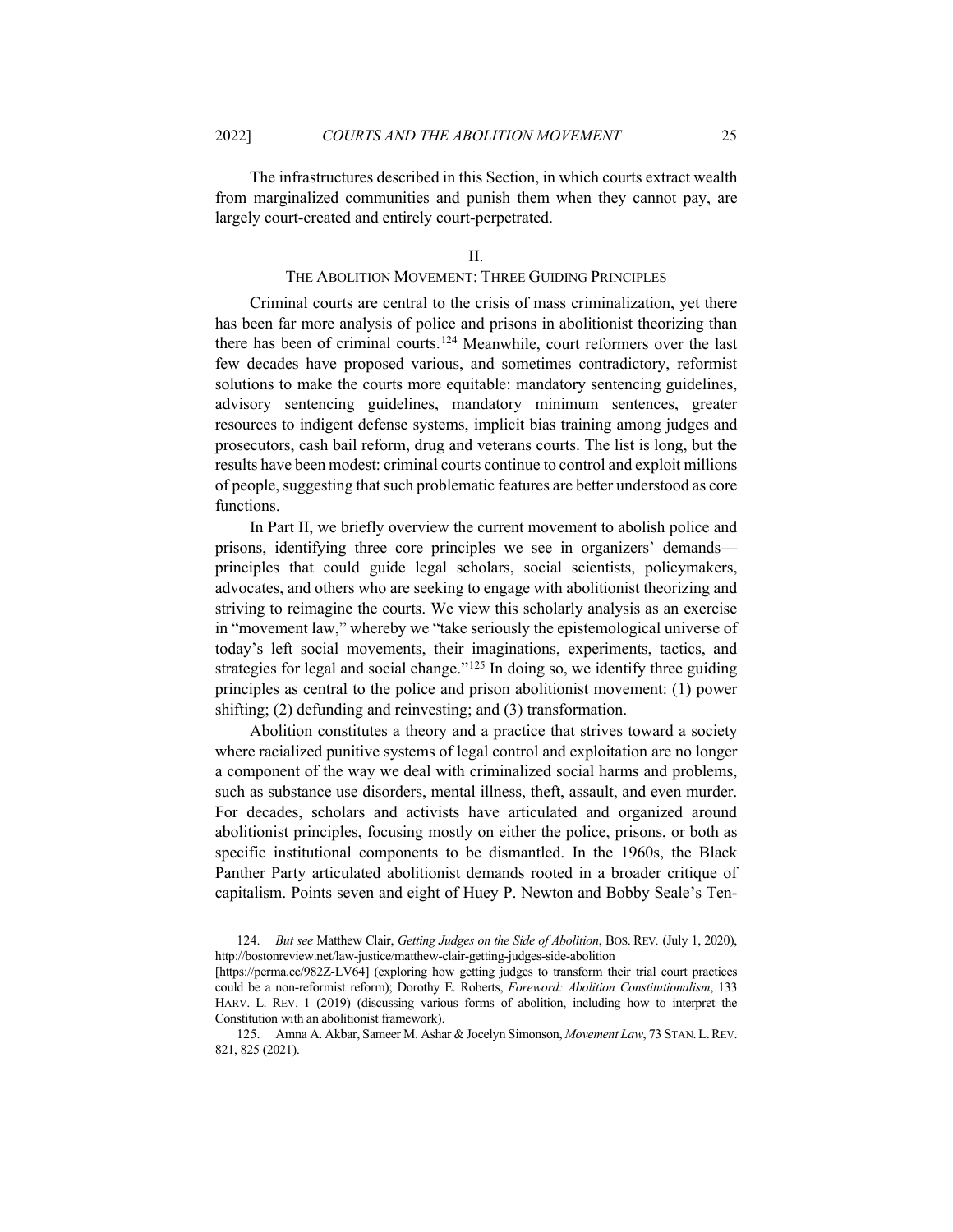<span id="page-25-0"></span>Point Program demanded "AN IMMEDIATE END TO POLICE BRUTALITY AND MURDER OF BLACK PEOPLE" and "FREEDOM FOR ALL BLACK MEN HELD IN FEDERAL, STATE, COUNTY AND CITY PRISONS AND JAILS.["126](#page-25-1) Halfway around the world, Thomas Mathiesen, a Norwegian sociologist and prison abolitionist in the 1960s, defined abolition as "political work geared toward what I call 'abolition' of a repressive social system or part of such a system."[127](#page-25-2) In 1998, in the United States, activists and scholars including Angela Y. Davis and Ruth Wilson Gilmore—many of whom went on to establish the organization Critical Resistance—met at a conference in Berkeley, California, to diagnose the problem of the "prison-industrial complex" and imagine alternatives.<sup>[128](#page-25-3)</sup> For these thinkers, the critique of prisons and police in the U.S. centered on these two institutions' historical ties to slavery and their continued perpetuation of race- and class-based oppression.<sup>[129](#page-25-4)</sup>

<span id="page-25-8"></span>Abolition offers not just a critique but also a set of alternatives. The phrase "abolition democracy," first articulated by W. E. B. Du Bois, is meant to indicate that abolition of a system of oppression, such as slavery, necessitates positive investments that incorporate those who have been oppressed.[130](#page-25-5) Abolitionist politics strive to at once *contradict* the existing police and prison systems and be in *competition* with them. The competition requirement necessitates imagining concrete alternatives rather than offering modest tweaks to existing arrangements. Abolitionists "must work concretely, not with reforms of improvement as links in a long-range policy of abolition, but with *concrete, direct, and down-to-earth partial abolitions* as links in the long-range policy."[131](#page-25-6) Thus, the work of abolition may require short-term or modest efforts that remove components of systems but maintain the goal of facilitating their eventual abolition and replacement by democratic and capacity-building institutions of care and robust social provision.<sup>[132](#page-25-7)</sup> Abolitionists often refer to "non-reformist

<span id="page-25-1"></span><sup>126.</sup> Huey Percy Newton, War Against the Panthers: A Study of Repression in America 143 (Jun. 1980) (Ph.D. dissertation, University of California, Santa Cruz) (ProQuest).

<sup>127.</sup> THOMAS MATHIESEN, THE POLITICS OF ABOLITION 9 (1974).

<sup>128.</sup> *See* DAVIS, *supra* not[e 11,](#page-3-6) at 7–8.

<span id="page-25-5"></span><span id="page-25-4"></span><span id="page-25-3"></span><span id="page-25-2"></span><sup>129.</sup> *Id.* at 22–39; *see* RUTH WILSON GILMORE, GOLDEN GULAG: PRISONS, SURPLUS, CRISIS, AND OPPOSITION IN GLOBALIZING CALIFORNIA (2007); Roberts, *supra* not[e 124;](#page-24-2) Dorothy E. Roberts, *Constructing a Criminal Justice System Free of Bias: An Abolitionist Framework*, 39 COLUM. HUM. RTS. L. REV. 261 (2007).

<sup>130.</sup> Du Bois writes:

<sup>[</sup>T]here arose in the United States a clear and definite program for the freedom and uplift of the Negro, and for the extension of the realization of democracy . . . . The abolition of slavery meant not simply abolition of legal ownership of the slave; it meant the uplift of slaves and their eventual incorporation into the body civil, politic, and social, of the United States.

W. E. B. DU BOIS, BLACK RECONSTRUCTION IN AMERICA 168–70 (Transaction Publishers 2014) (1935); *see* ANGELA Y. DAVIS, ABOLITION DEMOCRACY: BEYOND EMPIRE, PRISONS, AND TORTURE (2005).

<sup>131.</sup> MATHIESEN, *supra* not[e 127,](#page-25-0) at 28.

<span id="page-25-7"></span><span id="page-25-6"></span><sup>132.</sup> This framework is central to an abolitionist understanding of other systems of oppression and exploitation, including capitalism. *See, e.g.*, Erik Olin Wright, *Transforming Capitalism Through Real Utopias*, 78 AM. SOCIO. REV. 1 (2013). Indeed, social scientists—sociologists in particular—have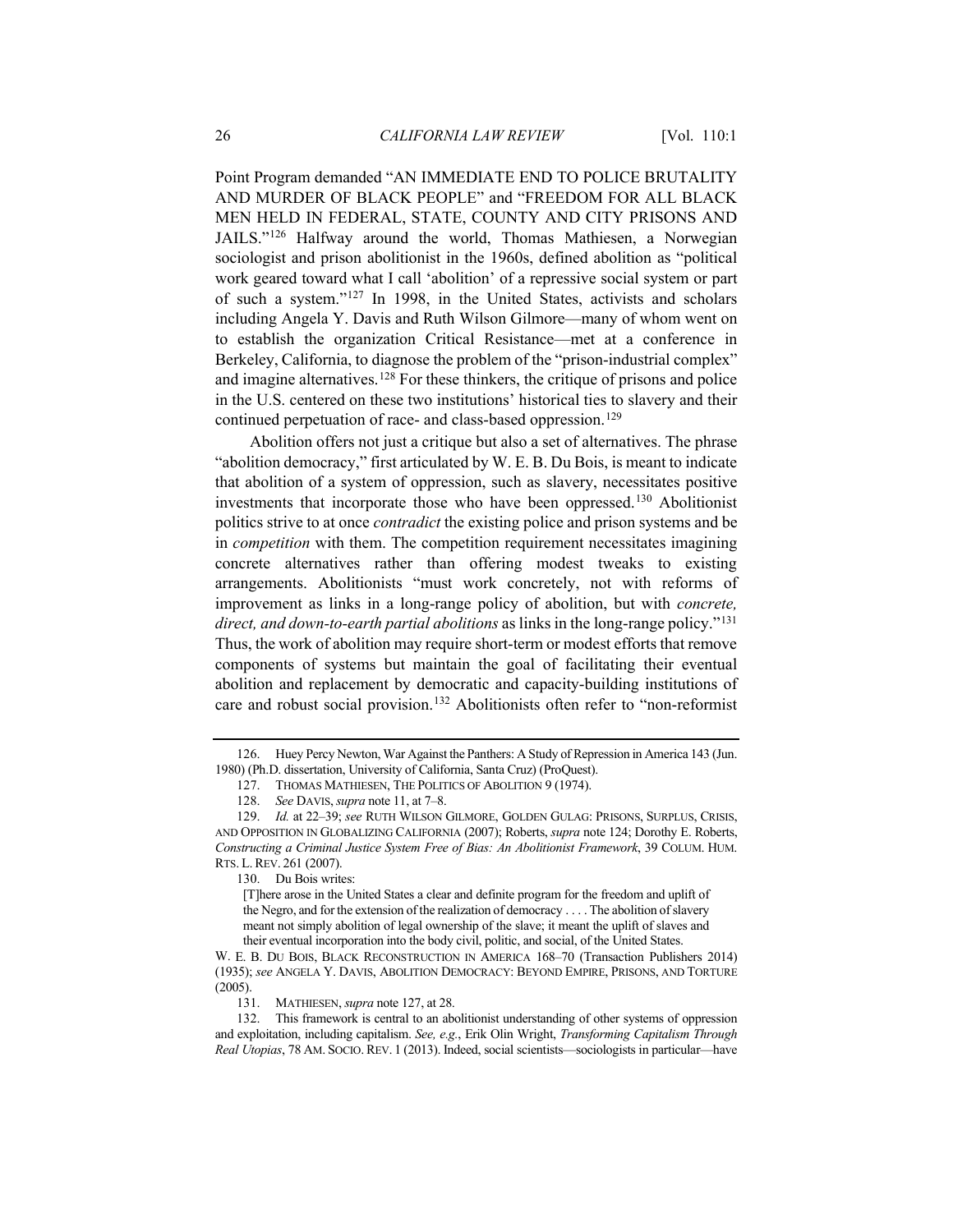reforms" as partial abolitions—reforms that reduce the capacity of police and prisons and refuse to contribute to their legitimacy even if they do not yet fully abolish these systems. Unlike standard reforms, which often expand the scope of policing and prisons and legitimate the assumed need for them in society to maintain safety, non-reformist reforms can seek to "reduce the power of an oppressive system while illuminating the system's inability to solve the crises it creates."[133](#page-26-0) The distinction between non-reformist reforms and standard reforms became clear in the organizing efforts following George Floyd's murder. In early June of 2020, Campaign Zero, a campaign started in 2015 to reduce police violence, unveiled #8CantWait, which consisted of eight proposals that sought to "bring immediate change to police departments."[134](#page-26-1) The proposals, which include asking police departments to ban chokeholds and to train officers to deescalate situations, were criticized by abolitionists as a set of standard reforms that already exist in many departments and mostly function to legitimate policing.[135](#page-26-2) In response, a "geographically dispersed, loose formation of abolitionists"[136](#page-26-3) authored a campaign called #8toAbolition that presented eight non-reformist reforms, such as defunding the police, which sought to "reduce the scale, scope, power, authority, and legitimacy of criminalizing institutions."<sup>[137](#page-26-4)</sup>

Given the limits of liberal reform visions, the Black Lives Matter movement has taken up the mantle in articulating and building alternatives to police and prisons, as evidenced in today's debates between reformism and abolition.[138](#page-26-5) Since 2013, in the wake of the killing with impunity of Trayvon

articulated a need for radical investments in what Michelle Jackson refers to as "webs of high-quality institutions" in order to eradicate economic, educational, and other forms of inequality. *See* MICHELLE JACKSON, MANIFESTO FOR A DREAM: INEQUALITY, CONSTRAINT, AND RADICAL REFORM 21 (2021).

<span id="page-26-0"></span><sup>133.</sup> Dan Berger, Mariame Kaba & David Stein, *What Abolitionists Do*, JACOBIN (Aug. 24, 2017), https://www.jacobinmag.com/2017/08/prison-abolition-reform-mass-incarceration [https://perma.cc/ALZ2-A3BW]; *see* Dylan Rodríguez, *Abolition as Praxis of Human Being: A Foreword*, 132 HARV. L. REV. 1575 (2019) ("Abolition seeks (as it performs) a radical reconfiguration of justice, subjectivity, and social formation that does not depend on the existence of either the carceral State . . . or *carceral power* . . . .").

<span id="page-26-1"></span><sup>134.</sup> Campaign Zero, #8CANTWAIT, https://8cantwait.org/ [https://perma.cc/HDW9-2HGA]; Daniel Kreps, *Campaign Zero's '8 Can't Wait' Project Aims to Curtail Police Violence*, ROLLING STONE (Jun 4, 2020) https://www.rollingstone.com/culture/culture-news/campaign-zero-8-cant-waitpolice-violence-1010013/ [https://perma.cc/AZA9-7RDM].

<span id="page-26-2"></span><sup>135.</sup> *See* Lilly Smith, *In the Fight for Police Reform and Abolition, Design Plays a Key Role*, FAST CO. (Jun. 10, 2020) https://www.fastcompany.com/90514381/in-the-fight-for-police-reform-andabolition-design-plays-a-crucial-role [https://perma.cc/AK46-TRQH].

<span id="page-26-3"></span><sup>136.</sup> *Authors*, #8TOABOLITION, https://www.8toabolition.com/authors [https://perma.cc/8SLU-QZ4W].

<span id="page-26-4"></span><sup>137.</sup> *Abolition Can't Wait*, #8TOABOLITION, https://www.8toabolition.com/why [https://perma.cc/977N-L7KX].

<span id="page-26-5"></span><sup>138.</sup> *See* Alex S. Vitale, Opinion, *The Answer to Police Violence Is Not 'Reform.' It's Defunding. Here's Why.*, GUARDIAN (May 31, 2020), https://www.theguardian.com/commentisfree/2020/may/31/the-answer-to-police-violence-is-notreform-its-defunding-heres-why [https://perma.cc/6V2V-FZUN]; Leila Raven, Mon Mohapatra & Rachel Kuo, *8 to Abolition is Advocating to Abolish Police to Keep Us All Safe*, TEEN VOGUE (June 25,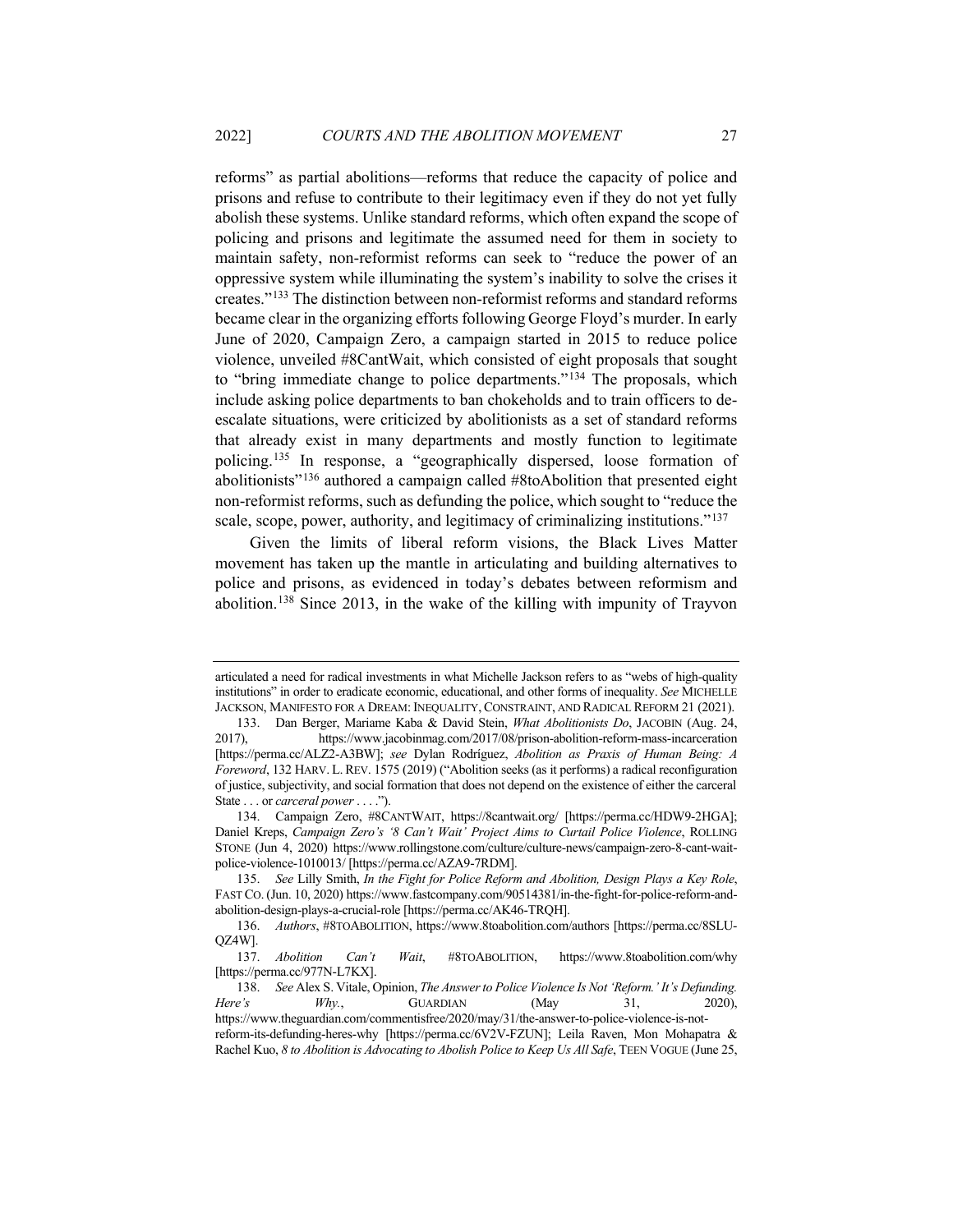Martin, the movement—diverse yet mostly collaborative in its visions and organizing strategies—has been at the forefront of demands for racial justice. In the early 2010s, demands to abolish police and prisons tended to be on the periphery of the movement, which centered standard reform strategies such as training police officers and banning private prisons. In 2020, however, as evidenced by #8toAbolition, abolitionist demands have become more central. Continued protests throughout 2020 and 2021 have renewed many movement activists', lawyers', and scholars' commitments to the politics and possibilities of abolition.[139](#page-27-0) Specifically, organizers have articulated alternatives and strategies that we view as guided by the principles of power shifting, defunding and reinvesting, and transformation.

# <span id="page-27-6"></span><span id="page-27-5"></span>*A. Power Shifting*

*Power shifting* is the underlying principle that the power to define and manage social harm should be administered through a democratic process that centers marginalized communities. As Jocelyn Simonson wrote, "the movement focus on governance and policymaking in police reform . . . . surface[s] the specific role that policing plays in denying people in highly policed neighborhoods their democratic standing and collective political impact."[140](#page-27-1) Currently, political and corporate elites, not everyday people, overwhelmingly define what constitutes crime, which people should be criminalized, and how we should punish those deemed criminal.<sup>[141](#page-27-2)</sup> Corporations and privileged communities disproportionately benefit from, and invest in, the policing of major cities<sup>[142](#page-27-3)</sup> and the building of prisons.<sup>[143](#page-27-4)</sup> With little input from their constituents

<sup>2020),</sup> https://www.teenvogue.com/story/8-to-abolition-abolish-police-keep-us-safe-op-ed [https://perma.cc/4HB7-7MZE].

<span id="page-27-0"></span><sup>139.</sup> *See* Amna A. Akbar, Opinion, *The Left Is Remaking the World*, N.Y.TIMES (July 11, 2020), https://www.nytimes.com/2020/07/11/opinion/sunday/defund-police-cancel-rent.html

<sup>[</sup>https://perma.cc/Z2VP-PUJL]. Establishment Democrats' reactionary response to the phrase "defund the police" in the run up to the 2020 presidential election reveals the centrality of such abolitionist discourse in the political atmosphere. *See* D. Watkins, *No, Obama, We Do Mean "Defund the Police": It's Not a Snappy Slogan, It's a Demand for Justice*, SALON (Dec. 13, 2020), https://www.salon.com/2020/12/13/no-obama-we-do-mean-defund-the-police-its-not-a-snappyslogan-its-a-demand-for-justice [https://perma.cc/LC3V-Q6RS].

<sup>140.</sup> Jocelyn Simonson, *Police Reform Through a Power Lens*, 130 YALE L.J. 778, 784 (2021).

<span id="page-27-2"></span><span id="page-27-1"></span><sup>141.</sup> *See* Alec Karakatsanis, *Why "Crime" Isn't the Question and Police Aren't the Answer*, CURRENT AFFS. (Aug. 10, 2020), https://www.currentaffairs.org/2020/08/why-crime-isnt-the-questionand-police-arent-the-answer [https://perma.cc/42CR-WLTP].

<span id="page-27-3"></span><sup>142.</sup> Corporations donate to police foundations and rely on private security forces, securing racial capitalism through the use of police forces. *See* Saritha Ramakrishna, *Giving Back to Themselves*, BAFFLER (June 22, 2020), https://thebaffler.com/latest/giving-back-to-themselves-ramakrishna [https://perma.cc/HP99-WCC4].

<span id="page-27-4"></span><sup>143.</sup> *See* DAVIS, *supra* note [11,](#page-3-6) at 88–89. *See generally* JOHN M. EASON, BIG HOUSE ON THE PRAIRIE: RISE OF THE RURAL GHETTO AND PRISON PROLIFERATION (2017) (showing that even though prison siting and building can stem the tide of economic losses in working-class and poor communities and towns of color, there are also economic and social drawbacks to prison siting in these very same communities); MEGAN MUMFORD, DIANE WHITMORE SCHANZENBACH & RYAN NUNN, HAMILTON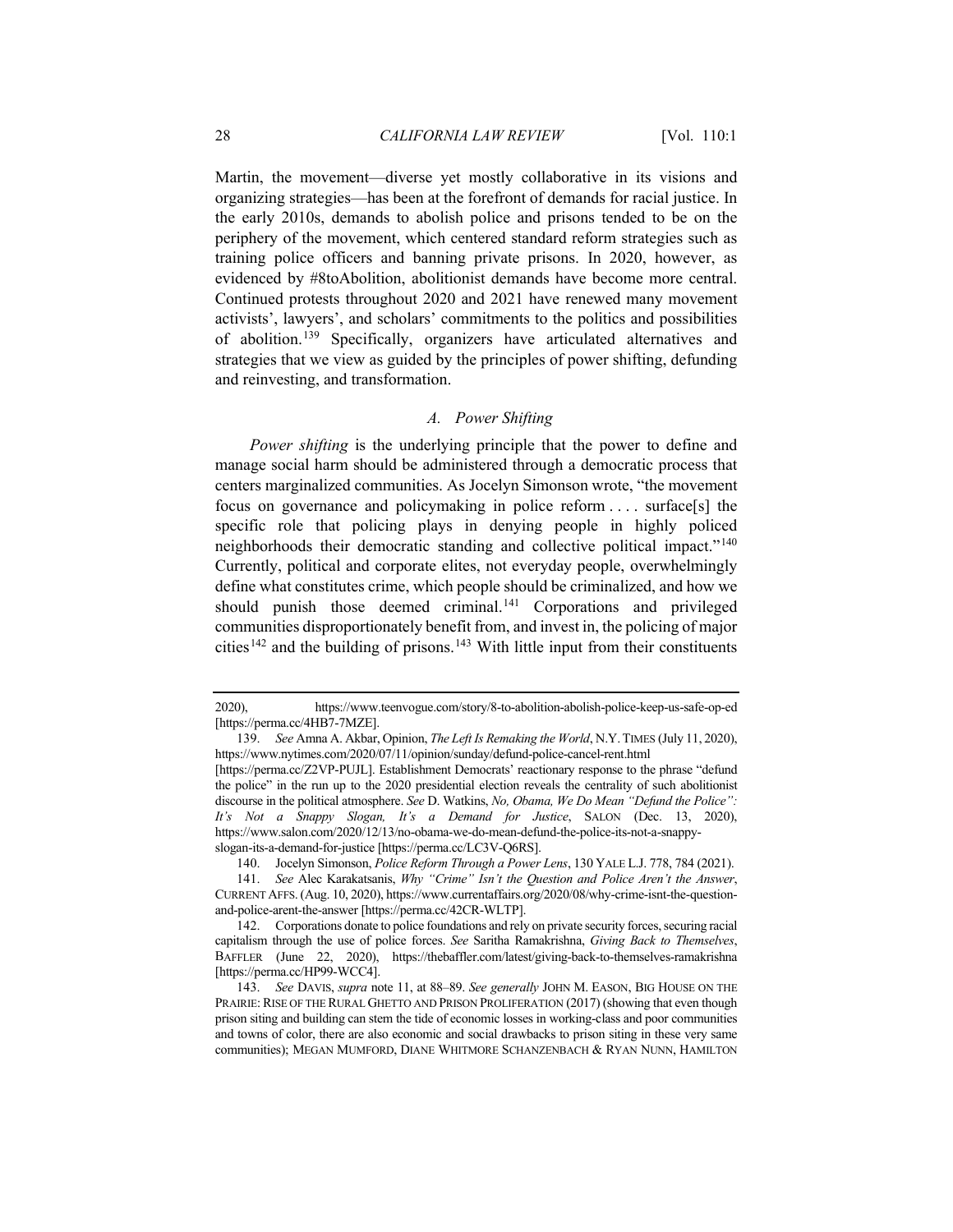and much input from moneyed interests, politicians determine both city spending on police and state and federal spending on prisons. To contradict and critique the existing system, many abolitionists seek to shift power away from elites and toward everyday people and communities,<sup>[144](#page-28-0)</sup> especially those who occupy a growing group of "second-class citizens" locked out of the democratic process by felony disenfranchisement laws and other practices that limit their claims to citizenship.[145](#page-28-1)

Democratic participation by impacted communities is thus the foundation for power-shifting, which has both cultural and material dimensions.[146](#page-28-2) Cultural power shifting involves marginalized populations exposing and rearticulating the way crime is constructed in the public imagination and in their own

<span id="page-28-1"></span>145. *E.g.*, AMY E.LERMAN &VESLA M.WEAVER, ARRESTING CITIZENSHIP:THE DEMOCRATIC CONSEQUENCES OF AMERICAN CRIME CONTROL (2014) (showing how people with criminal justice contact have less faith in government); JEFF MANZA & CHRISTOPHER UGGEN, LOCKED OUT: FELON DISENFRANCHISEMENT AND AMERICAN DEMOCRACY (2006) (showing the historical development and contemporary realities of felony disenfranchisement laws, which exclude people convicted of felonies from voting for periods of time); Reuben Jonathan Miller & Amanda Alexander, *The Price of Carceral Citizenship: Punishment, Surveillance, and Social Welfare Policy in an Age of Carceral Expansion*, 21 MICH. J. RACE  $\&$  L. 291 (2016) (arguing that legal exclusion, stigma, and unique responsibilities experienced among people with criminal records constitute a new, alternative form of citizenship known as "carceral citizenship").

PROJECT, THE ECONOMICS OF PRIVATE PRISONS (2016), https://www.hamiltonproject.org/assets/files/economics\_of\_private\_prisons.pdf [https://perma.cc/WK6A-URGV] (same).

<span id="page-28-0"></span><sup>144.</sup> For example, activists in Austin, Texas launched #wefund, a community budgeting tool to solicit feedback from the community on how the city should prioritize its spending. More than 95 percent of people supported cutting the police budget, and the average recommendation for defunding was to cut the budget approximately by half. *See WeFUND: Community Budgeting Tool Results*, AUSTIN JUST. COAL. (Aug. 2020), https://austinjustice.org/wefund-community-budgeting-tool-results [https://perma.cc/2B7X-VRZL]. Others are theorizing and launching participatory budgeting processes. *E.g.*, PARTICIPATORY BUDGETING PROJECT, https://www.participatorybudgeting.org [https://perma.cc/6KQ4-H4GZ].

<span id="page-28-2"></span><sup>146.</sup> A long line of scholarship has theorized material and cultural (or symbolic) forms of power, and how they are interrelated. For more recent theories on power and inequality in American politics and broader society, see STEVEN LUKES, POWER: A RADICAL VIEW (3d ed. 2021); Michèle Lamont, Stefan Beljean & Matthew Clair, *What Is Missing? Cultural Processes and Causal Pathways to Inequality*, 12 SOCIO-ECON. REV. 573 (2014); William H. Sewell, Jr., *A Theory of Structure: Duality, Agency, and Transformation*, 98 AM. J. SOCIO. 1 (1992); CHARLES TILLY, DURABLE INEQUALITY (1998). In the history of penal changes in the United States, power struggles and "symbolic," or cultural, struggles have been central to such contestation. In their analysis of the history of penal reform in the United States, Philip Goodman, Joshua Page, and Michelle Phelps wrote: "Penal development is the product of struggle between actors with different types and amounts of power." PHILIP GOODMAN, JOSHUA PAGE & MICHELLE PHELPS, BREAKING THE PENDULUM: THE LONG STRUGGLE OVER CRIMINAL JUSTICE 8 (2017).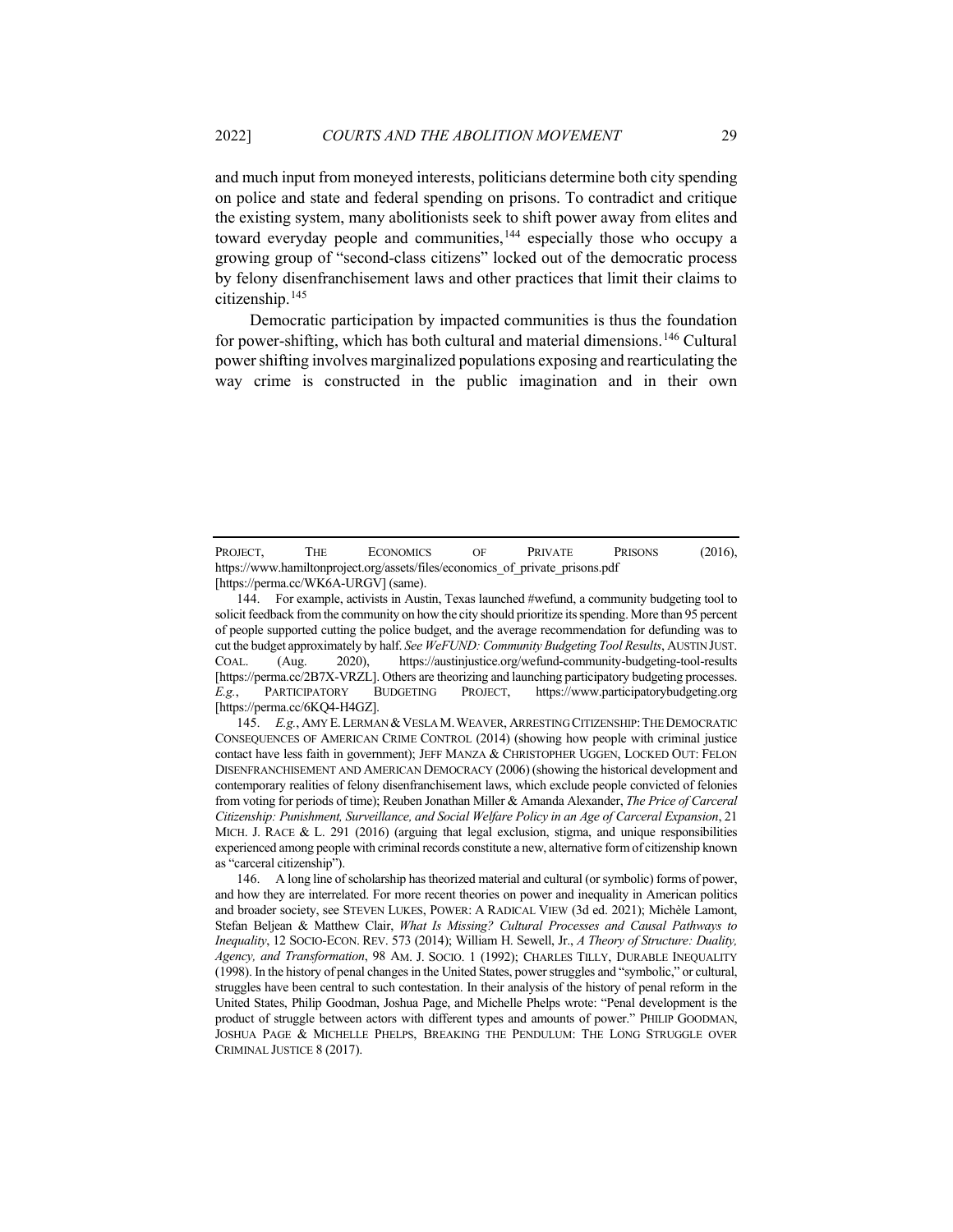<span id="page-29-8"></span>communities,[147](#page-29-0) which may have internalized elite definitions.[148](#page-29-1) Cultural struggles can reduce the ideological power of police and prisons as necessary institutions in society<sup>[149](#page-29-2)</sup> and inspire people to join social movements.<sup>150</sup> Cultural contestation can also result in a material shift, such as eliminating laws that criminalize drugs.[151](#page-29-4) In addition, direct resistance in the face of legal authority can constitute both cultural and material shifts in relations between marginalized groups and groups with power. "Copwatching," for instance, can provide community narratives of police abuse, help individuals resist abusive tactics during an encounter, and counter police testimony in court.<sup>[152](#page-29-5)</sup> More systemic forms of power shifting can also change material realities. For instance, Olúfémi O. Táíwò argued that community control over police departments in the form of randomly-selected and rotating local boards with the power to hire, fire, defund, or abolish police departments complements abolitionist aims.[153](#page-29-6) Shifting authority away from government representatives places power in the hands of local communities. Those communities may have political disagreements about abolition but would have the ability to more directly reach a collective determination of their fates.<sup>[154](#page-29-7)</sup> At root, expanding democratic participation for

149. DAVIS, *supra* not[e 11,](#page-3-6) at 9–21, 105–15.

<span id="page-29-3"></span><span id="page-29-2"></span>150. *See* Francesca Polletta, *"It Was Like a Fever . . ." Narrative and Identity in Social Protest*, 45 SOC. PROBS. 137 (1998) (discussing how the narratives around the spontaneity of student sit-ins in the 1960s inspired people to become student activists during the Civil Rights Movement).

151. Karakatsanis, *supra* note [141.](#page-27-5)

<span id="page-29-5"></span><span id="page-29-4"></span>152. *See* Jocelyn Simonson, *Copwatching*, 104 CALIF. L. REV. 391 (2016) (discussing the practice of copwatching); *see also* FORREST STUART, DOWN, OUT, AND UNDER ARREST: POLICING AND EVERYDAY LIFE IN SKID ROW (2016) (describing how copwatching operates on the ground and how people have used it to counter police practices in the moment and in court).

<span id="page-29-6"></span>153. Olúfẹ́ mi O. Táíwò, *Power Over the Police*, DISSENT (June 12, 2020), https://www.dissentmagazine.org/online\_articles/power-over-the-police [https://perma.cc/T57T-AJLX]; *see* K. Sabeel Rahman & Jocelyn Simonson, *The Institutional Design of Community Control*, 108 CALIF. L. REV. 679 (2020).

<span id="page-29-7"></span>154. *See* Monica C. Bell, *The Community in Criminal Justice: Subordination, Consumption, Resistance, and Transformation*, 16 DU BOIS REV.: SOC. SCI. RSCH. ON RACE 197 (2019). Simonson similarly wrote:

The idea of power shifting is not inherently abolitionist, or even left-leaning; community control, for instance, could be an institution that people who want more policing take up in the name of public safety. But a power-shifting analysis does open up the terrain of police

<span id="page-29-0"></span><sup>147.</sup> *See* Matthew Clair, Caitlin Daniel & Michèle Lamont, *Destigmatization and Health: Cultural Constructions and the Long-term Reduction of Stigma*, 165 SOC. SCI. & MED. 223 (2016) (discussing cultural power); Michèle Lamont, *Addressing Recognition Gaps: Destigmatization and the Reduction of Inequality*, 83 AM. SOCIO. REV. 419 (2018) (same); Michael Schudson, *How Culture Works: Perspectives from Media Studies on the Efficacy of Symbols*, 18 THEORY & SOC'Y 153 (1989) (same).

<span id="page-29-1"></span><sup>148.</sup> *See* Cathy J. Cohen, *Deviance as Resistance: A New Research Agenda for the Study of Black Politics*, 1 DU BOIS REV.: SOC. SCI. RSCH. ON RACE 27, 29 (2004) (arguing that scholars of Black politics have often internalized and normalized "White, middle- and upper-class, male heterosexuality," thereby problematizing deviant acts in Black communities); Matthew Clair, *Criminalized Subjectivity: Du Boisian Sociology and Visions for Legal Change*, 18 DU BOIS REV.: SOC. SCI. RSCH. ON RACE 289, 311 (2021) (describing how, among a sample of people who had been arrested in the Boston area, some people in the study had "internalized the [dominant society's] view that their criminalized behaviors are problematic and should be controlled" by law).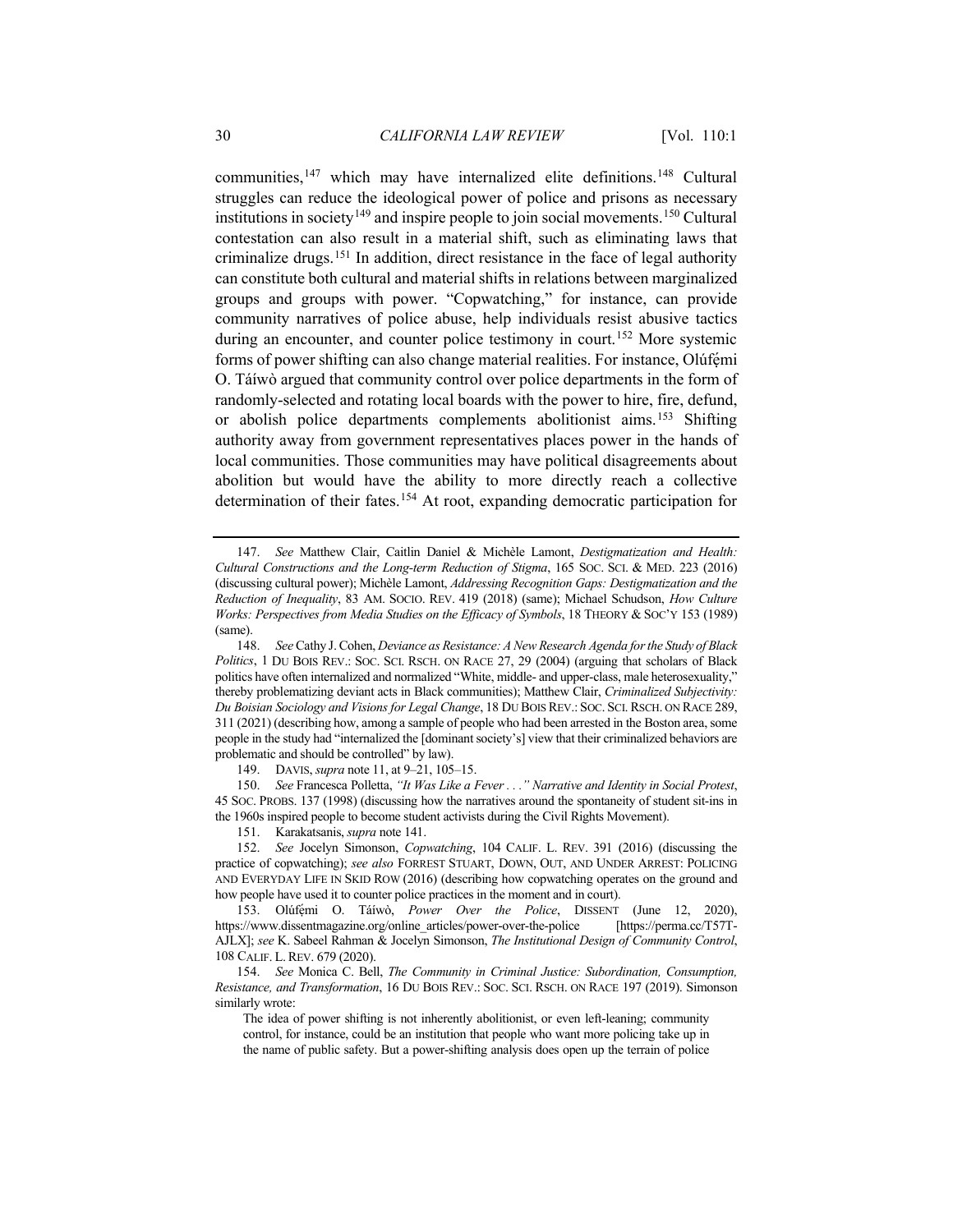marginalized people, which has been diminished in large part by mass criminalization, undergirds abolitionist thinking and comprises the principle of power shifting.[155](#page-30-0)

# <span id="page-30-6"></span><span id="page-30-5"></span>*B. Defunding and Reinvesting*

The paired acts of *defunding and reinvesting* constitute the second principle. Abolitionists see the defunding of police and prisons as inseparable from investing in alternative ways of managing social harm. The principle of defunding and reinvesting provides at least three responses to a common criticism of abolition: what do we do about violence?[156](#page-30-1) First, police and prisons are themselves violent institutions; defunding these institutions therefore reduces certain forms of routine violence. Second, police and prisons are often ineffective at preventing or reducing many forms of violence.[157](#page-30-2) Third, reinvesting resources in social institutions outside the criminal legal system can reduce community violence and increase capacity for alternative forms of violence prevention and accountability.<sup>[158](#page-30-3)</sup> Social scientists have long examined how investments in social supports such as housing, healthcare, and education appear to reduce the prevalence of criminalized behaviors. Recent studies have also shown that interventions such as summer job programs or extended school days can be effective in reducing crime rates in certain communities.<sup>[159](#page-30-4)</sup> Drawing on

<span id="page-30-2"></span>157. *See* DANIELLE SERED, UNTIL WE RECKON: VIOLENCE, MASS INCARCERATION, AND A ROAD TO REPAIR 66 (2019) ("[P]rison does not merely fail to rehabilitate the people it confines . . . it contributes to the likelihood that they will commit greater harms in the future."); Mariame Kaba, *So You're Thinking About Becoming an Abolitionist*, MEDIUM (Oct. 29, 2020), https://level.medium.com/so-youre-thinking-about-becoming-an-abolitionist-a436f8e31894

reform to contestation and exploration of ideas that are excluded from other kinds of reform efforts. It makes abolition possible . . . .

Simonson, *supra* not[e 140,](#page-27-6) at 809.

<span id="page-30-0"></span><sup>155.</sup> *See* DAVIS, *supra* note [129;](#page-25-8) Amna A. Akbar, *Toward a Radical Imagination of Law*, 93 N.Y.U. L. REV. 405 (2018); Dorothy E. Roberts, *Democratizing Criminal Law as an Abolitionist Project*, 111 NW. U. L.REV. 1597 (2017); Jocelyn Simonson, *Democratizing Criminal Justice Through Contestation and Resistance*, 111 NW. U. L. REV. 1609 (2017).

<span id="page-30-1"></span><sup>156.</sup> *See, e.g.*, Gabriella Paiella, *How Would Prison Abolition Actually Work?*, GQ (June 11, 2020), https://www.gq.com/story/what-is-prison-abolition [https://perma.cc/NGQ9-WPQW] (interviewing Woods Ervin, an organizer with Critical Resistance).

<sup>[</sup>https://perma.cc/9BH2-CE82]. While police have been shown to reduce some forms of violence in the absence of robust social investments in communities, these studies rarely account for the harm that policing causes in those communities. *Compare, e.g.*, Anthony A. Braga, Brandon S. Turchan, Andrew V. Papachristos & David M. Hureau, *Hot Spots Policing and Crime Reduction: An Update of an Ongoing Systematic Review and Meta-analysis*, 15 J. EXPERIMENTAL CRIMINOLOGY 289 (2019), *with*  Karakatsanis, *supra* not[e 141.](#page-27-5)

<span id="page-30-3"></span><sup>158.</sup> *See* MARISOL LEBRÓN, POLICING LIFE AND DEATH: RACE, VIOLENCE, AND RESISTANCE IN PUERTO RICO 202–31 (2019).

<span id="page-30-4"></span><sup>159.</sup> *E.g.*, Matias E. Berthelon & Diana I. Kruger, *Risky Behavior Among Youth: Incapacitation Effects of School on Adolescent Motherhood and Crime in Chile*, 95 J. PUB. ECON. 41, 51 (2011); Jonathan M. V. Davis & Sara B. Heller, *Rethinking the Benefits of Youth Employment Programs: The Heterogeneous Effects of Summer Jobs*, 102 REV. ECON. & STATS. 664, 676 (2020); Sara B. Heller, *Summer Jobs Reduce Violence Among Disadvantaged Youth*, 346 SCIENCE 1219 (2014).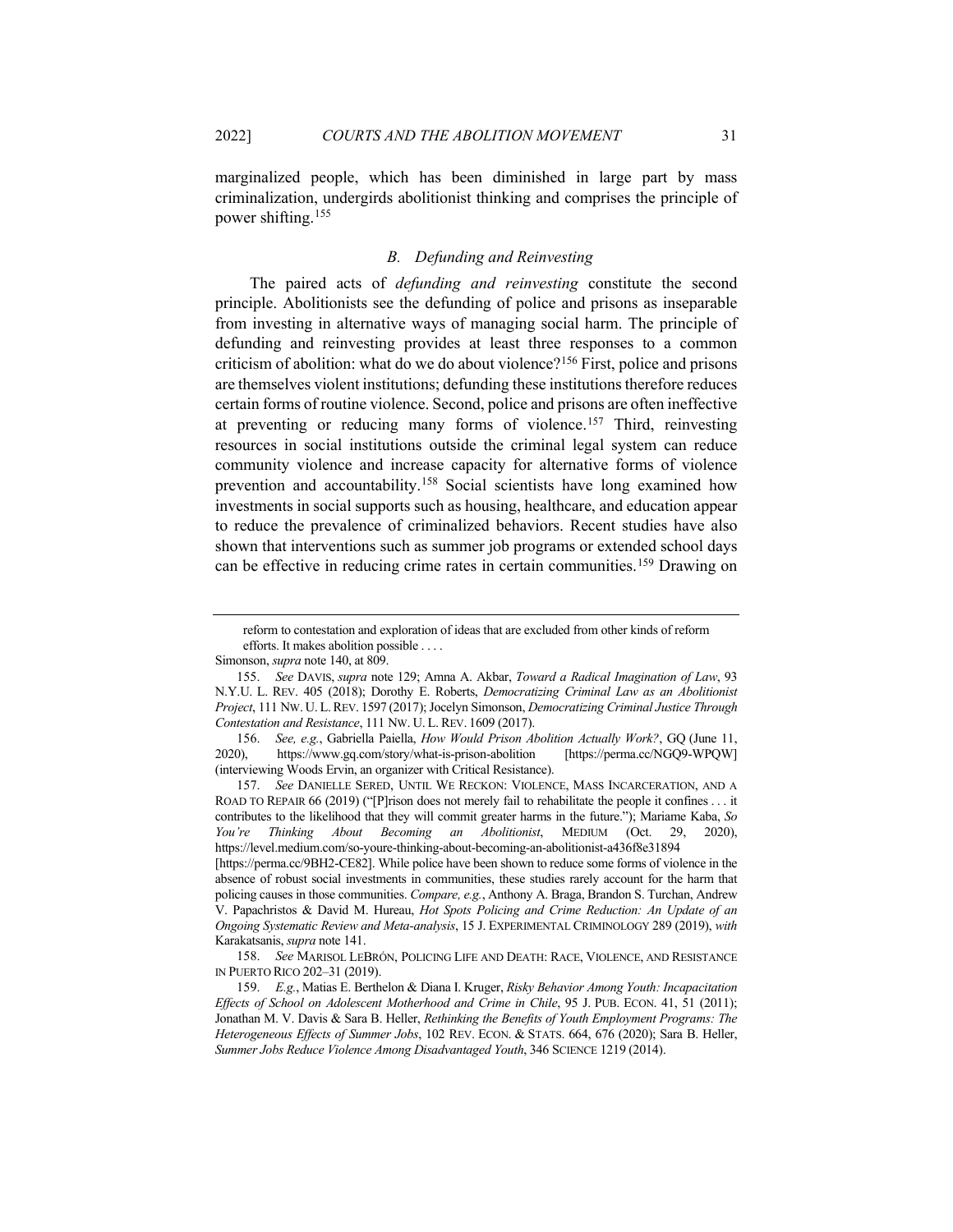data from hundreds of cities, one study found that the establishment of nonprofit organizations in a given area reduced that area's violent crime rates.<sup>[160](#page-31-0)</sup>

Despite investments in social supports, people may still harm others. Abolitionists understand that perpetrators should still be held accountable, albeit through nonpunitive means that do not cause further harm.<sup>[161](#page-31-1)</sup> Indeed, as we discuss in greater detail in Part III, the need for accountability is precisely why reimagining the place of the courts, which are often falsely assumed to provide accountability and justice, is critical to abolitionist work.

# *C. Transformation*

On the road toward abolition, many activists recognize the practical necessity of partial abolitions, or non-reformist reforms, that transform existing, punitive state institutions in ways that reduce their power and harm. *Transformation* of police and prisons in this way is the third guiding principle. Such transformation can occur within—and rely on the tools of—broader legal institutions.

In the article "Abolition Constitutionalism," Dorothy Roberts drew inspiration from the slavery abolitionist Frederick Douglass, who, despite grappling with whether the Constitution was fundamentally a proslavery or antislavery document, ultimately chose to interpret the document through an abolitionist lens.[162](#page-31-2) Roberts referred to this strategy as one of "holding courts and legislatures to an abolitionist reading."[163](#page-31-3) Today, despite current interpretations of legal doctrine to the contrary, we can similarly engage in an abolitionist reading of the Constitution with respect to the crisis of policing, courts, and prisons. Roberts wrote, "Like antebellum abolitionist theorizing, prison abolitionism can craft an approach to engaging with the Constitution that furthers radical change"<sup>[164](#page-31-4)</sup> by "instrumentally using the Constitution"<sup>[165](#page-31-5)</sup> through

<span id="page-31-0"></span><sup>160.</sup> Patrick Sharkey, Gerard Torrats-Espinosa & Delaram Takyar, *Community and the Crime Decline: The Causal Effect of Local Nonprofits on Violent Crime*, 82 AM. SOCIO. REV. 1214 (2017); *see* PATRICK SHARKEY, UNEASY PEACE: THE GREAT CRIME DECLINE, THE RENEWAL OF CITY LIFE, AND THE NEXT WAR ON VIOLENCE (2018).

<span id="page-31-1"></span><sup>161.</sup> *See, e.g.*, Josie Duffy Rice, *The Abolition Movement*, VANITY FAIR (Aug. 25, 2020), https://www.vanityfair.com/culture/2020/08/the-abolition-movement [https://perma.cc/7SS8-LBBS] ("Certainly you would still need professionals responsible with holding accountable those who violate the social contract in the extreme—rape or murder—and an improved investigative system to catch the perpetrators."). In her article in *The Atlantic*, Derecka Purnell writes: "we should expand restorative and transformative processes for accountability." Derecka Purnell, *How I Became a Police Abolitionist*, ATLANTIC (July 6, 2020), https://www.theatlantic.com/ideas/archive/2020/07/how-i-became-policeabolitionist/613540 [https://perma.cc/4D2Q-TDXE]; *see also* Clint Smith, *There Is No Justice in Killing Dylann Roof*, NEW YORKER (June 4, 2016), https://www.newyorker.com/news/news-desk/there-is-nojustice-in-killing-dylann-roof [https://perma.cc/33L7-LZTE] (discussing the importance of extending mercy even to those who commit racist acts of violence, such as mass murder).

<span id="page-31-3"></span><span id="page-31-2"></span><sup>162.</sup> Roberts,*supra* not[e 124,](#page-24-2) at 58–62.

<sup>163.</sup> *Id.* at 110.

<span id="page-31-4"></span><sup>164.</sup> *Id.* at 108.

<span id="page-31-5"></span><sup>165.</sup> *Id.* at 110.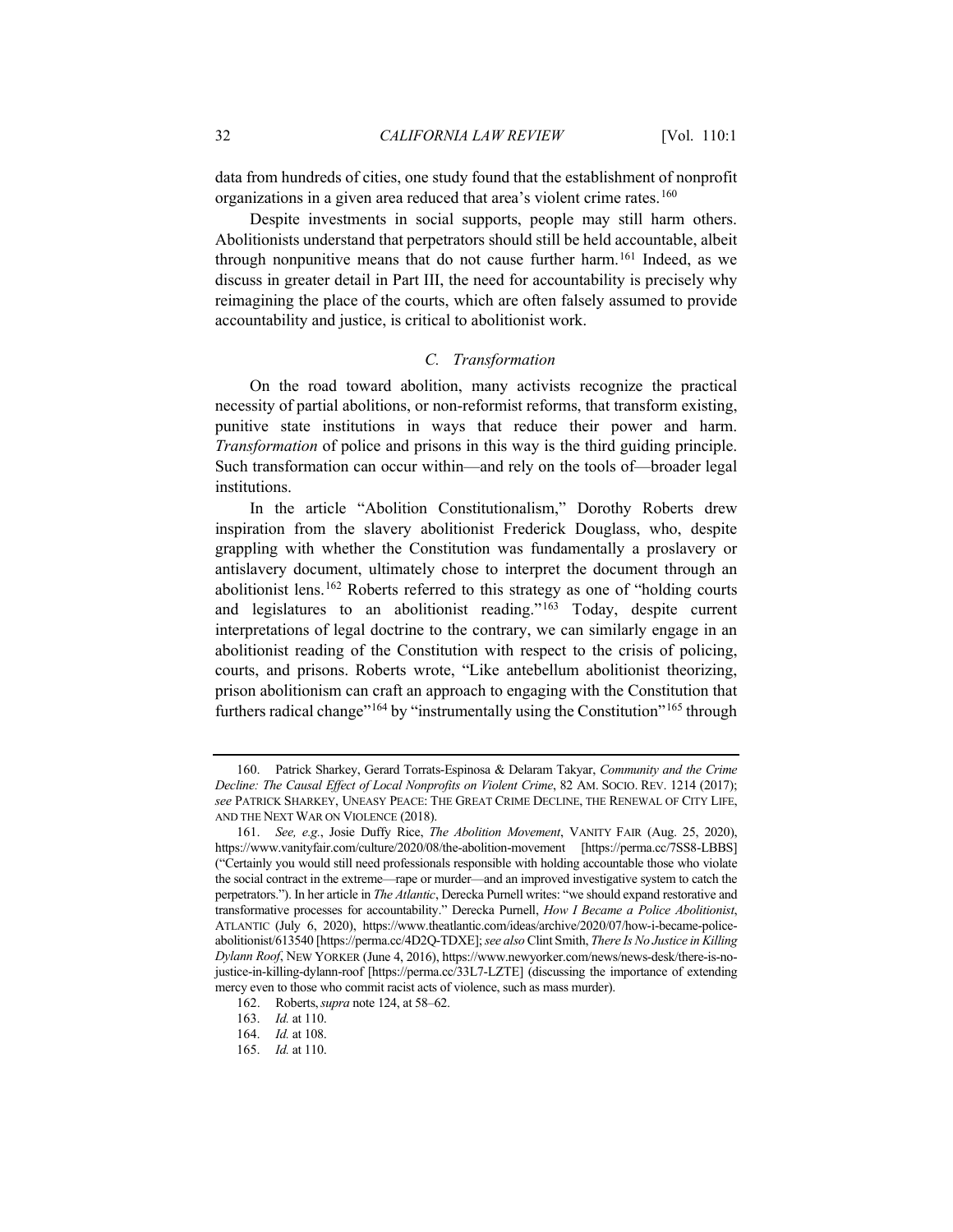impact litigation or making arguments that legislative bodies should give substance to constitutional amendments. Abolitionists can at once deploy legal tools "strategically as a legal, ideological, rhetorical tactic to expose the hypocrisy" all the while recognizing that existing legal systems will not bring about "[B]lack freedom."[166](#page-32-0)

Transformation, as we will discuss in greater detail in Part III, often involves using existing legal, political, and social tools to dismantle uniquely oppressive components of the law, such as leveraging prosecutorial power to decline to pursue certain charges brought by police. Because existing tools for transformation might also function as instruments of oppression, transformation is a complex principle that requires careful attention to unintended consequences and ways that such strategies may legitimate existing punitive power structures. In order to determine which tools to use, this principle compels organizers, scholars, and policymakers to consider how other institutions beyond police and prisons may be amenable to transformation versus abolition. In other words, theorizing around transformation necessitates the interrogation of institutions like criminal courts, where prosecutors' offices, judicial norms, and legal doctrine hold significant power. Criminal courts are structured within broader legal frameworks such as state and federal constitutions, laws, and electoral systems—a collection of tools and structures inviting critique, transformation, or even calls for abolition.

It is critical to specify the components of the legal system that contain potential for transformation and justice and to articulate the degree to which they are separable from those components which are beyond repair. Some institutions that contribute to the problems of mass criminalization may nevertheless have more potential for justice than injustice, such as problem-solving courts, restorative justice programs, and schools. For these institutions, the goal then may not be abolition but rather transformation from the punitive arrangements and logics that distort their broader, just purposes.

# III.

# TOWARD THE ABOLITION OF CRIMINAL COURTS

Applying these three abolitionist principles to the criminal courts, Part III draws on existing efforts of grassroots organizers, lawyers, and policymakers and frames these efforts as complementary components of a more coherent movement toward *criminal court* abolition. As we noted in the Introduction, scholars and organizers have often referred to the problems of the "prisonindustrial complex," which incorporates implicit scrutiny of courts along the path from policing to prisons. Yet, we take the step of naming these strategies and tactics under the umbrella of *criminal court abolition* as a way to underscore how existing activism targeted at the courts fits into the broader movement to abolish

<span id="page-32-0"></span><sup>166.</sup> *Id.* (referring to the thinking of Black Panther Party activist George Jackson).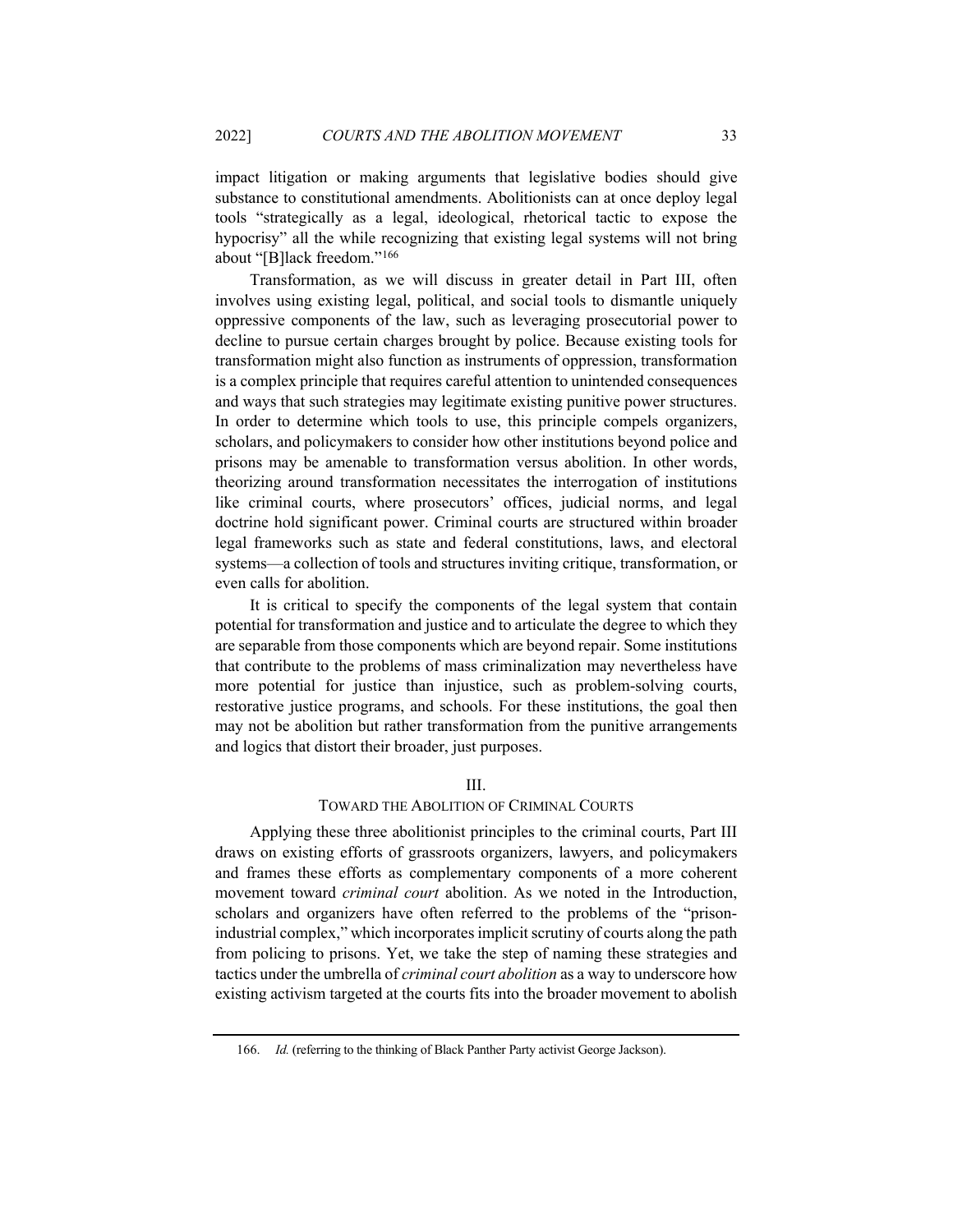racialized systems of punitive legal control. In doing so, we make explicit the connections that are often left implicit. Further, we detail alternative possibilities that could supplant criminal courts as our go-to institution for adjudicating wrongdoing and holding people accountable for harm.

## *A. Power Shifting in Relation to Criminal Courts*

The power-shifting principle applied to the courts requires imagining ways to wrest the authority over accountability for harm from court authorities into the hands of local communities in a democratic and just way that centers the most vulnerable. Democratic deliberation should account for all perspectives within a community and for moral concerns about justice and equity—concerns that, at the very least, value the fundamental dignity of every person and strive toward an equitable distribution of resources and obligations.<sup>[167](#page-33-0)</sup> In the United States, some community forms of "accountability," such as lynching, have been violent, racist, and oppressive. Moreover, concepts of "community" can be hijacked to further oppress already marginalized groups. An abolitionist imaginary, however, seeks to remove both state-sanctioned and community-derived forms of oppression. Therefore, power shifting is not an end state but a continual process whereby we are always working to ensure that power is distributed equitably and that community deliberation about how to handle harm centers the conditions of the most vulnerable.[168](#page-33-1) Centering the most marginalized is critical, particularly in diverse communities that may come to divergent conclusions about local expressions of legal violence.[169](#page-33-2) As Jeremy Levine argued, community participation should focus not so much on consensus but rather on "amplifying the political voice of marginalized residents."<sup>[170](#page-33-3)</sup>

Organizers engage in power shifting in their local courts and communities, and this work should be understood as part of the broader abolition movement. For example, "court watching," in which ordinary people observe court

<span id="page-33-0"></span><sup>167.</sup> *See* TOMMIE SHELBY, DARK GHETTOS: INJUSTICE, DISSENT, AND REFORM 19–22 (2016); Larry Diamond & Leonardo Morlino. *The Quality of Democracy: An Overview*, 15 J. DEMOCRACY 20, 24 (2004).

<span id="page-33-1"></span><sup>168.</sup> *See* ANGELA Y. DAVIS, FREEDOM IS A CONSTANT STRUGGLE: FERGUSON, PALESTINE, AND THE FOUNDATIONS OF A MOVEMENT 31–37 (Frank Barat ed., 2016).

<span id="page-33-2"></span><sup>169.</sup> For instance, research has shown that people's perceptions of police killings of Black people—and the ways they make sense of and seek information about these killings—varies by racial group membership rooted in "identity-based motivated reasoning." Hakeem Jefferson, Fabian G. Neuner & Josh Pasek, *Seeing Blue in Black and White: Race and Perceptions of Officer-Involved Shootings*, PERSPS. ON POL. 1, 5–9 (2020).

<span id="page-33-3"></span><sup>170.</sup> Jeremy Levine, *It's Time to Move on from Community Consensus*, SHELTER FORCE (Sept. 4, 2020), https://shelterforce.org/2020/09/04/community-consensus [https://perma.cc/7CBS-F56Y]; *see* Jeremy R. Levine, *The Privatization of Political Representation: Community-Based Organizations as Nonelected Neighborhood Representatives*, 81 AM. SOCIO. REV. 1251 (2016) (exploring the political role of nonprofit community-based organizations in urban neighborhoods and identifying the tradeoff between the poor's access to resources and ability to hold their leaders accountable); MARY PATTILLO, BLACK ON THE BLOCK: THE POLITICS OF RACE AND CLASS IN THE CITY (2007) (examining the politics of race and class through an ethnographic study of Chicago's North Kenwood-Oakland neighborhood).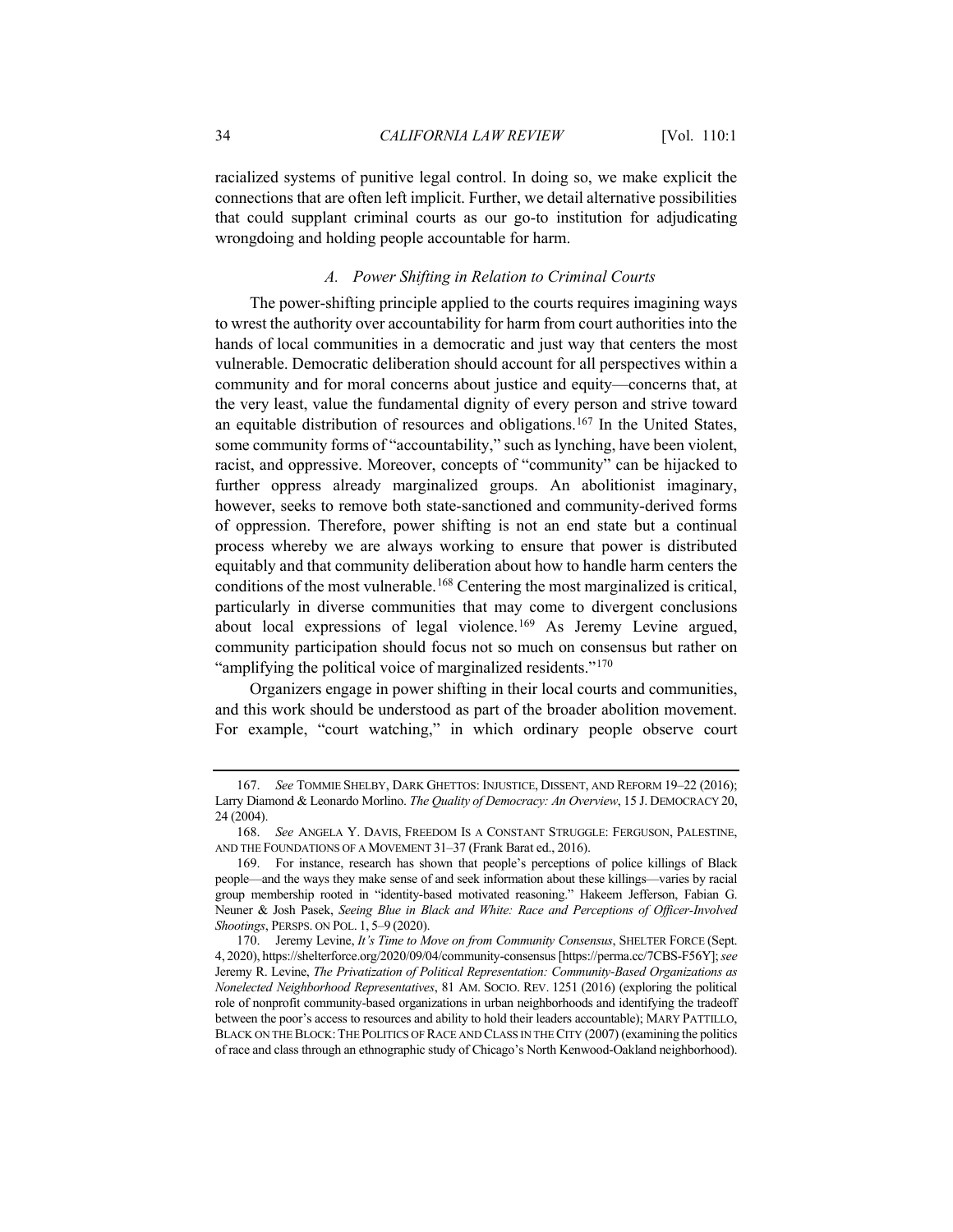<span id="page-34-0"></span>proceedings to show support for community members in the courtroom and collect information on judges and prosecutors, has sought to hold courts accountable to the public with respect to the court system's contribution to violence and harm.[171](#page-34-1) Like copwatching, court watching has cultural and material dimensions: it can expose injustices, pressure legal officials to "shift courtroom policies, practices, and culture,"[172](#page-34-2) and create conditions for judicial accountability.

As this example shows, while much of the work of power shifting is cultural, such work complements and creates the conditions for material work. Media reporting, academic writings, town halls, and everyday conversations are important sites for the cultural work of exposing injustice and circulating new articulations of "crime" and harm that reveal the everyday violence in the criminal courts.[173](#page-34-3) Lawyers have an important role to play as insiders in exposing courts as tools of systemic oppression, through storytelling both within and outside courtrooms.[174](#page-34-4) This work can complement and spur material shifts in power relations. Thus, material forms of power shifting often arise from cultural work and can be the ultimate aim of cultural efforts.

Participatory defense tactics have also created material power shifts by employing cultural power-shifting strategies. For example, members of Silicon Valley De-Bug, a community organizing hub in San Jose, California, spent months watching felony bail hearings and bearing witness to the proceedings. They then devised procedures to gather information from loved ones and community members that could be used by public defenders in the bail hearing, with the ultimate aim of securing release of those arraigned in felony court. Working with public defenders, "[hub members] created a form to tap and translate care and support offered by people filling the courtroom benches into

<span id="page-34-1"></span><sup>171.</sup> COURT WATCH NYC, https://www.courtwatchnyc.org [https://perma.cc/LR3W-WEET]; *see* BACH,*supra* not[e 78,](#page-16-6) at 262 (explaining the concept of "court monitoring," whereby communities keep track of the processes and outcomes in their local courts).

<sup>172.</sup> COURT WATCH NYC,*supra* not[e 171.](#page-34-0)

<sup>173.</sup> *See* Clair et al., *supra* not[e 147,](#page-29-8) at 224; Schudson, *supra* not[e 147,](#page-29-8) at 168–69.

<span id="page-34-4"></span><span id="page-34-3"></span><span id="page-34-2"></span><sup>174.</sup> For example, in the popular podcast 5-4, three attorneys break down Supreme Court opinions in a way that demystifies the Court and exposes how Court opinions affirm, entrench and further perpetuate existing race and class hierarchies. *See* 5-4 POD, https://www.fivefourpod.com/ [https://perma.cc/8LGV-YKVY]. Like the best rap artists, progressive lawyers can energize a demoralized citizenry with insights on the historical origins and present causes of social misery. Lawyers can perform this role more easily than others because of their prestige and authority in American society. Progressive lawyers can seize this opportunity to highlight the legal system's internal contradictions and blatant hypocrisy, using the very ideals—fairness, protection, formal equality—it heralds. This kind of progressive legal practice, narrative in character and radical in content, can give visibility and legitimacy to issues neglected by and embarrassing to conservative administrations and can educate citizens on the operations of economic and political powers in the courts. *See* Cornel West, *The Role of Law in Progressive Politics*, 43 VAND. L. REV. 1797, 1802 (1990). In this regard, historical consciousness and incisive narration yield imminent critiques, disclose the moral lapses, and illuminate the structural constraints of the law. At the same time, it must empower society's victims to transform society.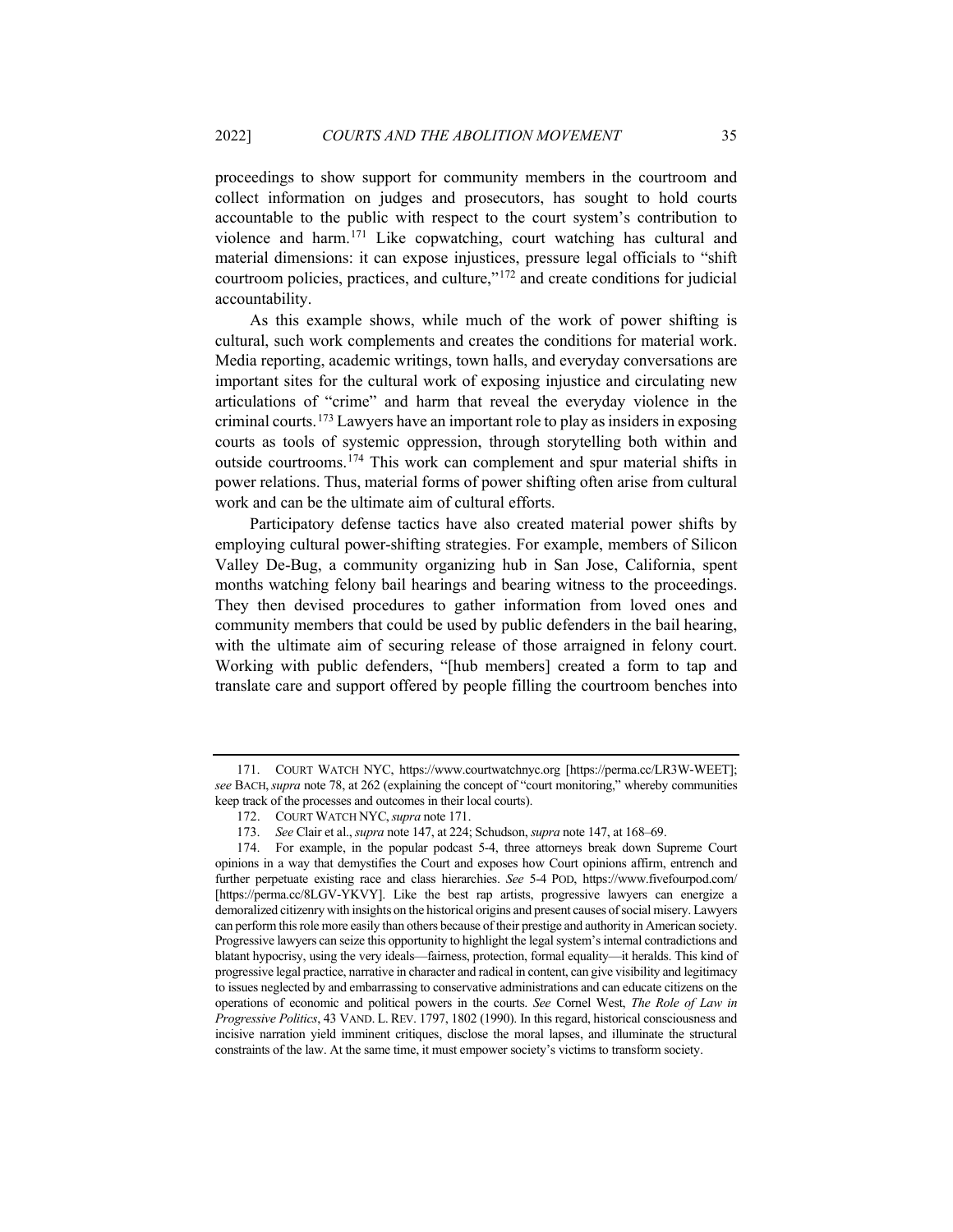pretrial freedom for their loved ones."[175](#page-35-0) Silicon Valley De-Bug members also support one another when loved ones are out on bail by offering transportation to court, employment opportunities, shelter, and childcare. These mutual support practices supplant the state's various pre-trial control techniques, like probation check-ins, drug testing, house arrest, and incarceration, with pre-trial care.

Community bail funds across the country are another example of how community members have materially shifted power away from judges and prosecutors in determining whether a person will be incarcerated or face other kinds of pre-trial control. Community bail funds, or organizations that post bail for people who cannot otherwise pay for their release, received a surge in donations in the wake of the killing of George Floyd and the media attention surrounding subsequent arrests of protesters.<sup>[176](#page-35-1)</sup> Bail funds not only enable arrested people to avoid incarceration while awaiting trial but also afford the community, rather than a prosecutor or a judge, the power (through cash) to decide who should remain free prior to formal adjudication by the court. Jocelyn Simonson argued that strategies like court watching and community bail funds collectively represent bottom-up forms of "resistance and . . . agonistic participation—forms of direct participation that engage with powerful state institutions in a respectful but adversarial manner."[177](#page-35-2) Many bail funds also employ cultural power-shifting tactics through client storytelling.<sup>[178](#page-35-3)</sup>

#### *B. Defunding Criminal Courts and Reinvesting in Alternatives*

Defunding and reinvesting, which has been a common tactic in relation to policing and city budgets, could also hasten criminal court abolition. Organizers and activists across the country have exposed the amount of money cities spend on police forces;[179](#page-35-4) community leaders and organizers could engage in similar efforts to shed light on government spending on criminal courts. The federal judiciary budget request for Financial Year 2020 was \$8.29 billion, which funds the salaries and benefits of court personnel (including prosecutors, judges, and

<span id="page-35-0"></span><sup>175.</sup> Raj Jayadev, Janet Moore & Marla Sandys, *Participatory Defense as an Abolitionist Strategy*, *in* TRANSFORMING CRIMINAL JUSTICE: AN EVIDENCE-BASED AGENDA FOR REFORM (Jon B. Gould & Pamela Metzger eds., forthcoming 2021) (manuscript at 17) (on file with authors).

<span id="page-35-1"></span><sup>176.</sup> Jia Tolentino, *Where Bail Funds Go from Here*, NEW YORKER (June 23, 2020), https://www.newyorker.com/news/annals-of-activism/where-bail-funds-go-from-here [https://perma.cc/9Q6W-KA2Y]; *see* Jocelyn Simonson, *Bail Nullification*, 115 MICH. L. REV. 585

<sup>(2017).</sup>

<span id="page-35-2"></span><sup>177.</sup> Jocelyn Simonson, *The Place of "the People" in Criminal Procedure*, 119COLUM. L.REV. 249, 256 (2019).

<span id="page-35-4"></span><span id="page-35-3"></span><sup>178.</sup> For example, in 2021 a client who was served by the Texas Jail Project's bail fund testified in the Texas Legislature's Senate Committee on Jurisprudence, exposing the harm of cash bail and the benefits of bail funds: "I'm a twenty-year-old with my whole life ahead of me. I'm sure many twentyyear-olds don't have 1500 dollars either . . . . [T]he existing laws are cruel enough. They are keeping us locked up long enough." Texas Jail Project (@TxJailProject), TWITTER (Mar. 19, 2021), twitter.com/TxJailProject/status/1372917574778957825 [https://perma.cc/L7AS-MJME].

<sup>179.</sup> *See, e.g.*, Akbar, *supra* not[e 9;](#page-3-7) Taylor, *supra* not[e 9.](#page-3-7)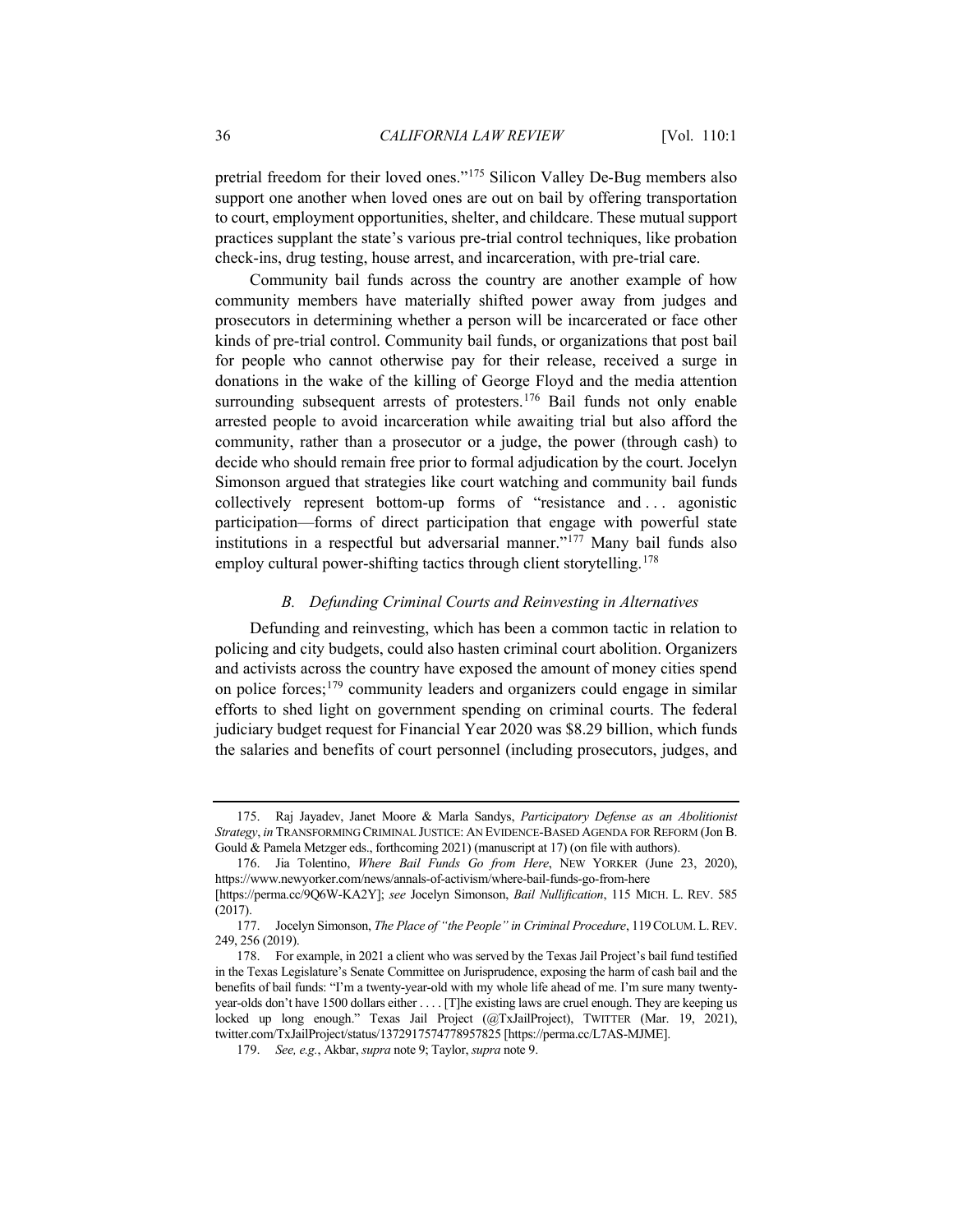court officers), maintenance of buildings, as well as indigent defense.<sup>[180](#page-36-0)</sup> State judiciaries also request their own funding from state legislatures; in California, the state judiciary's budget for Financial Year 2020-2021 was \$4 billion.<sup>[181](#page-36-1)</sup>

Local criminal courts also occupy significant real estate in county budgets. Defunding criminal court systems and reinvesting the money elsewhere could comprise two complementary strategies. The first strategy is reallocating funds within budgets to increase resources for indigent defense representation and decrease resources spent on prosecutors and judges. The second is defunding components of the budget that pay for the number of judges hearing criminal cases and the number of prosecutors pursuing criminal charges and reallocating that funding outside of the criminal court system.

In addition to taking aim at local budgets as targets for defunding, organizers and advocates have recently brought much attention to the "user-pay" structure of court fines and fees, in which people charged with crimes are also charged fines, fees, and court and other costs to pay for the criminal system, which we touched on in Part I.C. One way to defund criminal courts would be to end the user-pay structures that most courts rely on. This idea is nothing new; in fact, the user-pay system has been criticized by court administrators and organizers alike for many years as being ineffective, inefficient, and most importantly, unjust.<sup>[182](#page-36-2)</sup> Organizers, advocates, and policymakers will need to stay vigilant to ensure that ending these user-pay structures does not result in increased judiciary budgetary requests. The money saved from defunding should thus either remain in the communities targeted by the criminal legal system – in the case of ending user-pay systems – or could be reinvested in alternative forms of conflict resolution and accountability – in the case of reductions in local budgets.

Defunding and reinvestment thus create an opportunity to build up structures to replace those dismantled. Given moral and social imbalances that often exist between parties in a dispute or harmful relationship, multiple types of alternative conflict resolution should be considered for investment. Disputes

<span id="page-36-0"></span><sup>180.</sup> CONG. RSCH. SERV., IF11168, JUDICIARY BUDGET REQUEST, FY2020 1 (2019), https://fas.org/sgp/crs/misc/IF11168.pdf [https://perma.cc/CYF2-ZB68].

<span id="page-36-1"></span><sup>181.</sup> GAVIN NEWSOM, STATE OF CAL., CALIFORNIA STATE BUDGET 2020–21 75 (2020), http://www.ebudget.ca.gov/2020-21/pdf/Enacted/BudgetSummary/FullBudgetSummary.pdf [https://perma.cc/4JFD-DQ65].

<span id="page-36-2"></span><sup>182.</sup> *See* CARL REYNOLDS & JEFF HALL, CONF. OF STATE CT. ADM'RS, COURTS ARE NOT REVENUE CENTERS 7 (2011), https://cosca.ncsc.org/\_\_data/assets/pdf\_file/0019/23446/courtsarenotrevenuecenters-final.pdf [https://perma.cc/9YZX-Z5Q9] ("Courts should be substantially funded from general governmental revenue sources."). *See generally* Mary Fainsod Katzenstein & Maureen R. Waller, *Taxing the Poor: Incarceration, Poverty Governance, and the Seizure of Family Resources*, 13 PERSPS. ON POL. 638, 638–39 (2015) ("[T]his inverted 'welfare system' taxes poor families to help fund the state's project of poverty governance . . . to subsidize the carceral state.").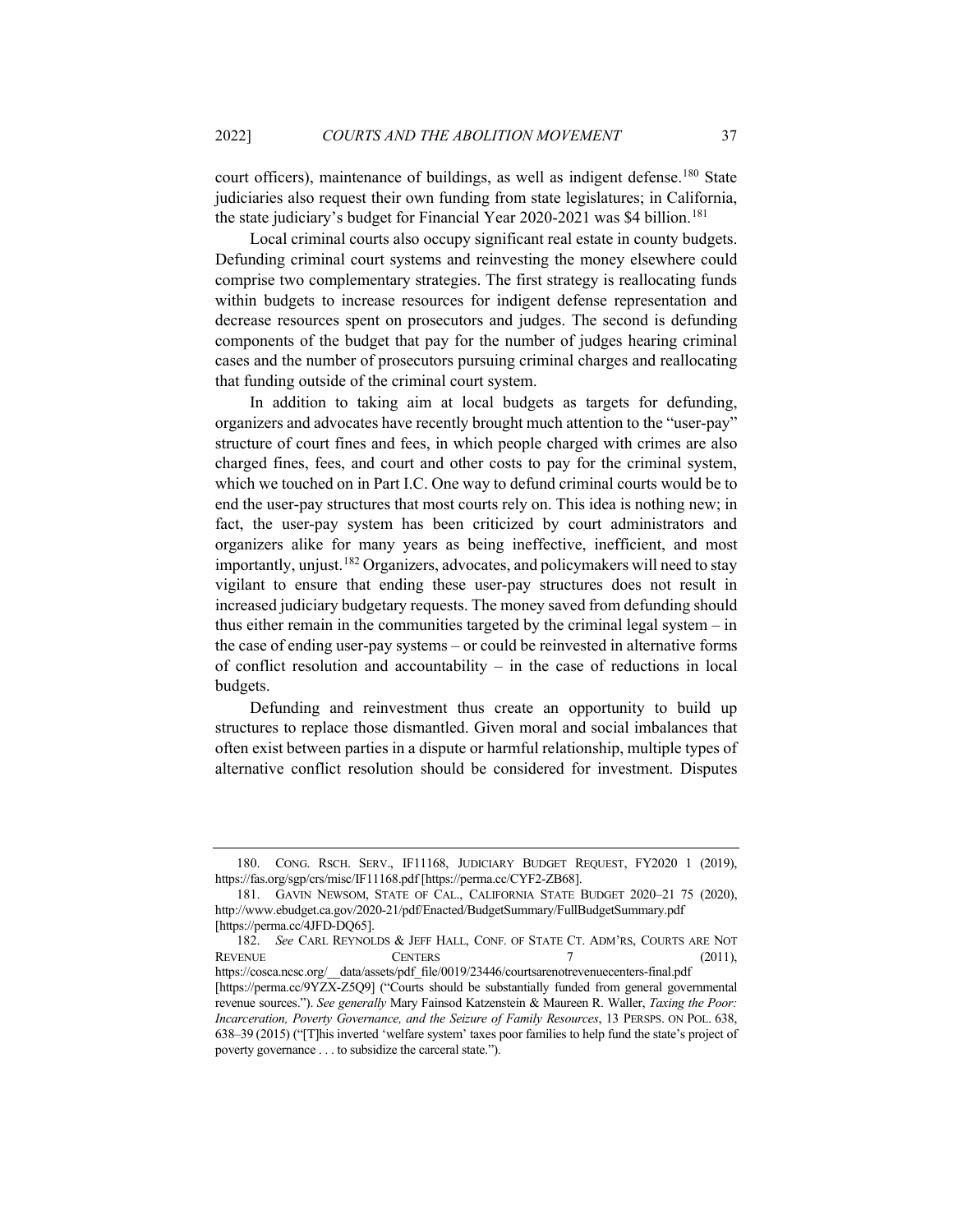between two parties who have a relative "moral balance"<sup>[183](#page-37-0)</sup> may be better handled through mediation processes than through arrest and charging in misdemeanor courts. These could include trespassing or loitering—criminalized conduct that, by itself, has not harmed other people but where neighbors, local businesses, and other community members are in conflict. Of course, many of these instances may involve disputes between people who are not of equal social status in the community. In such instances, social programs, such as subsidized housing, could be afforded alongside, or instead of, mediation as a better way to solve problems often rooted in poverty. In addition, many harms currently adjudicated in criminal courts, such as physical assault or sexual violence, exhibit a grave imbalance between parties by virtue of the harm done—rather than by virtue of an a priori social status imbalance, though that may exist as well—thereby requiring accountability for harm. Such harms would not be appropriately adjudicated through conflict resolution processes. Instead, as Aaron Lyons wrote, this is where restorative justice approaches are more appropriate.[184](#page-37-1)

Restorative justice programs, such as Common Justice or the Center for Court Innovation's peacemaking programs, can provide nonpunitive ways to hold people accountable for the harms they have caused as well as to work toward healing for survivors and communities.[185](#page-37-2) Common Justice is an alternative-to-incarceration and victim-service program in Brooklyn, New York. It offers "a survivor-centered accountability process that gives those directly impacted by acts of violence the opportunity to shape what repair will look like, and, in the case of the responsible party, to carry out that repair instead of going to prison."[186](#page-37-3) Indeed, studies show that victims report greater satisfaction from similar restorative programs, which often draw on Indigenous methods that have been used for centuries to make communities whole.<sup>[187](#page-37-4)</sup> But responsibility does not rest with the perpetrator alone. Community members and broader society must recognize, acknowledge, and work toward healing the racialized, gendered, and class-based injustices that make such acts of harm more likely. As Danielle

<span id="page-37-0"></span><sup>183.</sup> The phrase "moral balance" comes from Aaron Lyons, who references Zehr in a blogpost for Just Outcomes. Aaron Lyons, *Restorative Justice vs. Conflict Resolution: Assessing for Intervention*, JUST OUTCOMES (Mar. 14, 2016) (citing Howard Zehr, *Restorative Justice, Mediation and ADR*, ZEHR INST. FOR RESTORATIVE JUST. (Aug. 13, 2010), https://zehr-institute.org/resources/restorative-justicemediation-and-adr.html [https://perma.cc/XAC7-UBY2]), https://www.justoutcomesconsulting.com/restorative-justice-vs-conflict-resolution-assessing-forintervention [https://perma.cc/V6SP-5VNB].

<sup>184.</sup> *See id.* (explaining a "framing" approach to identify opportunities for restorative justice).

<span id="page-37-2"></span><span id="page-37-1"></span><sup>185.</sup> SERED, *supra* not[e 157,](#page-30-5) at 227. The Center for Court Innovation in New York runs its own peacemaking programs. *Peacemaking Program*, CTR. FOR CT. INNOVATION https://www.courtinnovation.org/programs/peacemaking-

program#:~:text=The%20Center%20for%20Court%20Innovation,agreement%20about%20restitution %20and%20repair [https://perma.cc/E7DG-CDW7].

<sup>186.</sup> SERED, *supra* not[e 157,](#page-30-5) at 133.

<span id="page-37-4"></span><span id="page-37-3"></span><sup>187.</sup> *See* John Braithwaite, *Restorative Justice: Assessing Optimistic and Pessimistic Accounts*, 25 CRIME &JUST*.* 1, 20 (1999) (reviewing restorative justice accounts).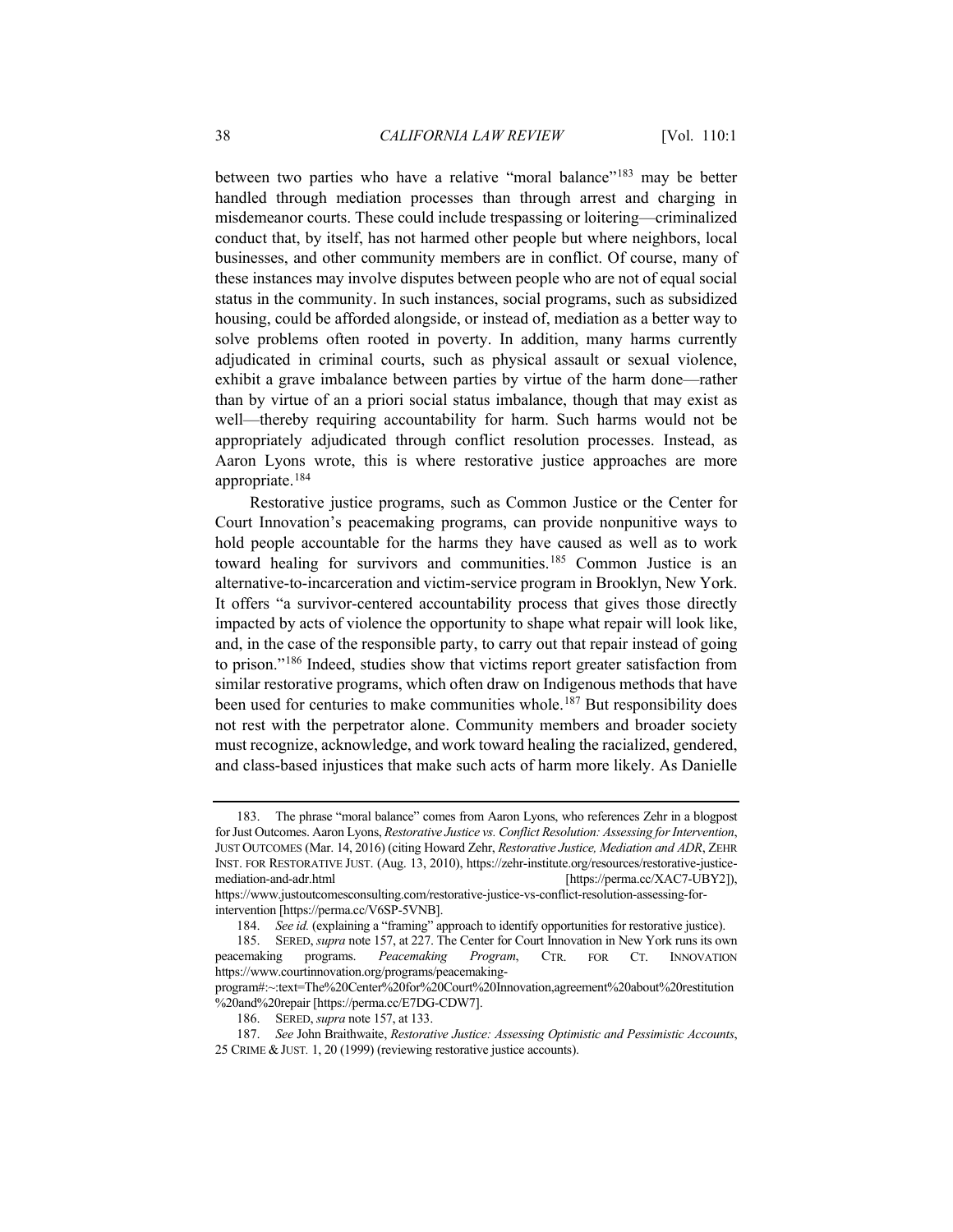Sered, executive director of Common Justice, described: "That will mean a concentration of resources in communities of color. The repair must go to where the damage—and therefore the debt incurred—has been greatest, and we [W]hite people will need to be prepared for a substantial redistribution of resources toward communities of color throughout the country.["188](#page-38-0)

Given the power-shifting principle, however, abolitionists may be wary of some of the details of already-existing mediation and restorative justice programs, especially when they are tied to state-sanctioned systems of social control. As currently constituted, such programs often rely on prosecutors making exceptions to divert alleged offenders. Moreover, some restorative justice philosophies articulate a continued and central role for the state, especially the police and prisons, in defining and punishing crime.<sup>[189](#page-38-1)</sup> Some Black organizers, even those who have engaged in restorative justice approaches for years, have worried that the dominant vision and framing of restorative justice has often failed to directly engage with mass criminalization's statesanctioned racialized and extractive nature. As Fania E. Davis, co-creator of Restorative Justice for Oakland Youth, described, "I have observed that we are generally perceived as—and too often behave as—a [W]hite movement. This is an enormous challenge, raising grave questions about our ability to fulfill [restorative justice's] extraordinary promise."<sup>[190](#page-38-2)</sup> Consequently, some in the abolition movement prefer the concept of transformative justice, which focuses on building a world where harms are less likely to occur and, if they do, placing the community, rather than the state, in charge of democratically working toward accountability.

<span id="page-38-5"></span>In an interview in *GQ Magazine*, Woods Ervin, an organizer who is part of Critical Resistance, contrasted restorative and transformative justice: "Restorative justice is to try and restore relationships to how they were prior to a harm being done. Transformative justice, the purpose is to try and transform communities so that the harm cannot happen again."[191](#page-38-3) Thus, money saved could be reinvested in other social supports such as parks, libraries, a mutual aid fund, or organizations that continually work to transform conditions in their communities for the better[.192](#page-38-4)

<sup>188.</sup> SERED, *supra* not[e 157,](#page-30-5) at 246.

<span id="page-38-1"></span><span id="page-38-0"></span><sup>189.</sup> For instance, John Braithwaite, who has done much to theorize restorative justice, wrote that "unlike the most radical versions of abolitionism, restorative justice sees promise in preserving a state role as a watchdog of rights and concedes that for a tiny fraction of the people in our prison, it may actually be necessary to protect the community from them by incarceration." John Braithwaite, *Restorative Justice*, *in* THE HANDBOOK OF CRIME AND PUNISHMENT 323, 336 (Michael Tonry ed., 1998). He also advocated for reforming police and other state actors through a restorative justice lens; rather than abolishing them, Braithwaite referred to "restorative police officer[s]" in contrast to "retributive police officer[s]." *Id.* at 334.

<sup>190.</sup> Fania E. Davis, *What's Love Got to Do with It?*, TIKKUN, Winter 2012, at 30, 32.

<sup>191.</sup> Paiella, *supra* not[e 156.](#page-30-6)

<span id="page-38-4"></span><span id="page-38-3"></span><span id="page-38-2"></span><sup>192.</sup> After a campaign led by grassroots organizers to provide city-funded mutual aid, the city of Austin, Texas created the RISE fund, allocating \$7.5 million for direct cash assistance. Press Release,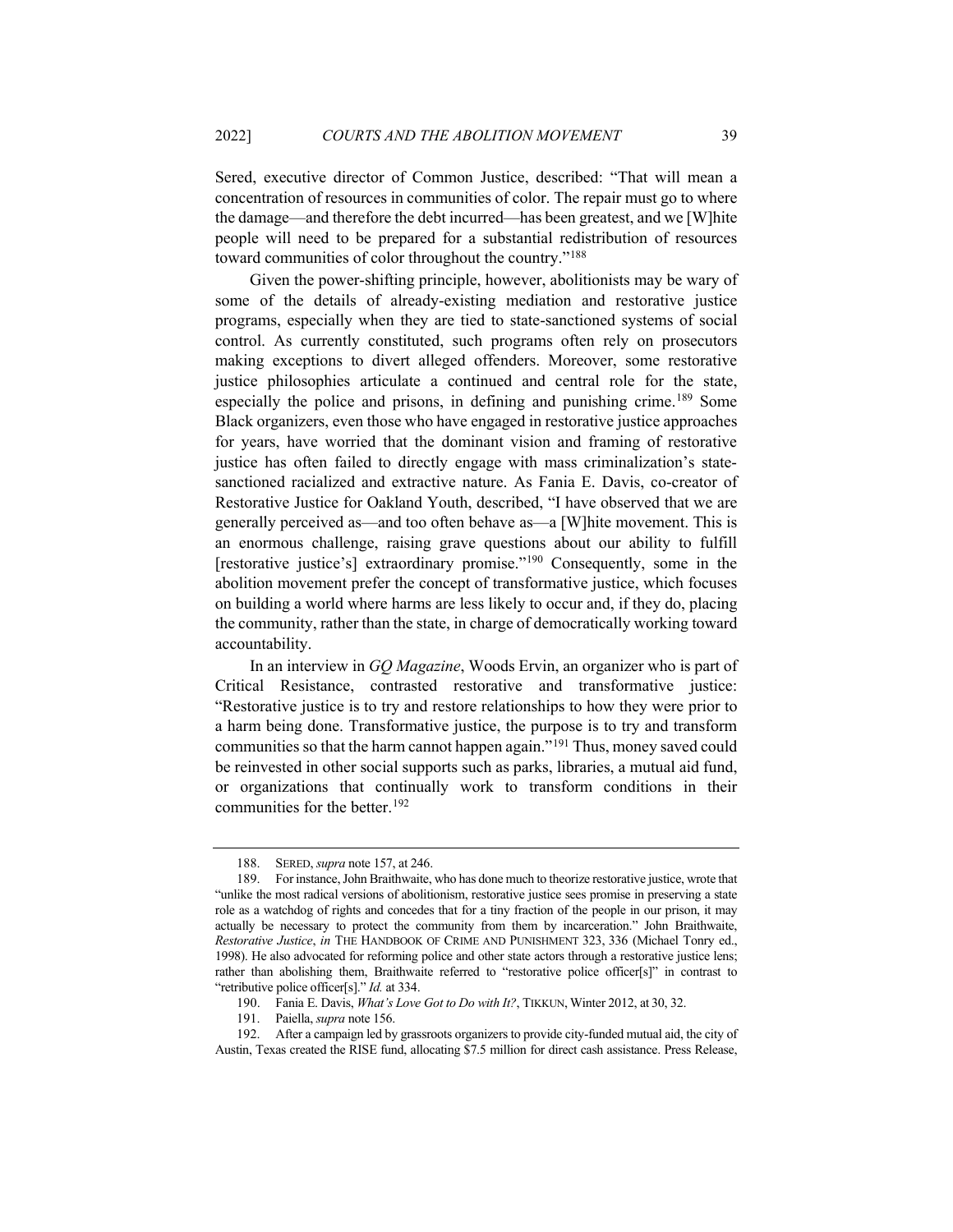Unlike investing in restorative justice, investing in transformative justice programs and community groups focuses on harm prevention rather than accountability after the fact. In Boston, Massachusetts, woman-led Families for Justice as Healing works to diagnose and transform harm among neighbors in Roxbury, Dorchester, and Mattapan. They specifically envision their mission as developing "alternatives to police, courts, and incarceration" by drawing on "the solutions and expertise" of formerly incarcerated women "to address the root causes of incarceration.["193](#page-39-0) Similarly, the Louis D. Brown Peace Institute in Dorchester, Massachusetts, engages in community efforts to prevent harm. They provide "[s]ervices that are consistent and compassionate for families of murdered loved ones and families of incarcerated loved ones to prevent cycles of retaliatory violence."[194](#page-39-1) Although transformative and restorative justice are distinct, they serve two unique and important purposes: prevention and accountability. We therefore view them as complementary and recognize the importance of democratic, community-led restorative justice initiatives that draw on Indigenous principles and "remind us of the centrality of race in any effective U.S. social transformation movement."[195](#page-39-2)

There is a temptation and even potential to turn toward the civil court system as we work toward defunding the criminal courts and investing in alternatives. While such a turn should proceed cautiously, it can also help clarify the potential for transformation in the broader court system. Many may view civil courts as unsalvageable components of the legal system. To be sure, civil courts and other non-criminal components of the legal system in the United States function to uphold systems of control and exploitation including and beyond criminal punishment, such as capitalism, White supremacy, immigrant exclusion, hetero-patriarchy, and family regulation and separation.<sup>[196](#page-39-3)</sup> Some,

Grassroots Leadership, Victory! Austin City Council Votes in Favor of Providing Direct Cash Assistance to the Most Vulnerable Austinites (Apr. 9, 2020), http://grassrootsleadership.org/releases/2020/04/victory-austin-city-council-votes-favor-providingdirect-cash-assistance-most [https://perma.cc/S469-HPAE].

<span id="page-39-0"></span><sup>193.</sup> *About Us*, FAMS. FOR JUST. AS HEALING, https://www.justiceashealing.org/about-us [https://perma.cc/NEV6-QYJD].

<span id="page-39-1"></span><sup>194.</sup> *Services*, LOUIS D. BROWN PEACE INST., https://www.ldbpeaceinstitute.org/services [https://perma.cc/2A3U-D5YQ].

<sup>195.</sup> Davis, *supra* not[e 190,](#page-38-5) at 68.

<span id="page-39-3"></span><span id="page-39-2"></span><sup>196.</sup> *See* JENNIFER A. REICH, FIXING FAMILIES: PARENTS, POWER, AND THE CHILD WELFARE SYSTEM (2005) (discussing the social control mechanisms of foster care and Child Protective Services); Asad L. Asad, *On the Radar: System Embeddedness and Latin American Immigrants' Perceived Risk of Deportation*, 54 LAW & SOC'Y REV. 133 (2020) (addressing the social control mechanisms of immigration law); Kelley Fong, *Getting Eyes in the Home: Child Protective Services Investigations and State Surveillance of Family Life*, 85 AM. SOCIO. REV. 610 (2020) (discussing the social control mechanisms of foster care and Child Protective Services); Dorothy E. Roberts, *Prison, Foster Care, and the Systemic Punishment of Black Mothers*, 59 UCLA L. REV. 1474 (2012) (same). *See generally* Kimberlé Williams Crenshaw, *Race, Reform, and Retrenchment: Transformation and Legitimation in Antidiscrimination Law*, 101 HARV. L. REV. 1331 (1988) (arguing antidiscrimination law "has largely succeeded in eliminating the symbolic manifestations of racial oppression" but has merely "repackaged" and perpetuated racist norms); Derrick A. Bell, Jr., Comment, Brown v. Board of Education *and the*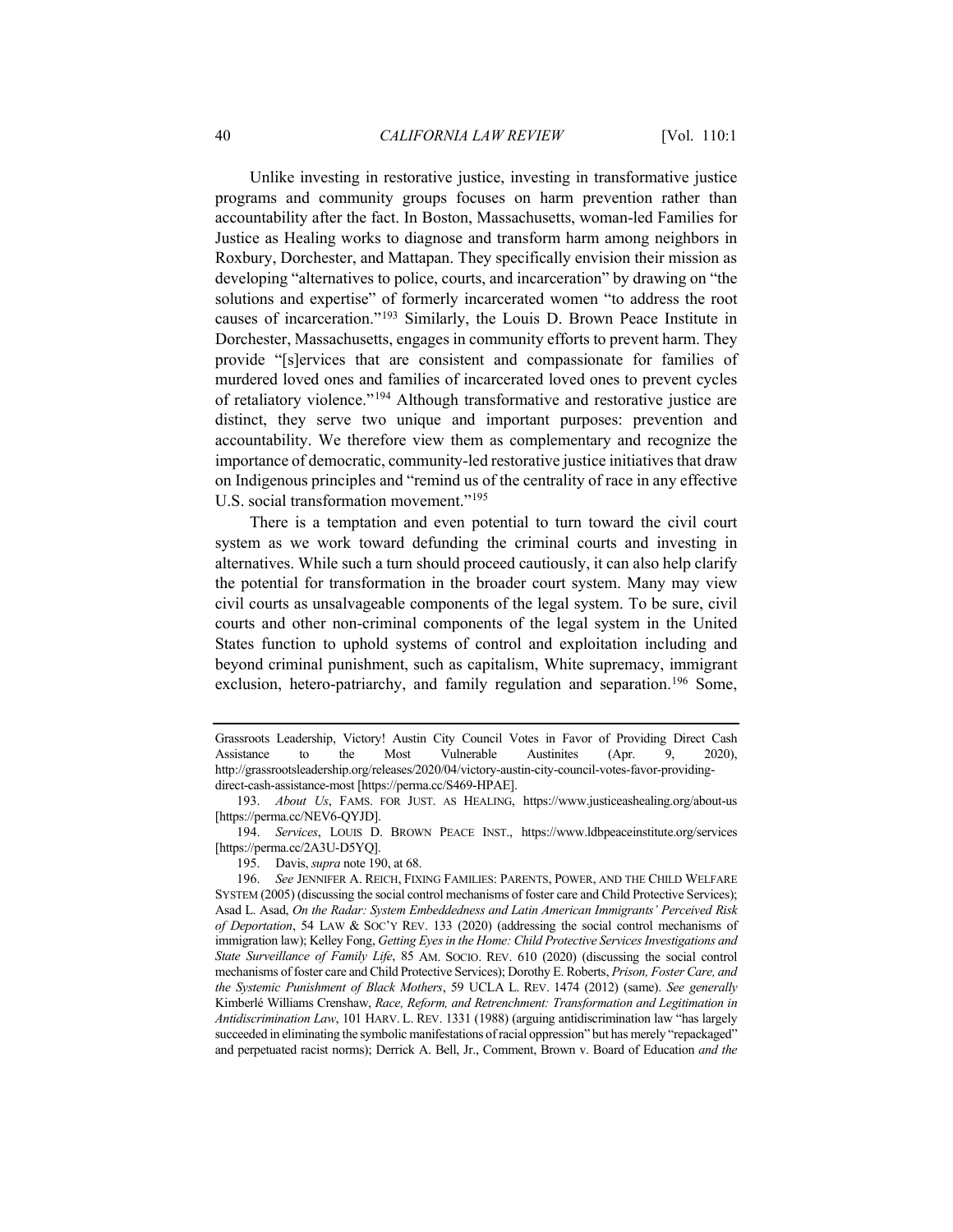<span id="page-40-0"></span>however, have identified civil courts as an institution that could serve as an alternative site for adjudication between an alleged perpetrator and a victim that does not involve the possibility of incarceration.<sup>[197](#page-40-1)</sup> Indeed, among the wealthy and corporations, criminalizable behavior has historically been adjudicated in civil proceedings for precisely this reason[.198](#page-40-2) Herman Bianchi argued that the criminal law in the United States is uniquely at odds with the rest of our law, which is built on the "settlement of disputes, regulation of conflicts, and the construction of society.["199](#page-40-3) For Bianchi, an abolitionist vision would focus on bringing our pathological criminal legal system back in line with the more just and prosocial aims of other components of the legal system.

Theorizing about the potential of civil legal concepts such as reparative law and liability is increasingly necessary to engage head on, as it forces clarification about whether the goal is to ultimately abolish the broader legal system or instead to work to transform its practices in ways that abolish police, prisons, and the criminal court while keeping other aspects of the judiciary intact.<sup>[200](#page-40-4)</sup> Ryan Doerfler and Samuel Moyn, for instance, questioned the value of keeping the existing judiciary intact if the fundamental goal is to expand democratic participation. They argued that progressive reformers should seek to diminish the power of the Supreme Court, and by extension, the judicial branch, in democratic life rather than simply seeking to change the political composition of the Court: "Saving the Supreme Court is not a desirable goal; getting it out of the way of progressive reform is."<sup>[201](#page-40-5)</sup> This question brings us to the third abolitionist principle: transformation.

# *C. Transforming Criminal Courts on the Road to Abolition*

Transformation, the third abolitionist principle, can simultaneously clarify the ultimate ends of abolition with respect to other components of the judicial branch and work toward a clear and settled imperative to abolish police, prisons, and, we argue, criminal courts. The criminal courts are a site where the carceral

*Interest-Convergence Dilemma*, 93 HARV. L. REV. 518 (1980) (arguing that Black progress in the courts occurs only when racial remedies for Black people align with White middle- and upper-middle-class interests).

<span id="page-40-1"></span><sup>197.</sup> Herman Bianchi, *Abolition: Assensus and Sanctuary* 1 JUST., POWER & RESISTANCE 47, 57 (2017).

<span id="page-40-2"></span><sup>198.</sup> Edwin H. Sutherland, *Is "White Collar Crime" Crime?*, 10 AM. SOCIO. REV. 132, 136 (1945).

<sup>199.</sup> Bianchi, *supra* not[e 197,](#page-40-0) at 49.

<span id="page-40-4"></span><span id="page-40-3"></span><sup>200.</sup> See, for example, Keeanga Yamahtta-Taylor's recent piece in the New Yorker questioning whether the Supreme Court should continue to exist as it is currently constituted, given that it has, more of than not, served as a regressive institution. Keeanga Yamahtta-Taylor, *The Case for Ending the Supreme Court as We Know It*, NEW YORKER (Sept. 25, 2020), https://www.newyorker.com/news/ourcolumnists/the-case-for-ending-the-supreme-court-as-we-know-it [https://perma.cc/6YTX-LZAB].

<span id="page-40-5"></span><sup>201.</sup> Ryan D. Doerfler & Samuel Moyn, *Democratizing the Supreme Court*, 109 CALIF. L. REV. 1703, 1708 (2021).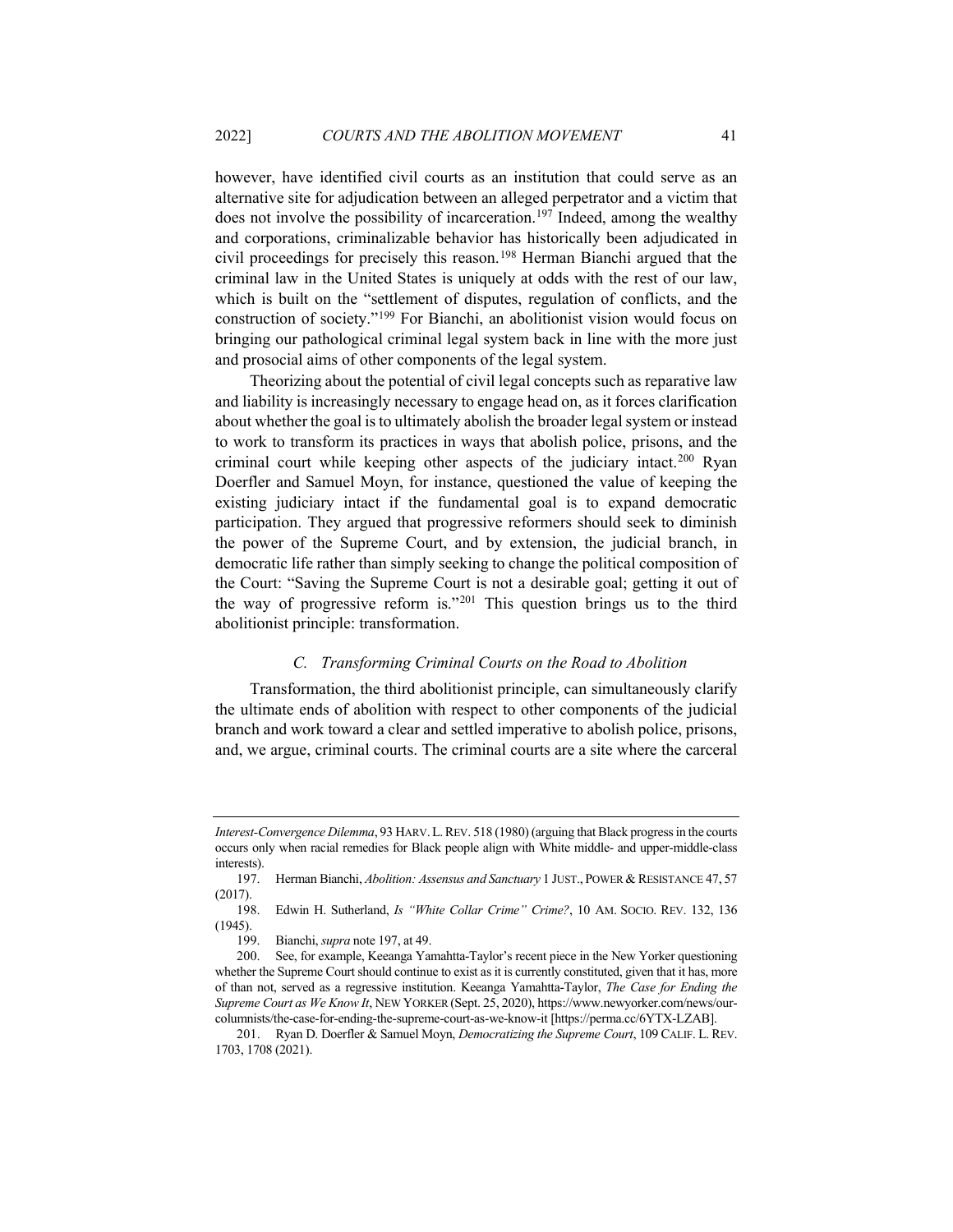state is both "constituted and contested,"[202](#page-41-1) and transformation could hasten abolition in innumerable ways. Lawyers could work within criminal courts to support and complement organizing efforts outside the courts, including by pushing for expanded public access to bail hearings to enable organized court watching.

Through resistance lawyering, which has historically been central to efforts to undermine and dismantle unjust legal systems,<sup>[203](#page-41-2)</sup> lawyers can work to frustrate or thwart the aims of the "punishment bureaucracy."[204](#page-41-3) This could look like hundreds of motions filed in one day challenging illegal pretrial confinement on unaffordable bail. Such a tactic has strong legal grounds for immediate individual relief and would also frustrate the normal court and jail operations. Public defenders could share information on police officers who routinely lie during court testimony or abuse the people they arrest, using that information in their own clients' defense and making it accessible to the public as a tool for defunding or shifting power from the police.[205](#page-41-4) Progressive judges can take the lead from organizers as "fellow advocates,"[206](#page-41-5) pushing legal doctrine in an abolitionist direction<sup>[207](#page-41-6)</sup> and sharing institutional knowledge of systemic police practices.[208](#page-41-7) Residents can hold judges accountable outside of the traditional legal appellate processes, including by filing complaints with judicial ethics

<span id="page-41-5"></span>206. Monica Bell, Stephanie Garlock & Alexander Nabavi-Noori, *Toward a Demosprudence of Poverty*, 69 DUKE L.J. 1473, 1478 (2020) (citing Lani Guinier & Gerald Torres, *Changing the Wind: Notes Toward a Demosprudence of Law and Social Movements*, 123 YALE L.J. 2740, 2749 (2014)). It is important to underscore that judges—and other actors, such as defense lawyers, policymakers, and private funders—should work *alongside* movements and organizers rather than impose their own will or vision on movements. Recent work on the civil rights movement, for instance, has documented the way private funders diminished the emancipatory potential of organizers' work. *See, e.g.*, Megan Ming Francis, *The Price of Civil Rights: Black Lives, White Funding, and Movement Capture*, 53 LAW & SOC'Y REV. 275, 289–90 (2019) (describing how funders leveraged their financial resources to redirect the NAACP's efforts away from preventing lynching and White supremacist mob violence and toward school desegregation); *see also* Robert L. Allen, *From* Black Awakening in Capitalist America, *in* INCITE!, THE REVOLUTION WILL NOT BE FUNDED: BEYOND THE NON-PROFIT INDUSTRIAL COMPLEX, 53 (2007) (analyzing how the Ford Foundation influenced Black nationalist movements in the 1960s).

<span id="page-41-6"></span>207. Clair, *supra* note [124;](#page-24-2) *see* Clair & Winter, *supra* note [83,](#page-17-6) at 23–24. As Monica Bell, Stephanie Garlock, and Alexander Nabavi-Noori wrote, "Judging is not merely the rendering of decisions based on preexisting legal rules; it can also encompass the articulation of legal values, the management of courtrooms, the making of rules about broader judicial operation, and the representation of the ethical principles of the legal system." Bell et al., *supra* not[e 208,](#page-41-0) at 1507.

<span id="page-41-7"></span>208. *See* Andrew Manuel Crespo, *Systemic Facts: Toward Institutional Awareness in Criminal Courts*, 129 HARV. L. REV. 2049 (2016).

<span id="page-41-2"></span><span id="page-41-1"></span><span id="page-41-0"></span><sup>202.</sup> Soniya Munshi & Craig Willse, *Foreword* to INCITE!, THE REVOLUTION WILL NOT BE FUNDED: BEYOND THE NON-PROFIT INDUSTRIAL COMPLEX, at xiii, xiv (2007).

<sup>203.</sup> Daniel Farbman, *Resistance Lawyering*, 107 CALIF. L. REV. 1877, 1880–82 (2019).

<sup>204.</sup> *See* KARAKATSANIS, *supra* note [34,](#page-8-4) at 16.

<span id="page-41-4"></span><span id="page-41-3"></span><sup>205.</sup> For example, CAPstat, a website of police misconduct complaints, was originally created for public defenders by The Legal Aid Society's Special Litigation Unit Cop Accountability Project team, led by Cynthia Conti-Cook and Julie Ciccolini. It is now a public database. *About Us*, CAPSTAT, https://www.capstat.nyc/about/us/ [https://perma.cc/9YTJ-8A5Y].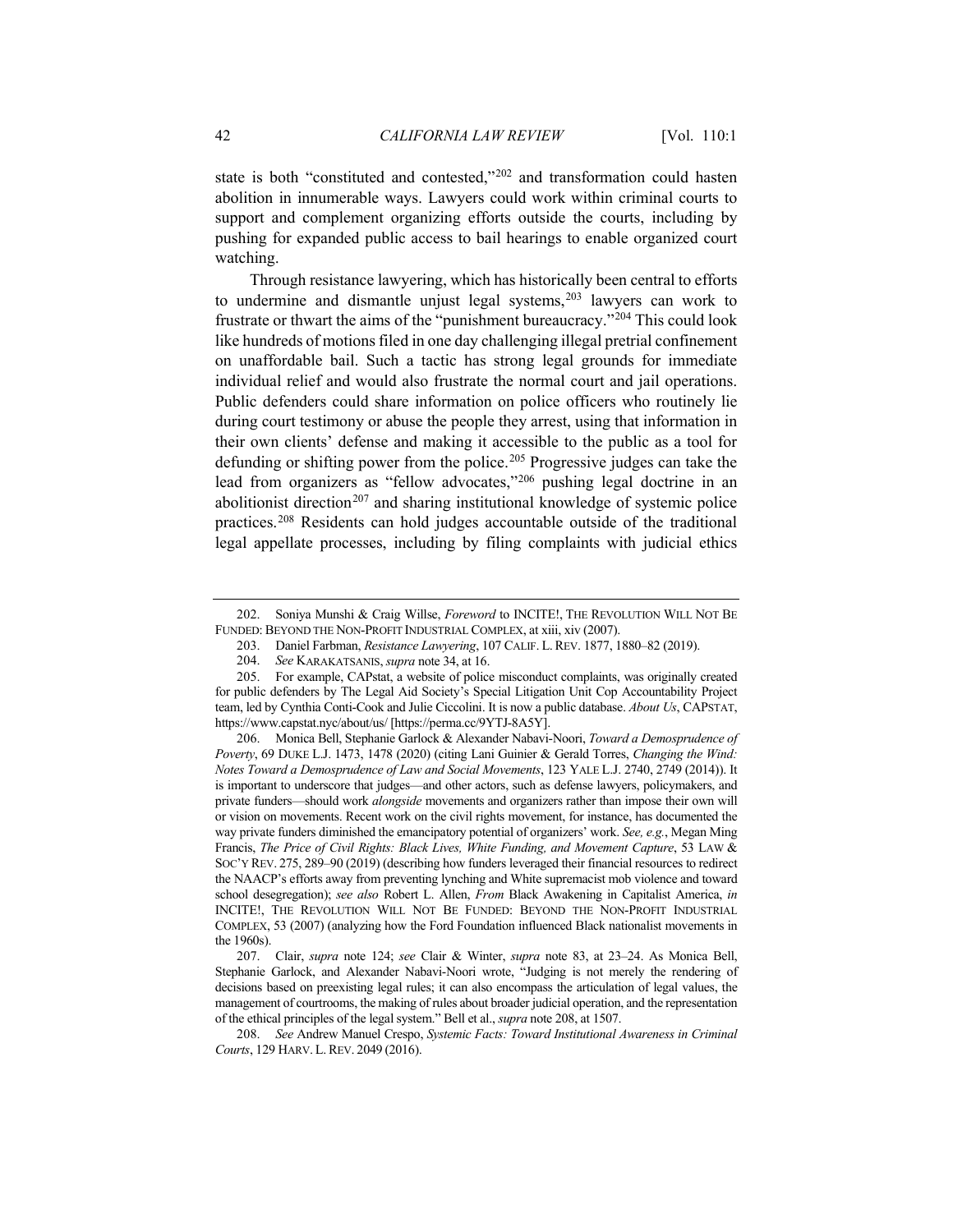boards,<sup>[209](#page-42-0)</sup> doing petition or call campaigns,<sup>[210](#page-42-1)</sup> and monitoring court dockets<sup>[211](#page-42-2)</sup> and election contributions.[212](#page-42-3) Residents can also pressure elected officials to pass laws that decriminalize certain behaviors, such as substance use, or that abolish unjust standards that expand police authority, such as qualified immunity or noknock warrants. Through strategic work around prosecutorial and judicial elections, organizers could leverage the power of electoral politics to pressure officials to change their courtroom practices.[213](#page-42-4) The movement to elect so-called "progressive prosecutors" who commit to reducing the imprint of their offices—

<span id="page-42-2"></span>211. For example, in Harris County, Texas, advocates and organizers at Texas Criminal Justice Coalition and Texas Organizing Project publish weekly "felony pretrial detention report[s]" naming the judges with the highest number of people from their court being held pretrial. *Harris County Reform Work: Holding Local Judges Accountable*, TEX. CTR. FOR JUST. & EQUITY, https://www.texascjc.org/harris-county-judicial-accountability-reports [https://perma.cc/VZ2K-QF7T].

<span id="page-42-0"></span><sup>209.</sup> In October 2020, Texas Fair Defense Project and Texas Civil Rights Project filed judicial ethics complaints against multiple criminal district judges in Harris County, Texas, for their routine violation of state law in refusing to appoint the public defender office to cases. *See* Samantha Ketterer, *Two Harris County District Judges Face Favoritism Allegations in Defense Appointments*, HOUS. CHRON.(Oct. 14, 2020), https://www.houstonchronicle.com/news/houston-texas/houston/article/harriscounty-judges-favoritism-allegations-15646882.php [https://perma.cc/NJ2W-DECW]*.* The appointment rate to the public defender office almost doubled immediately – going from about 7.8 percent of cases in September 2020 to 18.1 percent of cases in October 2020. *See* Harris Cnty. Just. Admin. Dep't, *Attorney Appointments for Harris County Felony and Misdemeanor Courts*, https://jad.harriscountytx.gov/Data/The-Court-Appointments-Dashboard VBTX].

<span id="page-42-1"></span><sup>210.</sup> In 2019, organizers at Grassroots Leadership in Travis County, Texas, launched an email petition targeting local judges as part of a campaign to start a public defender office. *See Everything You Need to Know About the Upcoming Vote on Travis County's Budget*, GRASSROOTS LEADERSHIP (Sept. 11, 2020), https://grassrootsleadership.org/blog/2020/09/everything-you-need-know-about-upcomingvote-travis-county-s-budget [https://perma.cc/3SD3-8CY9] ("[I]n 2019 . . . . [i]n collaboration with other community groups and by uplifting directly impacted community voices, we pushed the county to invest in a holistic public defender's office."). The campaign was ultimately successful, resulting in the first adult public defender office in the County and committing the county and state to \$40 million over four years to fund the office. *See* Andrew Weber, *Travis County's Public Defender Office Is Officially Funded*, AUSTIN MONITOR (Aug. 30, 2019), https://www.austinmonitor.com/stories/2019/08/traviscountys-public-defender-office-is-officially-funded/ [https://perma.cc/N9D8-W82T].

<span id="page-42-3"></span><sup>212.</sup> A recent study of criminal judges' campaign contributions in Harris County, Texas, found a correlation between court appointments and donations to judges' campaigns, showing "many defense attorneys make tens or even hundreds of thousands of dollars in a given year across assignments from a single judge." Neel U. Sukhatme & Jay Jenkins, *Pay to Play? Campaign Finance and the Incentive Gap in the Sixth Amendment's Right to Counsel*, 70 DUKE L.J. 775, 780 (2021).

<span id="page-42-4"></span><sup>213.</sup> In 2018, judges in Harris County faced "a reckoning over bail on election day" after they were sued for the County's bail practices and thwarted any efforts toward reform. Maura Ewing, *Harris County Judges May Face a Reckoning over Bail on Election Day*, TEX. OBSERVER (Nov. 4, 2018), https://www.texasobserver.org/harris-county-judges-may-face-a-reckoning-over-bail-on-election-day/ [https://perma.cc/9RRM-JLC6]. Indeed, "Democrats won control of the county government and swept the judiciary, bringing in socialists, former defense lawyers, and 17 African-American women who campaigned under the slogan 'Harris County Black Girl Magic.'" Keri Blakinger, *The Beto Effect: Transforming Houston's Criminal Justice System*, MARSHALL PROJECT (Feb. 25, 2020), https://www.themarshallproject.org/2020/02/25/the-beto-effect-transforming-houston-s-criminaljustice-system [https://perma.cc/423Y-XK38]. The bail litigation settled soon after, bringing sweeping changes to the Harris County misdemeanor bail system and resulting in most people charged with a misdemeanor being released pretrial without having to pay bail. *Id.*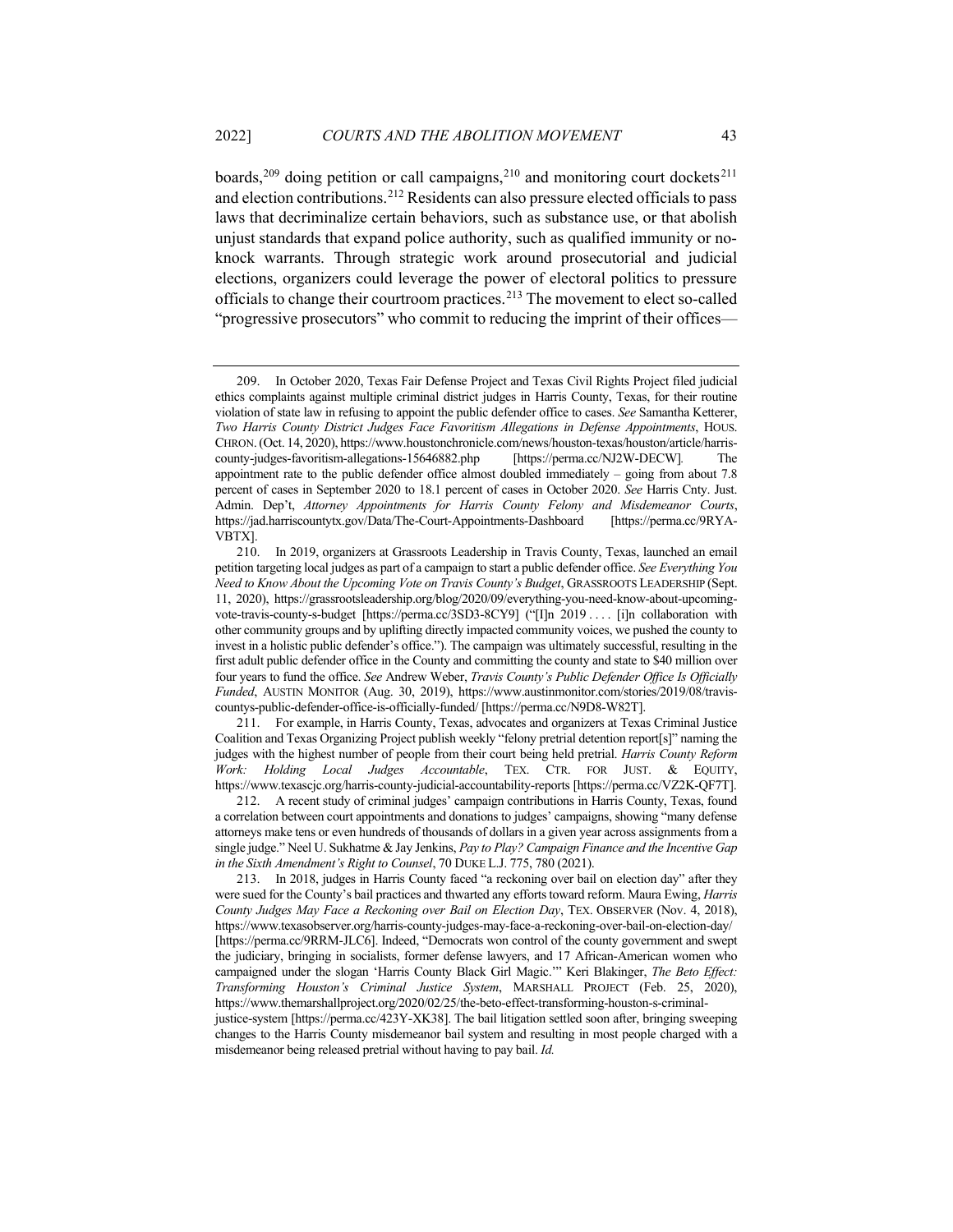by refusing to charge certain offenses, for instance—can bring about partial abolitions. But as the Community Justice Exchange articulated in its framework for "prosecutor[ial] organizing," electing prosecutors, and by extension, judges, cannot be the end goal; rather, it is a means toward abolition of prosecutors' offices as they currently exist. They wrote, "As abolitionists, our job does not end with the election of any prosecutor [ . . .] Our organizing focuses on how a prosecuting office's policies and practice result in decriminalization, decarceration, and shrinking the resources and power of the office of the prosecutor."[214](#page-43-0) Thus, in all their efforts—especially when working toward transformation of criminal courts—organizers remind us that the ultimate goal is abolition, not institutional legitimacy.

The array of abolitionist organizing that is already at work in scrutinizing criminal courts provides a framework for considering criminal court abolition and the potential for new systems of justice and conflict resolution. Powershifting strategies in pretrial settings such as participatory defense and community bail funds have disrupted cash-based pretrial systems while freeing community members charged with crimes and revealing the capacity of community-led systems of support. Campaigns to end reliance on fines and fees to fund court systems have the potential to reduce court budgets, and many communities are experimenting with approaches to providing accountability outside the criminal legal system that show possibilities for reinvestment. Using existing democratic tools such as prosecutorial and judicial elections, advocates are experimenting with the possibility of transforming the legal system from within, as well as pushing for elected officials to commit to minimizing the system's imprint and harm. These strategies and others at work today or still yet to be imagined reveal a path away from the violent, coercive, and predatory criminal court system we know today.

## **CONCLUSION**

The 2020 protests underscored the crisis of mass criminalization in the United States, most notably with respect to the racialized harms and violence of policing. Criminal courts—which legitimate police authority, funnel people into jails and prisons, and engage in their own forms of violence, social control, and extraction—are central to this crisis. Many in the Black Lives Matter movement have made bold demands to abolish police and prisons and invest in community safety and well-being. Alongside the abolition of police and prisons, we highlight

<span id="page-43-0"></span><sup>214.</sup> CMTY. JUST. EXCH., ABOLITIONIST PRINCIPLES & CAMPAIGN STRATEGIES FOR PROSECUTOR ORGANIZING 1 https://static1.squarespace.com/static/60db97fe88031352b829d032/t/61 348c6c138bef56b46eaad0/1630833772218/CJE\_AbolitionistPrinciples\_FINAL.pdf

<sup>[</sup>https://perma.cc/8FYZ-MGHZ]; *see* Cynthia Godsoe, *The Place of the Prosecutor in Abolitionist Praxis*, 69 UCLA. L. REV. (forthcoming 2022) (arguing that the role of the prosecutor is often overlooked in calls for abolition and that progressive prosecutors cannot transform the criminal legal system even if they can reduce some its harm).